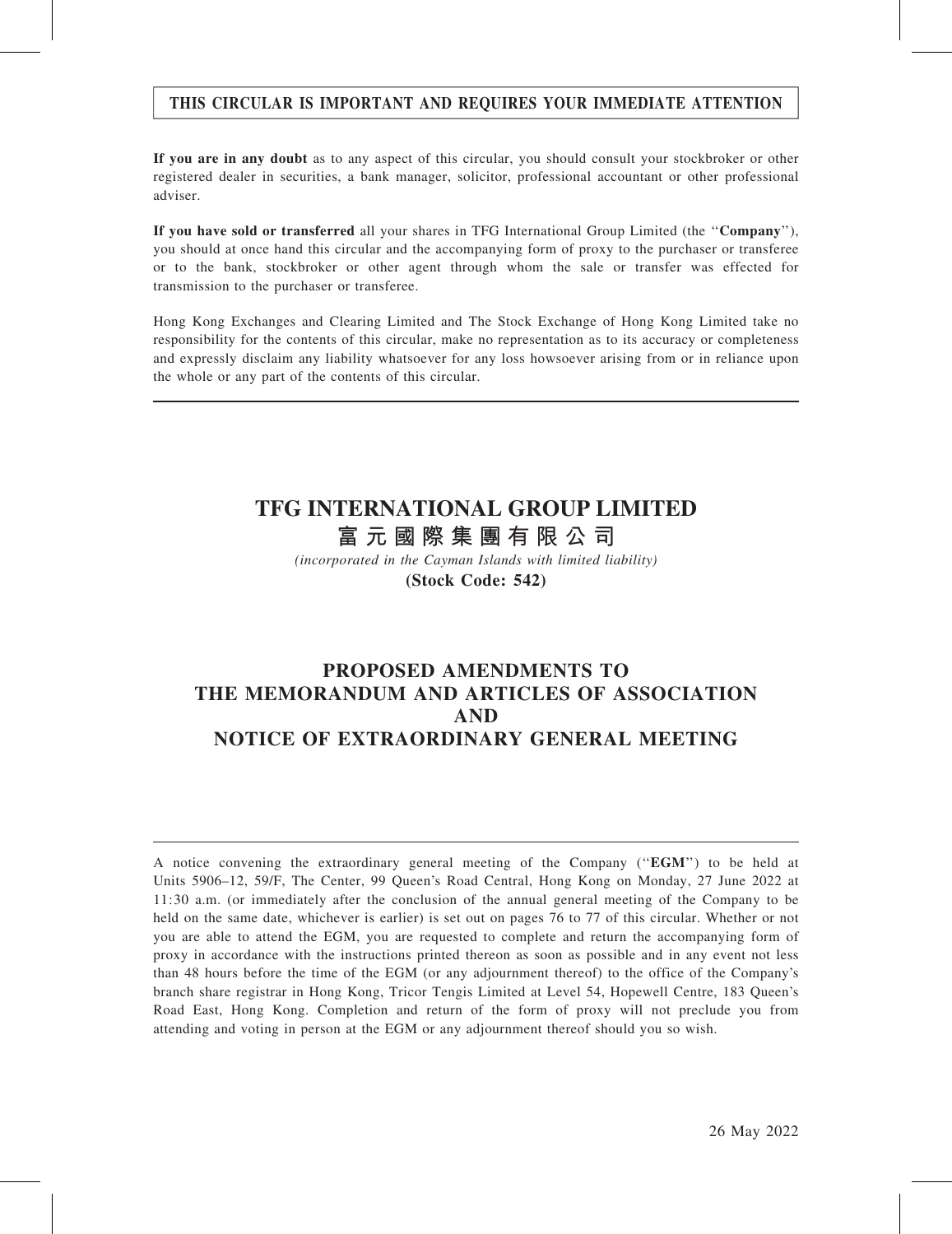## DEFINITIONS

In this circular, the following expressions have the following meanings, unless the context requires otherwise:

| "Amended and Restated<br>Memorandum and Articles of<br>Association" | the memorandum and articles of association of the<br>Company set out in Appendix I of this circular (with<br>proposed changes marked up against the conformed version<br>of the existing Memorandum and Articles of Association)<br>proposed to be adopted by the Shareholders with effect<br>from the passing of the relevant special resolution at the<br><b>EGM</b>     |
|---------------------------------------------------------------------|----------------------------------------------------------------------------------------------------------------------------------------------------------------------------------------------------------------------------------------------------------------------------------------------------------------------------------------------------------------------------|
| "Board"                                                             | the board of Directors                                                                                                                                                                                                                                                                                                                                                     |
| "Company"                                                           | TFG International Group Limited 富元國際集團有限公司, a<br>company incorporated in the Cayman Islands with limited<br>liability with its issued Shares listed on the Stock Exchange                                                                                                                                                                                                  |
| "Directors"                                                         | directors of the Company                                                                                                                                                                                                                                                                                                                                                   |
| "EGM"                                                               | the extraordinary general meeting of the Company to be<br>convened to be held on Monday, 27 June 2022 at<br>11:30 a.m., (or immediately after the conclusion of the<br>annual general meeting of the Company to be held on the<br>same date, whichever is earlier) at Units 5906-12, 59/F,<br>The Center, 99 Queen's Road Central, Hong Kong or any<br>adjournment thereof |
| "Group"                                                             | the Company and its subsidiaries                                                                                                                                                                                                                                                                                                                                           |
| "Hong Kong"                                                         | the Hong Kong Special Administrative Region of the PRC                                                                                                                                                                                                                                                                                                                     |
| "Listing Rules"                                                     | the Rules Governing the Listing of Securities on the Stock<br>Exchange as amended, supplemented or otherwise modified<br>from time to time                                                                                                                                                                                                                                 |
| "Memorandum and Articles of<br>Association"                         | the memorandum and articles of association of the<br>Company, as amended from time to time                                                                                                                                                                                                                                                                                 |
| "PRC"                                                               | the People's Republic of China, which for the purpose of<br>this circular shall exclude Hong Kong, the Macau Special<br>Administrative Region of the PRC and Taiwan                                                                                                                                                                                                        |
| "Share $(s)$ "                                                      | shares $(s)$ of the Company                                                                                                                                                                                                                                                                                                                                                |
| "Shareholders"                                                      | the shareholders of the Company from time to time                                                                                                                                                                                                                                                                                                                          |
| "Stock Exchange"                                                    | The Stock Exchange of Hong Kong Limited                                                                                                                                                                                                                                                                                                                                    |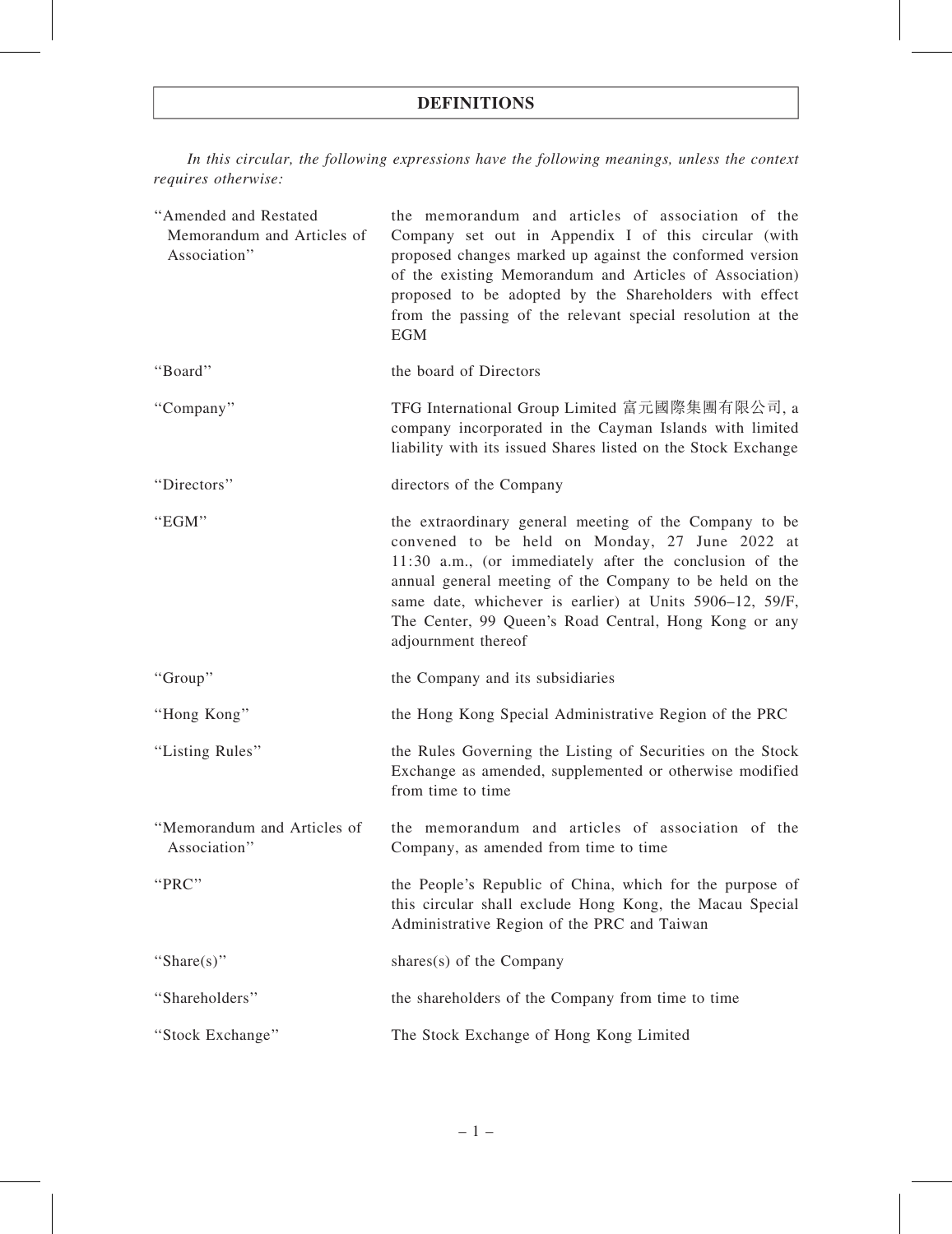### RESPONSIBILITY STATEMENT

This circular, for which the Directors collectively and individually accept full responsibility, includes particulars given in compliance with the Listing Rules for the purpose of giving information with regard to the Group. The Directors, having made all reasonable enquiries, confirm that to the best of their knowledge and belief the information contained in this circular is accurate and complete in all material respects and not misleading or deceptive, and there are no other matters the omission of which would make any statement herein or this circular misleading.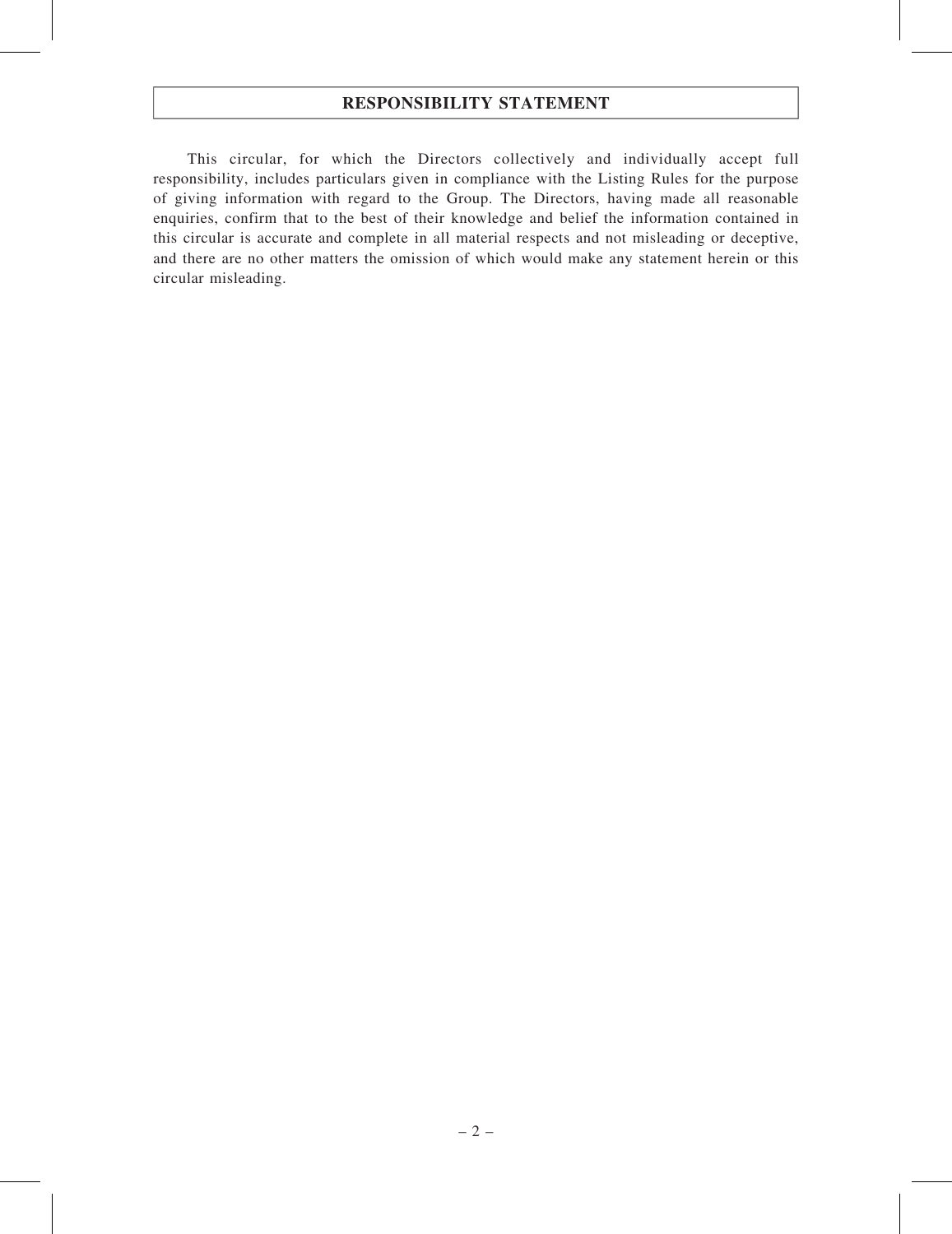### LETTER FROM THE BOARD

## **TFG INTERNATIONAL GROUP LIMITED 富元國際集團有限公司**

*(incorporated in the Cayman Islands with limited liability)* **(Stock Code: 542)**

Executive Directors: YANG Lijun (Chairman) GAO Jingyao

Non-executive Director: WONG Kui Shing, Danny

Independent non-executive Directors: CHAN Hoi Ling SO Wai Lam SUNG Yat Chun

Registered office: The Offices of Sterling Trust (Cayman) Limited Whitehall House 238 North Church Street George Town, Grand Cayman KY1-1102, Cayman Islands

Head office and principal place of business in Hong Kong: Rooms 1301 and 1302, Laws Commercial Plaza, 788 Cheung Sha Wan Road, Kowloon, Hong Kong

26 May 2022

To the Shareholders

Dear Sir/Madam,

## PROPOSED AMENDMENTS TO THE MEMORANDUM AND ARTICLES OF ASSOCIATION AND NOTICE OF EXTRAORDINARY GENERAL MEETING

#### INTRODUCTION

The purpose of this circular is to provide you with information in respect of the resolution to be proposed at the EGM relating to the proposed amendments to the Memorandum and Articles of Association, and give you the notice of the EGM.

### PROPOSED AMENDMENTS TO THE MEMORANDUM AND ARTICLES OF ASSOCIATION

Reference is made to the announcement of the Company dated 28 March 2022 in relation to the proposed amendments to the Memorandum and Articles of Association. A special resolution will be proposed at the EGM to approve the proposed amendments to the Memorandum and Articles of Association and to adopt the Amended and Restated Memorandum and Articles of Association in substitution for, and to the exclusion of, the existing Memorandum and Articles of Association. The main purposes of the propose amendments to the Memorandum and Articles of Association are to (i) conform to the core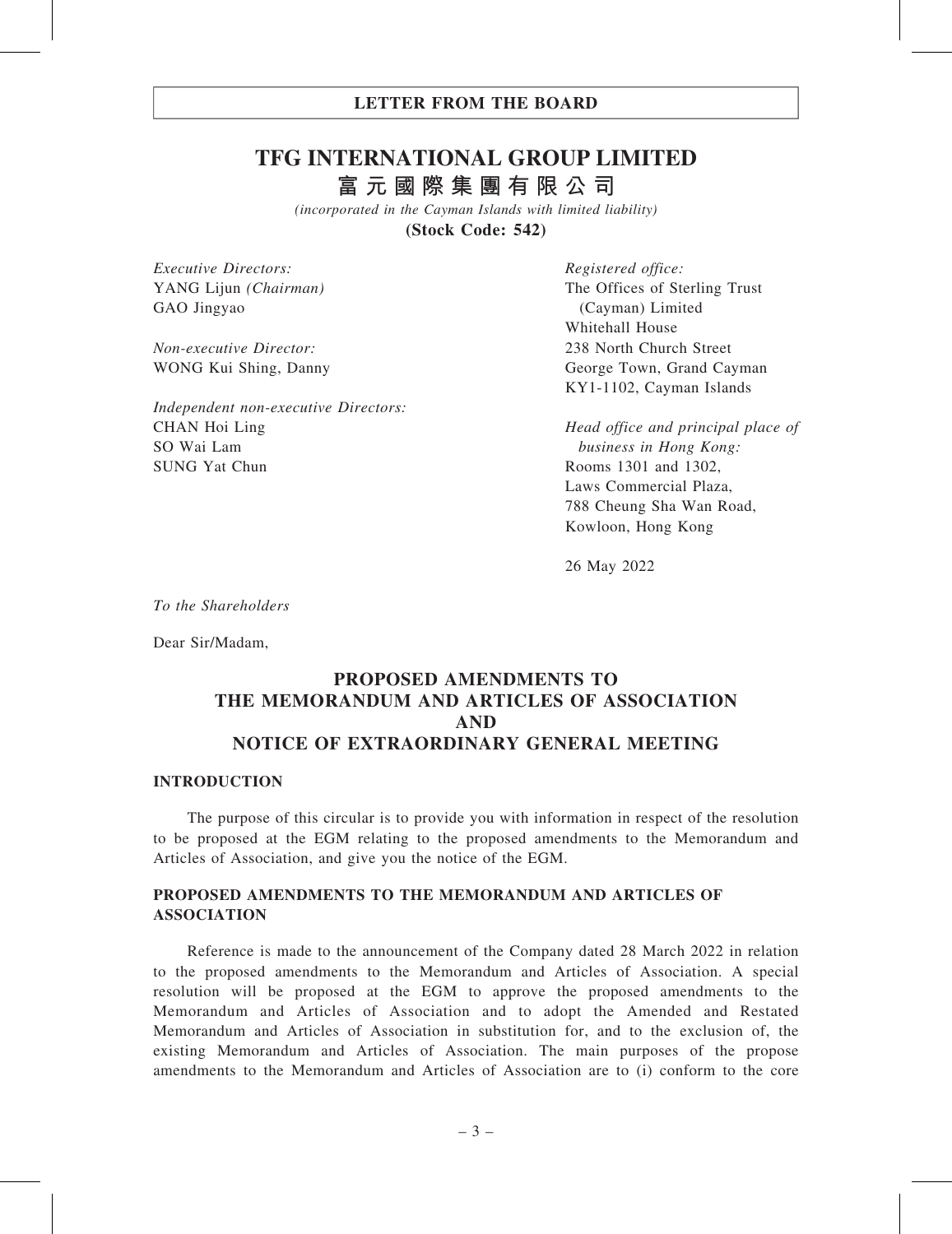#### LETTER FROM THE BOARD

standards for shareholder protections as set out in Appendix 3 to the Listing Rules and to incorporate certain housekeeping changes, and (ii) allow general meetings of the Company to be held as an electronic meeting or a hybrid meeting.

Details of the Proposed Amendments and the full text of the Amended and Restated Memorandum and Articles of Association are set out in Appendix I to this circular. Prior to the passing of the special resolution at the EGM, the existing Memorandum and Articles of Association shall remain valid.

The Company's legal advisers have confirmed that the proposed amendments conform with the requirements of the Listing Rules and the Cayman Islands laws. The Company also confirms that there is nothing unusual about the proposed amendments for a company listed in Hong Kong. The Shareholders are advised that the Amended and Restated Memorandum and Articles of Association are available only in English and the Chinese translation of the Amended and Restated Memorandum and Articles of Association provided in Appendix I of this circular in Chinese is for reference only. In case of any inconsistency, the English version shall prevail.

#### CLOSURE OF REGISTER OF MEMBERS

The transfer books and register of members of the Company will be closed from 22 June 2022 to 27 June 2022, both days inclusive, during which period no transfer of Shares can be registered. In order to qualify for attending and voting at the EGM, all transfer documents accompanied by the relevant share certificates must be lodged with the Company's branch share registrar in Hong Kong, Tricor Tengis Limited at Level 54, Hopewell Centre, 183 Queen's Road East, Hong Kong, for registration not later than 4:30 p.m. on 21 June 2022.

#### EGM

A notice convening the EGM to be held at Units 5906–12, 59/F, The Center, 99 Queen's Road Central, Hong Kong on Monday, 27 June 2022 at 11:30 a.m. (or immediately after the conclusion of the annual general meeting of the Company to be held on the same date, whichever is earlier) is set out on pages 76 to 77 of this circular.

A form of proxy for use at the EGM is enclosed with this circular. Whether or not you are able to attend the EGM, you are requested to complete and return the accompanying form of proxy in accordance with the instructions printed thereon as soon as possible and in any event not less than 48 hours before the time appointed for the holding of the EGM (or any adjournment thereof) to the office of the Company's branch share registrar in Hong Kong, Tricor Tengis Limited at Level 54, Hopewell Centre, 183 Queen's Road East, Hong Kong. Completion and return of the form of proxy will not preclude you from attending and voting in person at the EGM or any adjournment thereof should you so wish.

#### VOTING BY POLL AT THE EGM

Pursuant to Rule 13.39(4) of the Listing Rules, any vote of shareholders at a general meeting must be taken by poll except where the chairman of the meeting, in good faith, decides to allow a resolution which relates purely to a procedural or administrative matter to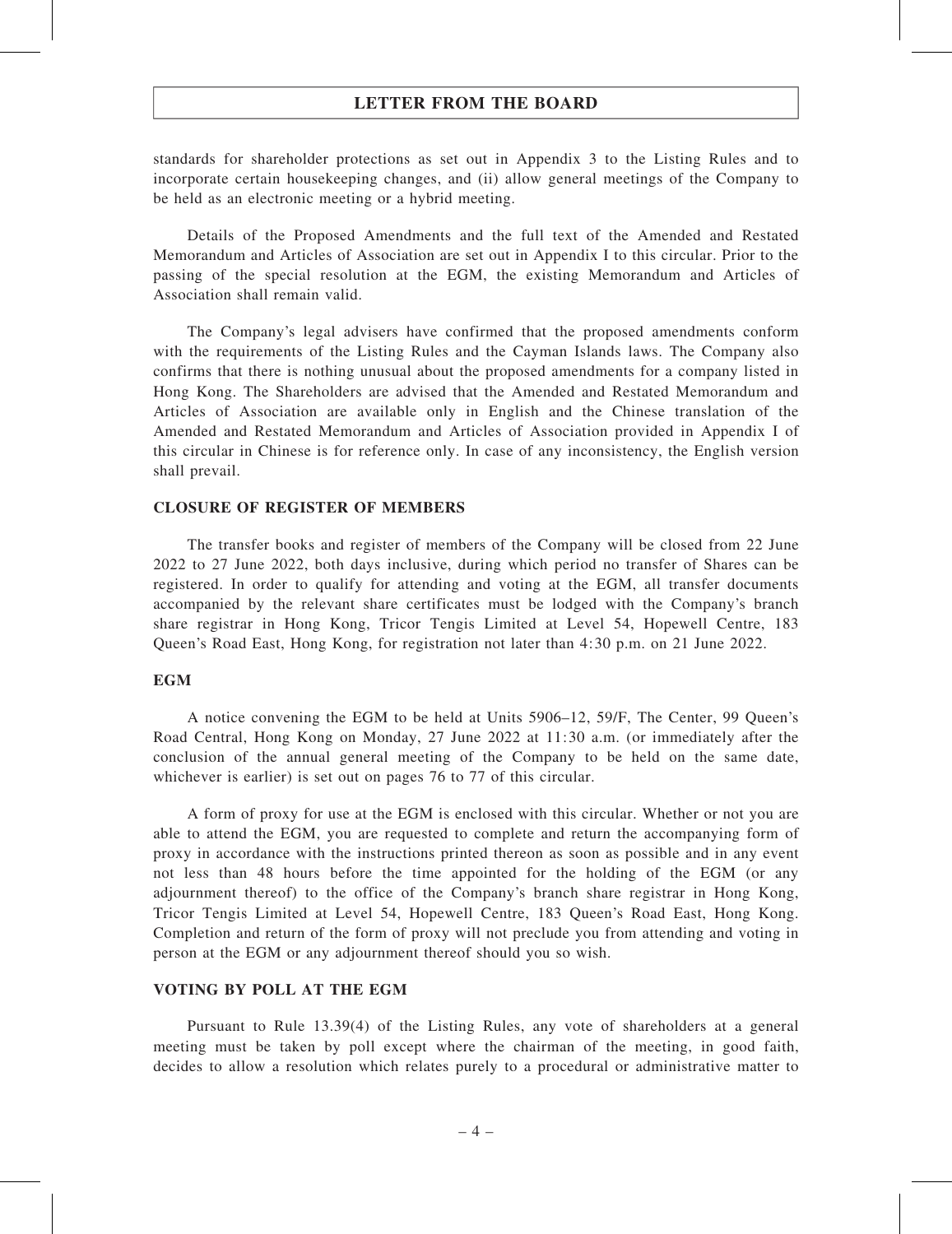## LETTER FROM THE BOARD

be voted on by a show of hands. Therefore, all the resolutions put to the vote at the EGM will be taken by way of poll. The chairman of the EGM will explain the detailed procedures for conducting a poll at the commencement of the EGM.

After the conclusion of the EGM, the poll results will be published on the website of the Stock Exchange and the website of the Company at www.tfginternationalgroup.com.

#### RECOMMENDATION

The Directors are of the opinion that all the proposed resolutions are in the best interest of the Company and the Shareholders as a whole and recommend the Shareholders to vote in favour of all of resolutions to be proposed at the EGM.

> Yours faithfully, For and on behalf of the Board TFG International Group Limited YANG Lijun Chairman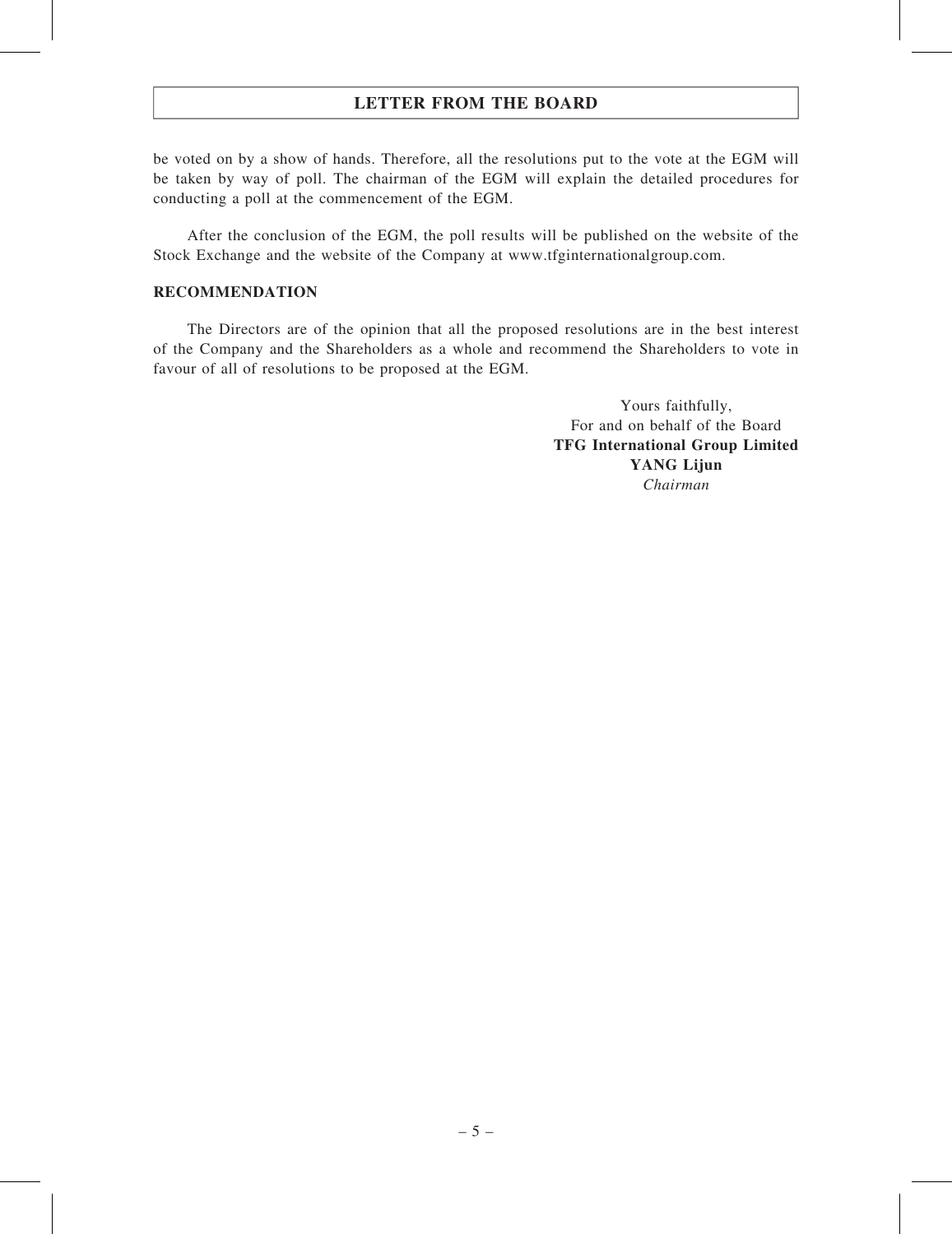## AMENDED AND RESTATED MEMORANDUM

and

## ARTICLES OF ASSOCIATION

of

## TFG INTERNATIONAL GROUP LIMITED 富元國際集團有限公司

(Incorporated with limited liability under the Companies Law Act (Cap. 22) of the Cayman Islands)

(Adopted by Special Resolution passed on  $5th$  February 2018[ $\bullet$ ] 2022)

Formed the 18th day of July 1988

(The English version shall always prevail in case of any discrepancy between English version and its Chinese translation)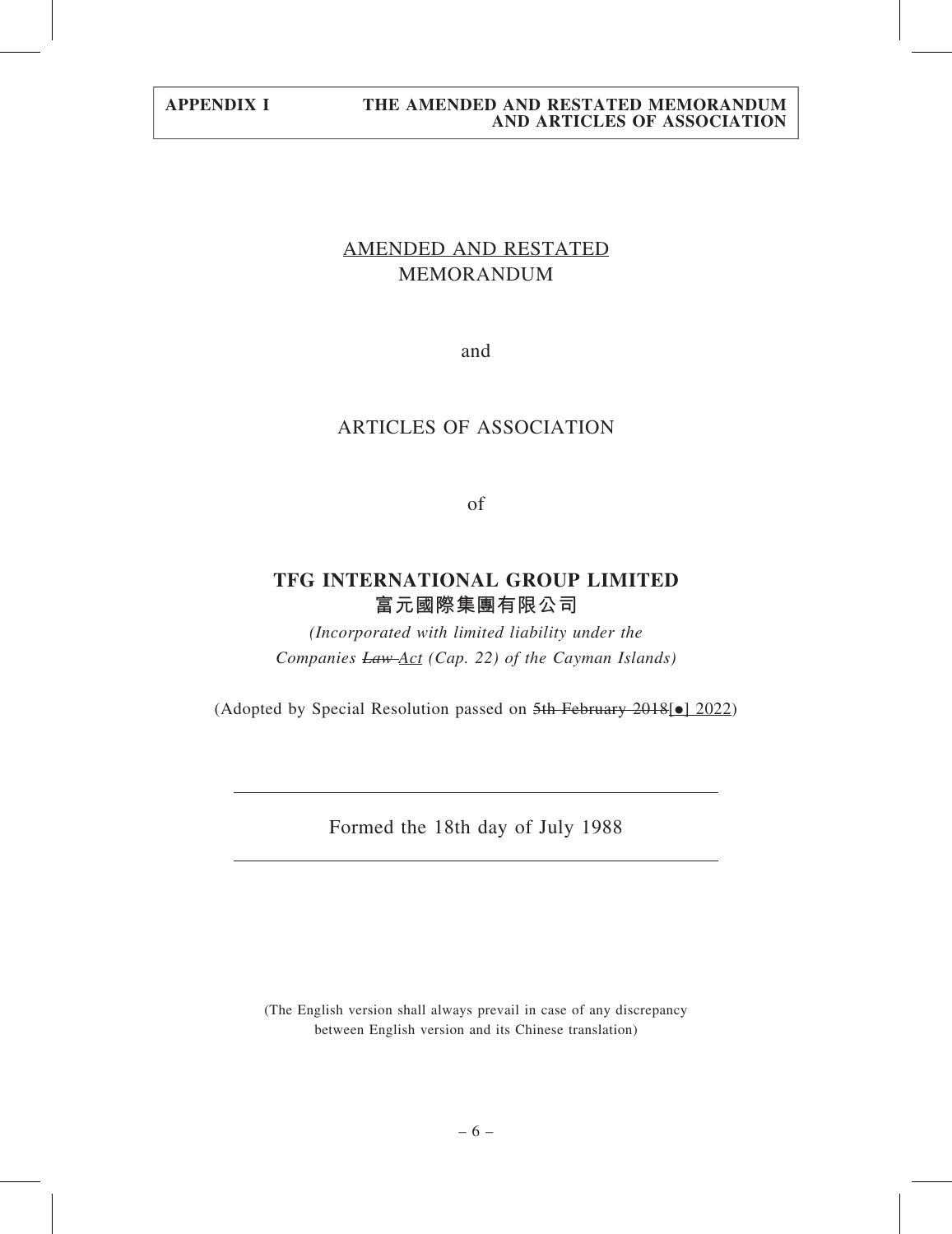### TFG INTERNATIONAL GROUP LIMITED (富元國際集團有限公司)

#### Amendments embodied herein

The following resolutions have been embodied into this copy of the Memorandum and Articles of Association:

- (1) Special resolution passed on 22 May 2012 in respect of the amendments to the Articles of Association of the Company in bringing its Articles of Association in line with certain recent changes to the Listing Rules including, inter alia, the minimum notice period for general meetings, the removing the 5% exemption for voting by a director on a board resolution in which he has an interest as well as the other housekeeping amendments;
- (2) Special resolution passed on 22 May 2012 in respect of the adoption of the amended and restated Memorandum of Association and Articles of Association of the Company, having consolidated all previous amendments and the proposed amendments referred to item (1) above, in substitution of the Company's existing Memorandum of Association and Articles of Association;
- (3) Special resolution passed on 8 April 2013 in respect of the name of the Company be hereby changed from ''Morning Star Resources Limited'' to ''Ceneric (Holdings) Limited 新嶺域(集團)有限公司'' and the adoption of its existing Chinese name ''星晨集團有限公 司" for identification purpose be hereby discontinued;
- (4) Special resolution passed on 5 February 2018 in respect of:
	- (a) the change of the English name of the Company from ''Ceneric (Holdings) Limited'' (formerly known as Morning Star Resources Limited) to ''TFG International Group Limited'' and the dual foreign name in Chinese of the Company ''富元國際集團有限 公司'' be adopted to replace its existing Chinese name ''新嶺域(集團)有限公司'';
	- (b) the Memorandum and Articles of Association of the Company be amended by replacing all references to Morning Star Resources Limited with TFG International Group Limited 富元國際集團有限公司to reflect the name change of the Company;
	- (c) (i) the deleting of the existing paragraph 1 in its entirety and substituting therefor the following new paragraph 1:
		- ''1. The name of the Company is TFG International Group Limited 富元國際 集團有限公司.''
		- (ii) the existing Articles of Association of the Company be and are hereby amended by adding the following as a new paragraph after the existing definition of "business day" in Article 2:

''''Company'' TFG International Group Limited 富元國際集團有限公司;''; and

(d) the amended and restated Memorandum of Association and Articles of Association of the Company, having consolidated all previous amendments passed by the shareholders of the Company at general meetings and the proposed amendments referred to in the above and be approved and adopted in substitution for and to the exclusion of all the existing Company's Memorandum of Association and Articles of Association.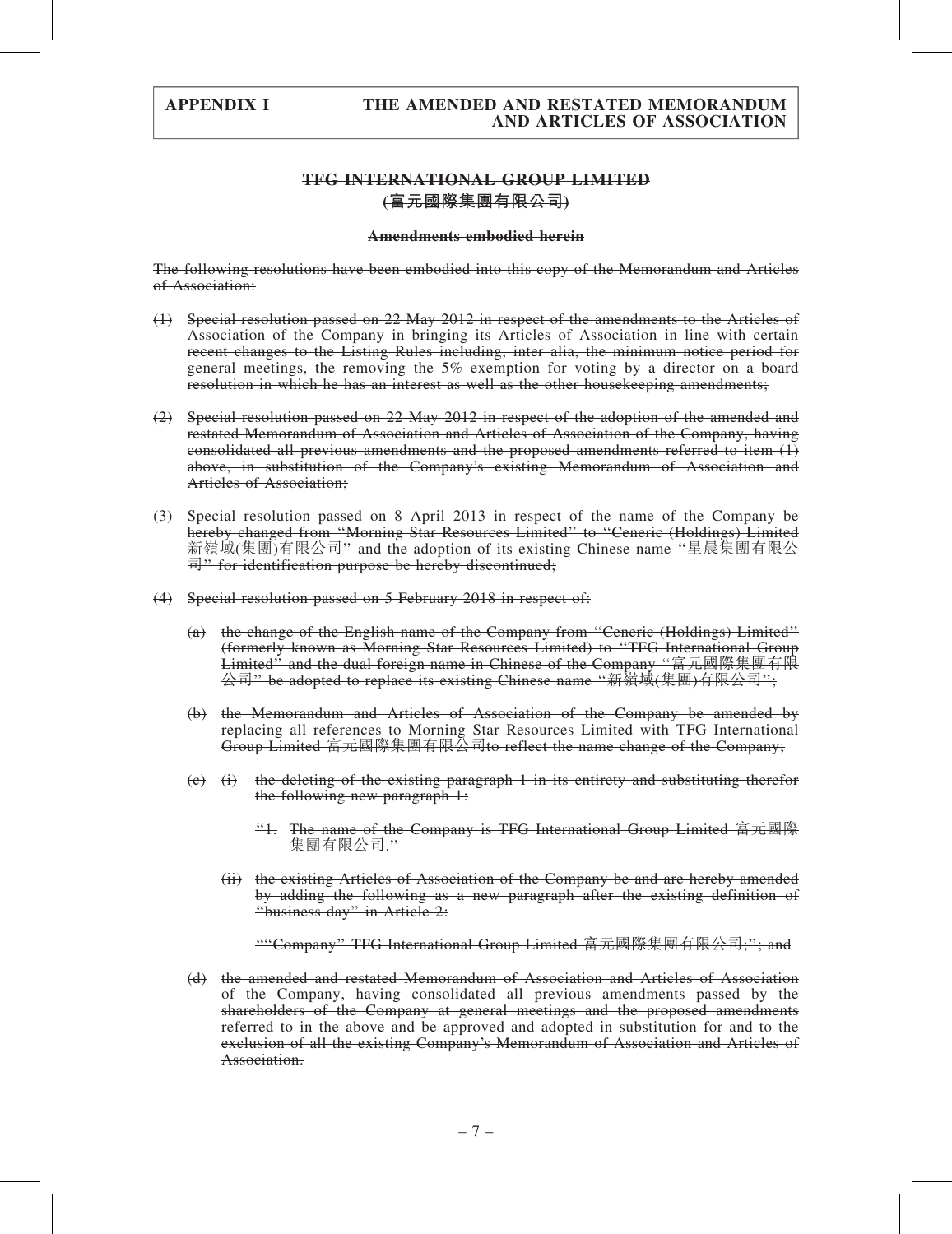## CAYMAN ISLANDS

### THE COMPANIES LAW ACT (CHAPTER 22)

### Company Limited by Shares

## AMENDED AND RESTATED MEMORANDUM OF ASSOCIATION OF

## TFG INTERNATIONAL GROUP LIMITED 富元國際集團有限公司

(Adopted by Special Resolution passed on  $5th$  February 2018[ $\bullet$ ] 2022)

- 1. The name of the Company is TFG International Group Limited 富元國際集團有限公司.
- 2. The Registered Office of the Company will be situate at the offices of Sterling Trust (Cayman) Limited, Whitehall House, 238 North Church Street, George Town, Grand Cayman KY1-1102, Cayman Islands.
- 3. The objects for which the Company is established are unrestricted and the Company shall have full power and authority to carry out any object not prohibited by any law as provided by Section 6(4) of  $\frac{2}{\pi}$ the Companies Law Act, Cap. 22 as amended.
- 4. The Company shall have and be capable of exercising all the functions of a natural person of full capacity irrespective of any question of corporate benefit as provided by Section  $26(2)$  of  $\frac{2}{3}$  The Companies  $\frac{1}{4}$  Act, Cap. 22 as amended.
- 5. Nothing in the preceding sections shall be deemed to permit the Company to carry on the business of a Bank or Trust Company without being licensed in that behalf under the provisions of the Banks and Trust Companies Regulations Law (Revised), or to carry on Insurance Business from within the Cayman Islands or the business of an Insurance Manager, Agent, Sub-agent or Broker without being licensed in that behalf under the provisions of the Insurance Law 1979 Act (as amended Revised), or to carry on the business of Company Management without being licensed in that behalf under the provisions of the Companies Management Law, 1984 Act (Revised).
- 6. The Company will not trade in the Cayman Islands with any person, firm or corporation except in furtherance of the business of the Company carried on outside the Cayman Islands; Provided that nothing in this section shall be construed as to prevent the Company effecting and concluding contracts in the Cayman Islands, and exercising in the Cayman Islands all of its powers necessary for the carrying on of its business outside the Cayman Islands.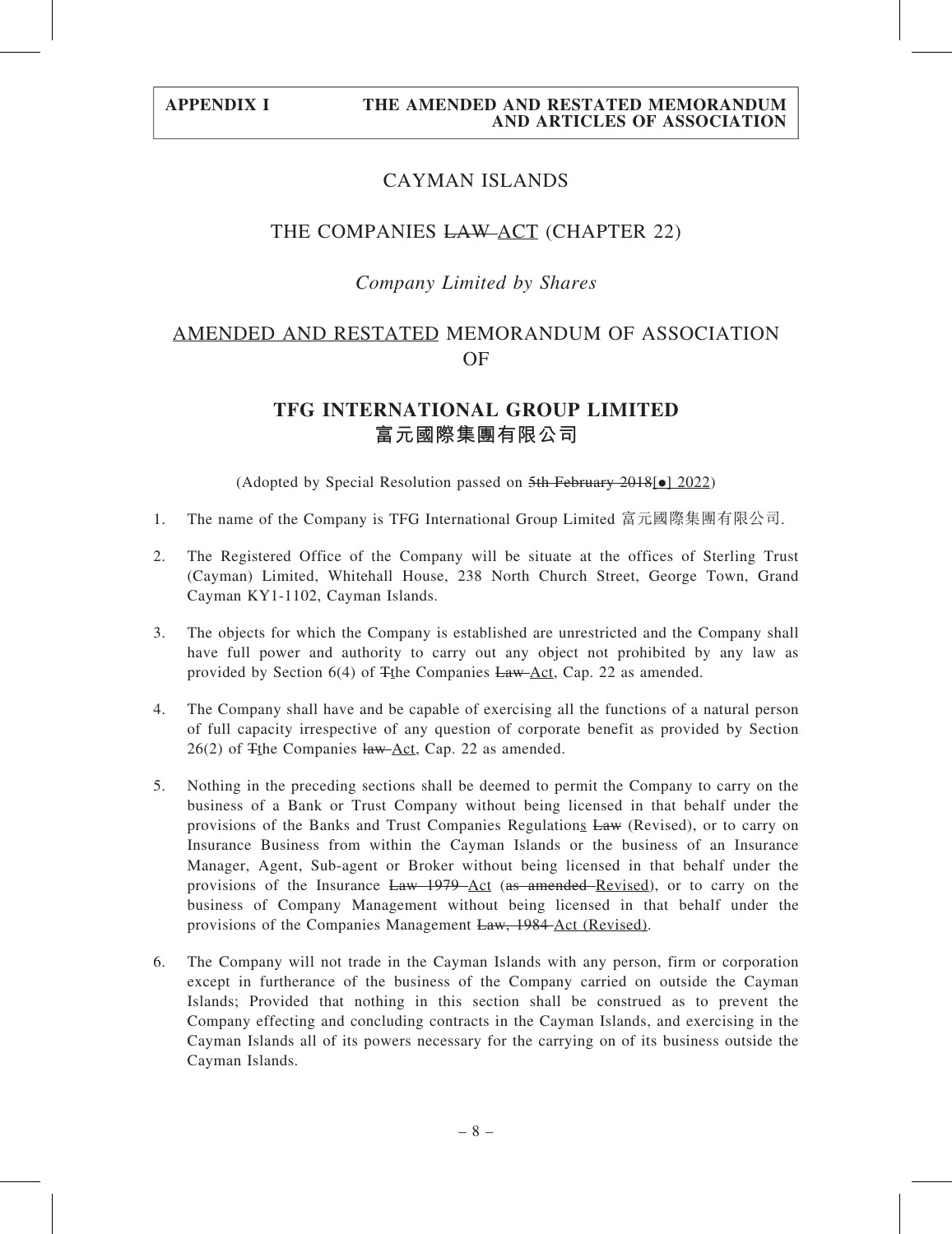- 7. Subject to and in accordance with the provisions of the Companies Law Act, Cap. 22, the Company shall have power to make or implement any arrangement or scheme involving the registration of the Company by way of continuation as a body corporate limited by shares under the laws of any jurisdiction outside the Cayman Islands.
- 8. The liability of the members is limited.
- 9. The capital of the Company is HK\$1,000,000,000.00 divided into 100,000,000,000 shares of a nominal or par value of HK\$0.01 each having such rights as are provided for in the Articles of Association registered herewith.
- Note The original share capital of the Company has been re-organised from time to time as follows:-
- (a) By a Special Resolution passed on 3rd November 1989:-
	- (i) the then existing shares of HK\$0.10 each in the capital of the Company were consolidated in such manner that every 2 of the said shares constituted 1 share of HK\$0.20 each; and
	- (ii) the authorised share capital of the Company was increased from HK\$40,000,000.00 to HK\$50,000,000.00 by the creation of an additional 50,000,000 shares of HK\$0.20 each, such additional shares to rank pari passu in all respects with the existing shares of the Company.
- (b) By an Ordinary Resolution passed on 21st December 1992:-

the authorised share capital of the Company was increased from HK\$50,000,000.00 to HK\$100,000,000.00 by the creation of an additional 250,000,000 shares of HK\$0.20 each, such additional shares to rank pari passu in all respects with the existing shares of the Company.

(c) By an Ordinary Resolution passed on 5th December 1996:-

the authorised share capital of the Company was increased from HK\$100,000,000.00 to HK\$1,000,000,000.00 by the creation of 4,500,000,000 shares of HK\$0.20 each, each ranking pari passu with the existing shares of the Company in all respects.

(d) By special resolution passed on 7th January 2011 and Court Confirmation on capital reduction, share consolidation and subdivision became effective on 8th April 2011, the authorized share capital of the Company has been changed from HK\$1,000,000,000.00 divided into 5,000,000,000 shares of HK\$0.20 each to HK\$1,000,000,000.00 divided into 100,000,000,000 shares of HK\$0.01 each ranking pari passu with existing shares of the Company in all respects.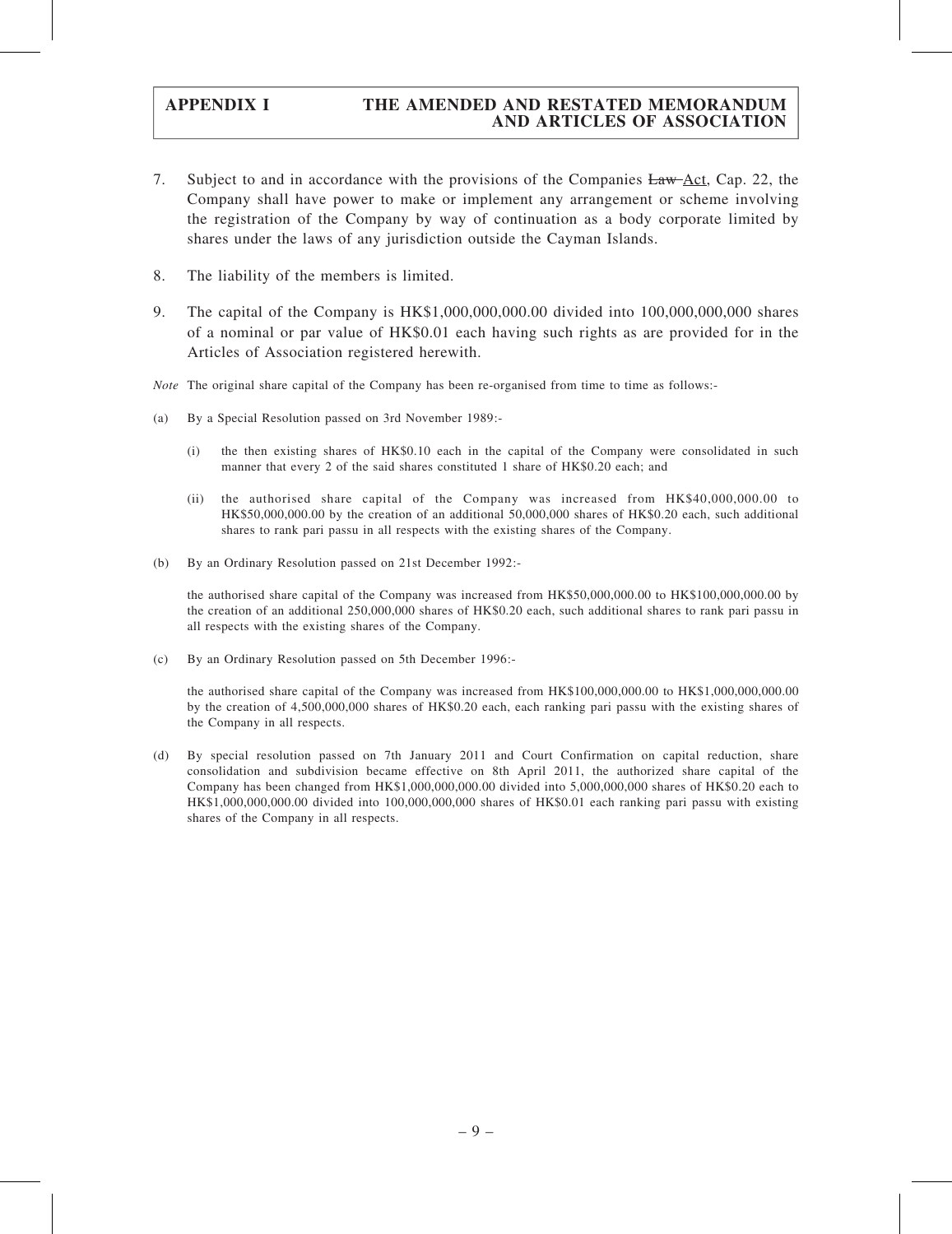## CAYMAN ISLANDS

### THE COMPANIES LAW ACT (CHAPTER 22)

### Company Limited by Shares

### AMENDED AND RESTATED ARTICLES OF ASSOCIATION

OF

## TFG INTERNATIONAL GROUP LIMITED 富元國際集團有限公司

(Adopted by Special Resolution passed on  $5th$  February 2018[ $\bullet$ ] 2022)

#### PRELIMINARY

- 1. The Regulations contained or incorporated in Table A in the Schedule to the Companies Table A not to Law Act, (Revised) Chapter 22 shall not apply to the Company. apply
- 2. (A) The marginal notes hereto shall not affect the construction hereof. In these Articles Interpretation the words and expressions set out in the first column below shall, if not inconsistent with the subject or context, bear the meanings set opposite to them respectively:-
	- ''associate'' Associate shall have the meaning ascribed to it under the Listing Rules;
	- ''Board'' The Board of Directors of the Company or the Directors present at a meeting of the Directors at which a quorum is present;
	- ''business day'' business day shall mean any day on which stock exchange in Hong Kong is open for the business of dealing in securities. For the avoidance of doubt, where the stock exchange in Hong Kong is closed for the business of dealing in securities in Hong Kong on a business day by reason of a number 8 or higher typhoon signal , black rainstorm warning or other similar event, such day shall for the purposes of these Articles be counted as a business day;
	- ''Close Associate'' shall have the same meaning as defined in the Listing Rules, as modified from time to time;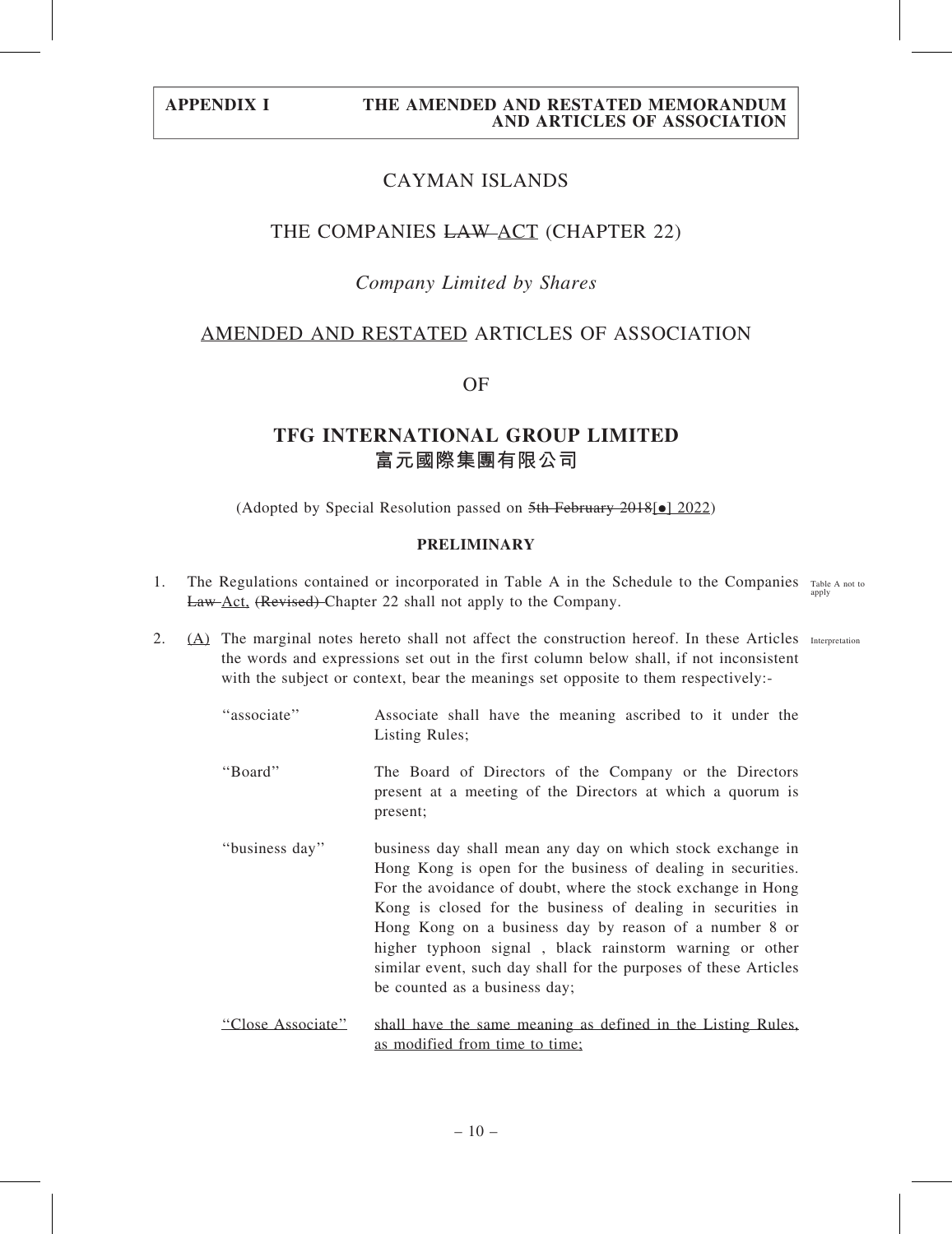| "Companies<br>Ordinance"      | means the Companies Ordinance, Cap. 622 of The Laws of<br>Hong Kong as amended from time to time;                                                                                                                                                                                                                                              |
|-------------------------------|------------------------------------------------------------------------------------------------------------------------------------------------------------------------------------------------------------------------------------------------------------------------------------------------------------------------------------------------|
| "Company"                     | TFG International Group Limited 富元國際集團有限公司;                                                                                                                                                                                                                                                                                                    |
| "dividend"                    | shall include bonus;                                                                                                                                                                                                                                                                                                                           |
| "electronic<br>communication" | a communication sent, transmitted, conveyed and received by<br>wire, by radio, by optical means or by other electron magnetic<br>means in any form through any medium;                                                                                                                                                                         |
| "electronic<br>signature"     | means an electronic symbol or process attached to or logically<br>associated with an electronic communication and executed or<br>adopted by a person with the intent to sign the electronic<br>communication;                                                                                                                                  |
| "electronic means"            | include sending or otherwise making available to the intended<br>recipients of the communication an electronic communication;                                                                                                                                                                                                                  |
| "electronic<br>meeting"       | a general meeting held and conducted wholly and exclusively<br>by virtual attendance and participation by Members, proxies<br>and/or Directors by means of electronic facilities;                                                                                                                                                              |
| "hybrid meeting"              | a general meeting held and conducted by (i) physical<br>attendance and participation by Members, proxies and/or<br>Directors at the Principal Meeting Place and where applicable,<br>one or more Meeting Locations and (ii) virtual attendance and<br>participation by Members, proxies and/or Directors by means<br>of electronic facilities: |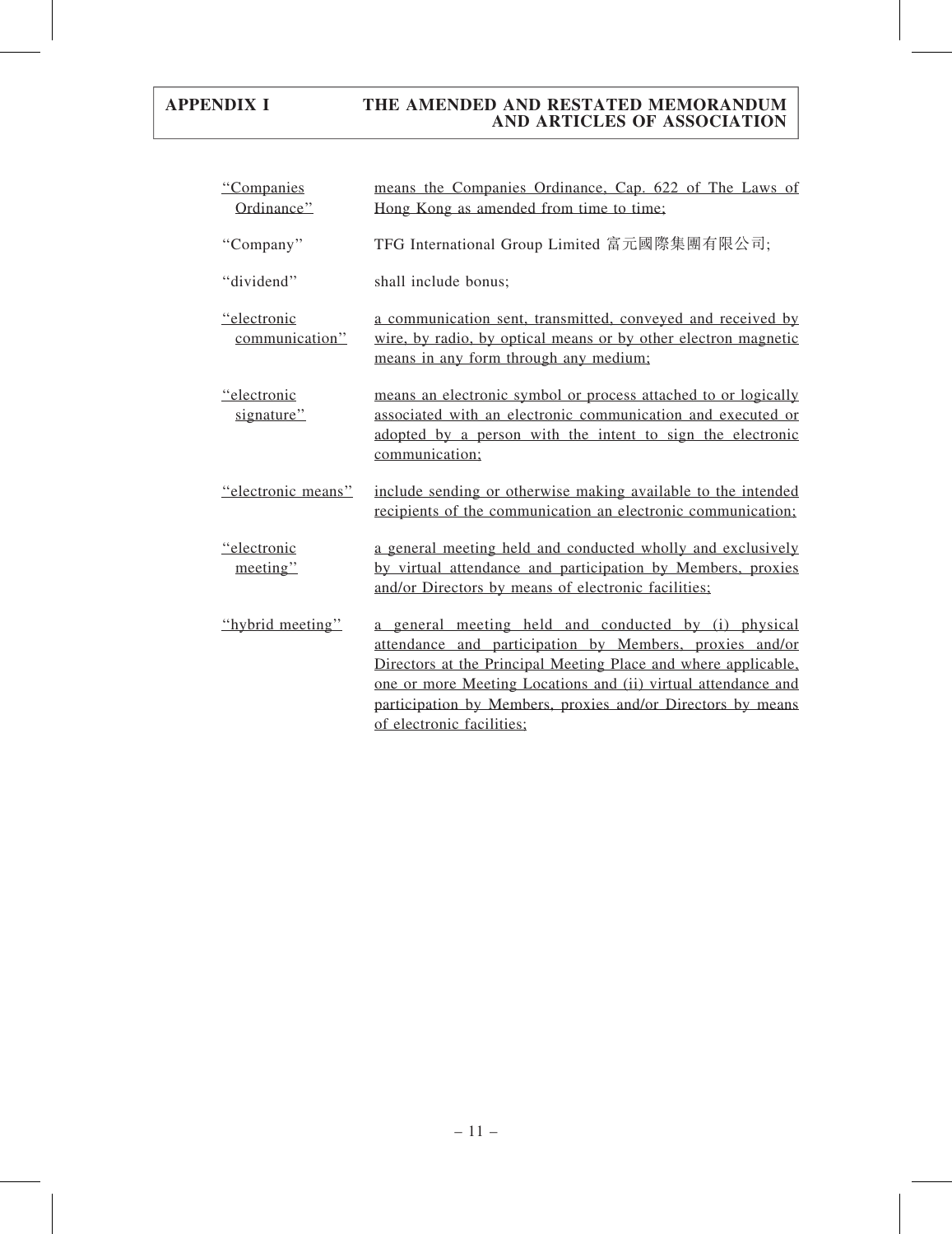"in writing" and "written" shall include handwriting, printing, lithography, xerography, photography and other modes of representing or reproducing words or figures in a legible and non-transitory form or, to the extent permitted by and in accordance with the Statutes and other applicable laws, rules and regulations, any visible substitute for writing (including an electronic communication), or modes of representing or reproducing words or figures partly in one visible form and partly in another in a permanent visible form, and include representations which take the form of electronic display, provided that the same is available for download onto a user's computer or for printing through conventional small office equipment and, in each case, the member concerned (where the relevant provision of these Articles require the delivery or service of any document or notice on him in his capacity as a member) has elected for the receipt of the relevant document or notice through electronic means and both the mode of service of the relevant document or notice and the member's election comply with all applicable Statutes, rules and regulations;

| "Listing Rules" | Listing Rules shall mean the Rules Governing the Listing of |
|-----------------|-------------------------------------------------------------|
|                 | Securities on The Stock Exchange of Hong Kong Limited as    |
|                 | amended from time to time;                                  |
|                 |                                                             |

| "Meeting"<br>Location"        | has the meaning given to it in Article 70A;                                                                                                                                                                            |
|-------------------------------|------------------------------------------------------------------------------------------------------------------------------------------------------------------------------------------------------------------------|
| "month"                       | Calendar month;                                                                                                                                                                                                        |
| "Office"                      | The registered office for the time being of the Company;                                                                                                                                                               |
| "paid up"                     | shall include credited as paid up;                                                                                                                                                                                     |
| "physical meeting"            | a general meeting held and conducted by physical attendance<br>and participation by Members, proxies and/or Directors at the<br>Principal Meeting Place and where applicable, one or more<br><b>Meeting Locations:</b> |
| "Principal Meeting"<br>Place" | has the meaning given to it in Article $60(2)(b)$ ;                                                                                                                                                                    |
| "Register"                    | The Register of Members of the Company;                                                                                                                                                                                |
| "Seal"                        | The Common Seal of the Company and includes every<br>duplicate seal;                                                                                                                                                   |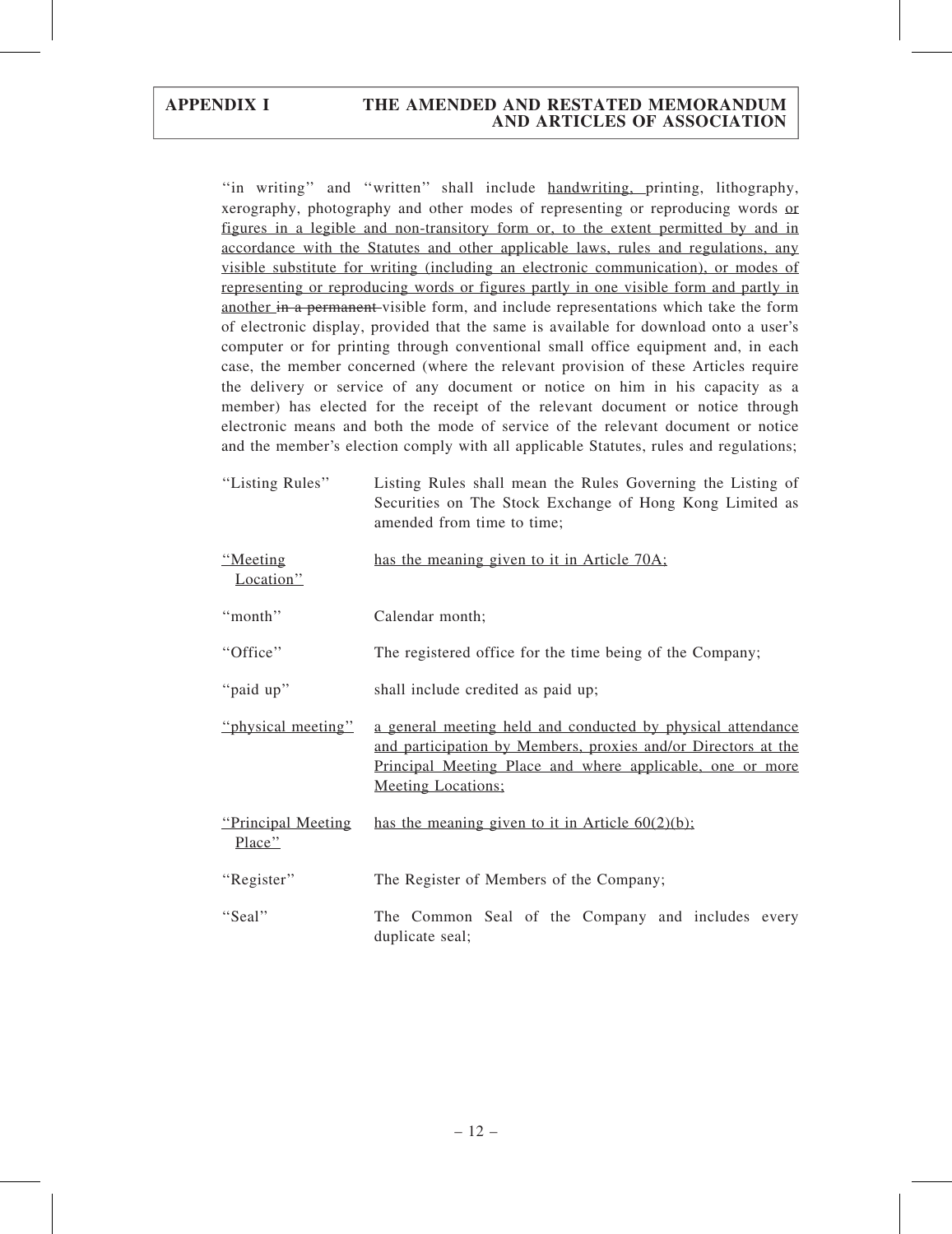- ''Special Resolution'' A resolution which has been passed by a majority of not less than three-fourths of such members as, being entitled to do so, vote in person or by proxy at a Ggeneral Mmeeting of which notice specifying the intention to propose the resolution as a Special resolution has been duly given and includes a resolution passed in accordance with Section 60(1)(b) of the Companies Act, Law (Revised) Chapter 22;
- ''the Statutes'' The Companies Law (Revised) Chapter 22 The Companies Act, Chapter 22 (Revised) and every other Statutes from time to time in force in the Cayman Islands which applies to or affects the Company;
- ''Substantial shareholder'' a person who is entitled to exercise , or control the exercise of 10% or more (or such other percentage as may be prescribed by the Listing Rules from time to time) of the voting power at any general meeting of the Company,
- ''these Articles'' These Articles of Association as originally adopted or as from time to time altered by Special Resolution;

### 2. (B) In these Articles, unless there be something within the subject or context inconsistent with such construction:

- (i) References to a document (including, but without limitation, a resolution in writing) being signed or executed shall include references to it being signed or executed under hand or under seal or, to the extent permitted by and in accordance with the applicable Statutes, rules and regulations, by electronic signature or by electronic communication or by any other method;
- (ii) References to a notice or document to the extent permitted by and in accordance with the applicable Statutes, rules and regulations, shall include a notice or document recorded or stored in any electronic means whether having physical substance or not;
- (iii) Words importing he singular number only shall include the plural number and vice versa;
- (iv) Words importing the masculine gender only shall include the feminine gender;
- $(v)$  Words importing persons shall include corporations; and
- (vi) The expression ''Secretary'' shall (subject to the provisions of the Statutes) include an Assistant or Deputy Secretary, and any person appointed by the Board to perform any of the duties of the Secretary;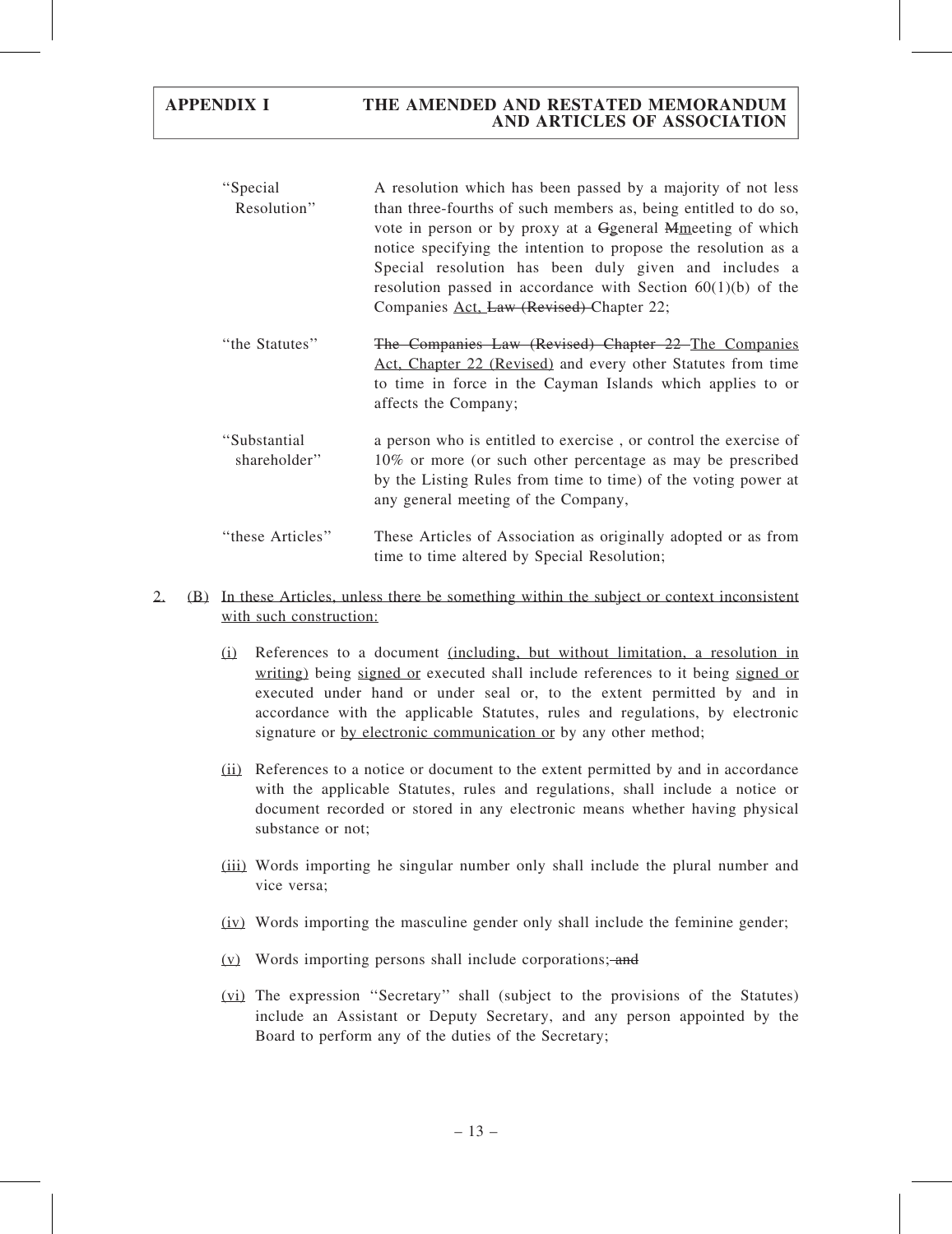- (vii) Section 8 and Section 19 of the Electronic Transactions Act (Revised) of the Cayman Islands, as amended from time to time, shall not apply to these Articles to the extent it imposes obligations or requirements in addition to those set out in these Articles;
- (viii)References to a meeting shall mean a meeting convened and held in any manner permitted by these Articles, and any Members, proxies and/or Directors (including, without limitation, the chairman of such meeting) attending and participating by means of electronic facilities shall be deemed to be present at that meeting for all purposes of the Statutes and other applicable laws, rules and regulations and these Articles, and attend, participate, attending, participating, attendance and participation shall be construed accordingly;
- (ix) References to a person's participation in the business of a general meeting include without limitation and as relevant the right (including, in the case of a corporation, through a duly authorised representative) to speak or communicate, vote, be represented by a proxy and have access in hard copy or electronic form to all documents which are required by the Statutes and other applicable laws, rules and regulations or these Articles to be made available at the meeting, and participate and participating in the business of a general meeting shall be construed accordingly;
- (x) References to electronic facilities include, without limitation, online platform(s), website addresses, webinars, webcast, video or any form of conference call systems (telephone, video, web or otherwise);
- (xi) Where a Member is a corporation, any reference in these Articles to a Member shall where the context requires, refer to a duly authorised representative of such Member;
- (xii) Nothing in these Articles precludes the holding and conducting of a general meeting in such a way that persons who are not present together at the same place or places may by electronic means attend and participate in it;
- (xiii)A Special Resolution shall be effective for any purpose for which an Ordinary Resolution is expressed to be required under any provision in these Articles.; and
- $(xiv)$  Without prejudice to any other requirements of the Statutes, a Special  $\frac{\text{App. 3}}{\text{Para 16}}$ Resolution shall be required to alter the provisions of the Memorandum of Association or to approve any amendment to these Articles.
- 3. Subject to the provisions of the last preceding Article any words or expressions defined in Words defined in the Statutes in force at the date when these Articles or any part thereof are adopted shall, if not inconsistent with the subject or context, bear the same meanings respectively in these Articles.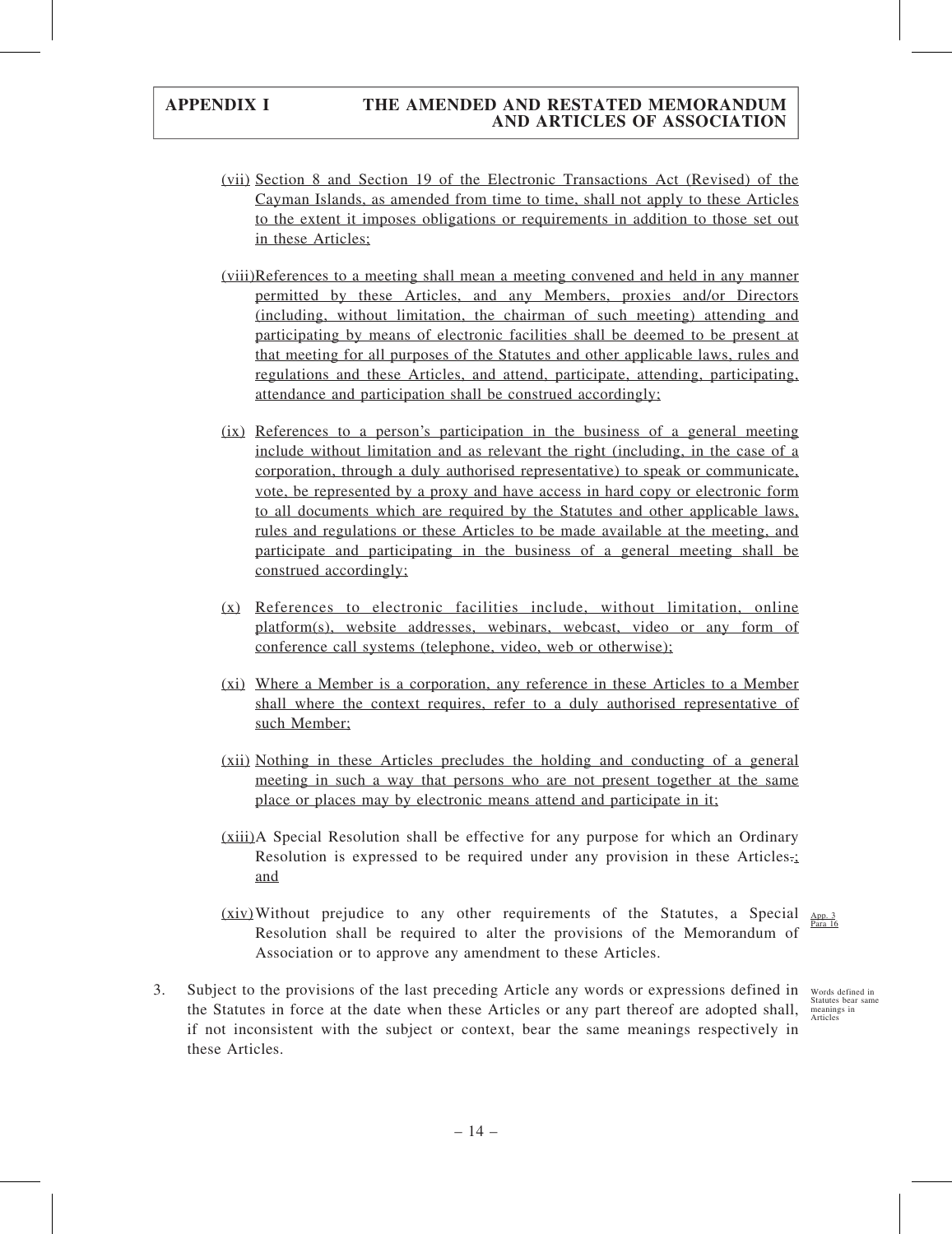#### SHARES

4. (A) The share capital of the Company at the date of the adoption of these Articles is Company may HK\$1,000,000,000.00 divided into 100,000,000,000 shares of HK\$0.01 each.

repurchase shares and give financial assistance to acquire shares in Company

- (B) Subject to the provisions of the Statutes, the Company may
	- (i) issue shares which are to be redeemed or are liable to be redeemed at the option of the Company or the holder;
	- (ii) purchase its own shares (including any redeemable shares and including fractions of a share); and
	- (iii) make a payment in respect of the redemption or purchase of its own shares otherwise than out of profits or the proceeds of a fresh issue of shares including out of capital.
- (a) The Powers of the Company to redeem, purchase or otherwise acquire its shares shall be exercisable by the Board upon such terms and subject to such conditions as they shall think fit provided that the manner of redemption or purchase shall be as follows:-
	- (i) A share which is liable to be redeemed may be redeemed by either the Company or the holder giving to the other not less than thirty days' notice in writing of the intention to redeem such shares specifying the date of such redemption which must be a day on which banks in Hong Kong are open for business.
	- (ii) Where the Company has agreed to purchase any share from a member otherwise than through the market it shall give notice to all other members of the Company specifying the number and class of shares proposed to be purchased, the name of the seller and the price to be paid therefor and specifying a date (being not less than thirty days after the date of the notice) on which the purchase is to be effected.
	- (iii) The redemption or purchase of any share shall not be deemed to give rise to the redemption or purchase of any other share.
	- (iv) At the date specified in the notice of redemption or purchase, the holder of the shares being redeemed or purchased shall be bound to deliver up to the Company at its principal place of business in Hong Kong the certificate thereof for cancellation and thereupon the Company shall pay to him the redemption or purchase moneys in respect thereof.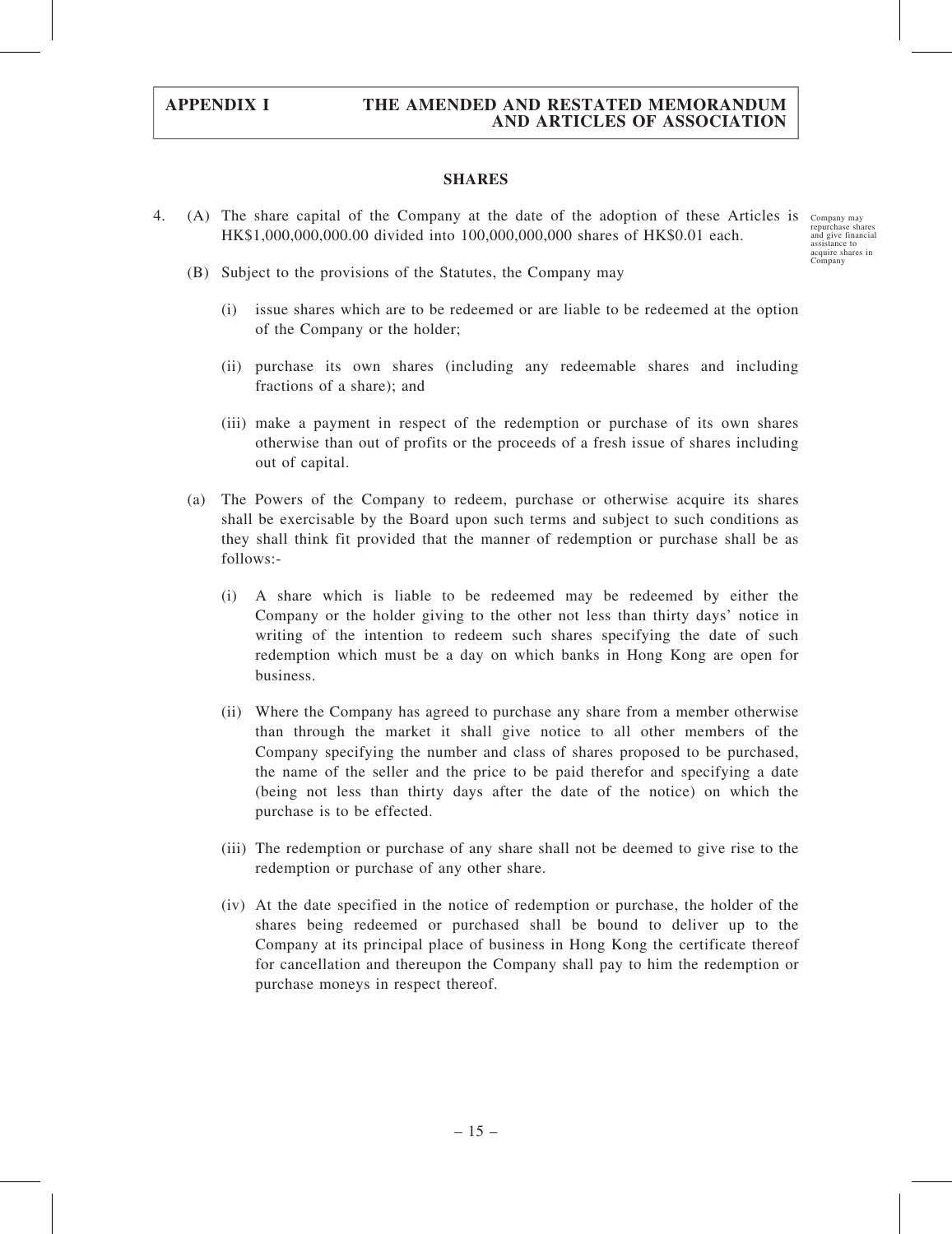- (v) The Directors may when making payments in respect of redemption or purchase of shares in accordance with the provisions of this Article, if authorised by the terms of issue of the shares being redeemed or purchased or with the agreement of the holder of such shares, make such payment either in cash or in specie.
- (b) Notwithstanding (a) above the Company may purchase or otherwise acquire its own shares in accordance with the rules from time to time of the stock exchange in Hong Kong on which the Company's shares are listed.
- (c) Purchases not made through the market or by tender shall be limited to a maximum price as determined from time to time by the Board in accordance with the Statutes. If purchases are by tender, tender shall be available to all shareholders alike.
- (C) Subject to the Statutes, and to the extent that such transaction is not prohibited by law, the Company may give, whether directly or indirectly, and whether by means of a loan, guarantee, the provision of security or otherwise, financial assistance for the purpose of or in connection with a purchase or subscription made or to be made by any persons of or for any shares in the Company.
- (D) For the purpose of this Article, ''shares'' shall mean shares of all classes and securities which carry a right to subscribe for or purchase shares of the Company.
- 5. Without prejudice to any rights or privileges for the time being conferred on the holders Issue of shares of any existing shares or class of shares, any share in the capital of the Company may be issued with such preferred, deferred or other special rights or such restrictions, whether in regard to dividend, return of capital, voting or otherwise as the Company may from time to time by Ordinary Resolution determine. Any preference share may be issued on the terms that it is, or at the option of the Company or the holder thereof is to be liable, to be redeemed on such terms and in such manner as the Company may in accordance with the provisions of the Statutes prescribe. The words ''non-voting'' shall appear in the designation of any shares which do not carry voting rights and, where the capital of the Company includes shares with different voting rights, the designation of each class of shares, other than those with the most favourable voting rights, shall include the words "restricted voting" or "limited voting".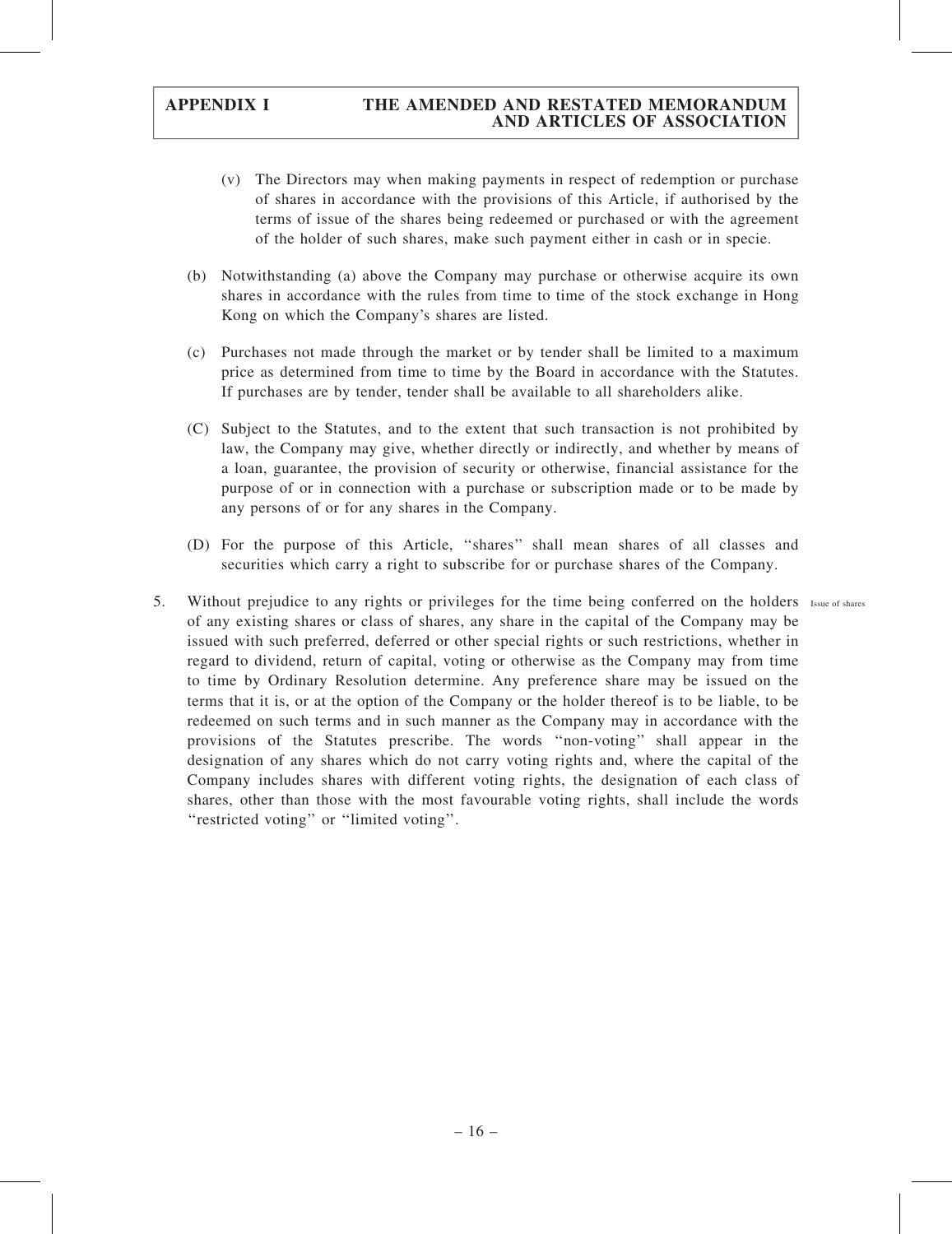- 6. The Company may by Ordinary Resolution before the issue of any new shares, determine that the same or any of them shall be offered, in the first instance and either at par or at a premium, to all the then members or to any class thereof for the time being in proportion (as nearly as circumstances admit) to the number of shares or shares of the class held by them respectively, or make any other provisions as to the issue of the new shares, but in default of any such determination or so far as the same shall not extend, the new shares may be dealt with as if they formed part of the capital of the Company as at the date of the adoption of these Articles as the Articles of Association of the Company, and shall be subject to the provisions contained in these Articles with reference to the payment of calls and instalments, transfer, transmission, forfeiture, lien and otherwise.
- 7. Subject to any provisions of the Statutes relating to authority, pre-emption rights and Allotment of otherwise, these Articles and any resolution of the Company relating thereto, the whole of <sup>shares in control</sup> the shares of the Company for the time being unissued shall be under the control of the Board, who may allot or otherwise dispose of the same to such persons, at such times and on such terms and conditions as the Board may determine, with full power to issue to any persons warrants to subscribe for any class of shares on such terms as the Board think fit and to give to any person an option over any share for such time and for such consideration as the Board think fit, but so that no share shall be issued at a discount except as permitted by the Statutes.
- 8. In addition to all other powers of paying commissions, the Company (or the Board on Commissions on behalf of the Company) may exercise any powers conferred by the Statutes of applying its shares or capital moneys in paying commissions to persons subscribing or procuring subscriptions for shares of the Company, or agreeing so to do, whether absolutely or conditionally Provided that the rate per cent., or the amount of the commission paid or agreed to be paid, shall be disclosed in such manner as may be required by the Statutes and shall not exceed 10 per cent. of the price at which the shares in respect whereof the commission is paid are issued or an amount equivalent thereto. The Company (or the Board on behalf of the Company) may also on any issue of shares pay such brokerage as may be lawful.
- 9. In the case of shares offered to the public for subscription the amount payable on application on each share shall not be less than 5 per cent. of the nominal amount of the share Minimum payment on allotment to public
- 10. The Company shall duly observe and comply with the provisions of the Statutes applicable to any allotment of its shares. Compliance with **Statutes**
- 11. The Company shall be entitled to treat the registered holder of any share as the absolute Trusts not owner thereof, and the Company shall not be bound by or recognise any trust or any equitable, contingent, future or partial interest in any share, or any interest in any fractional part of a share, or (except only as by these Articles otherwise expressly provided or as required by law) any other right in respect of any share except the absolute right of the registered holder to the entirety thereof.

Option to determine to offer shares to present shareholders

Issue

recognised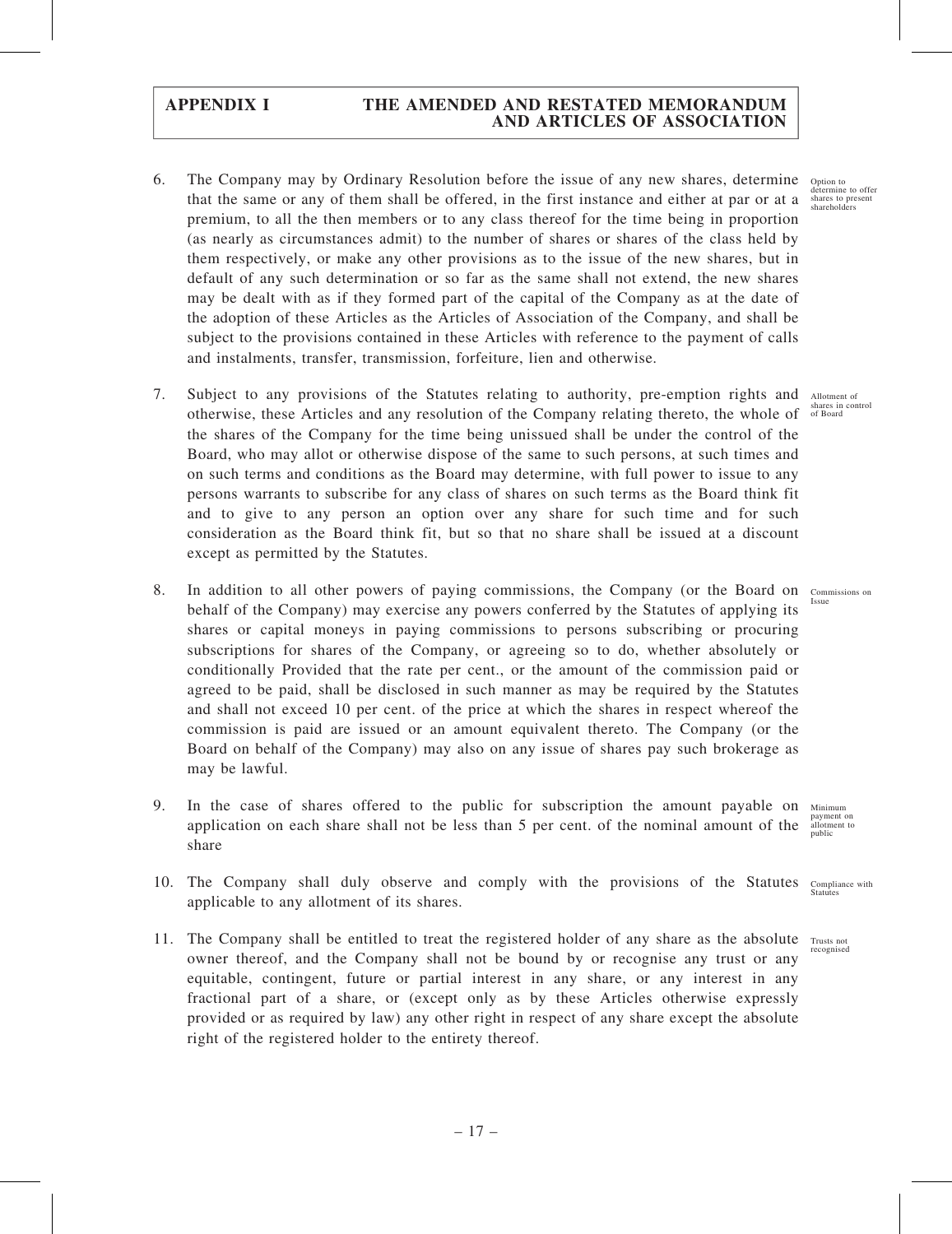#### REGISTER OF MEMBERS AND SHARE CERTIFICATES

- 12. (A) The Directors shall cause the Register to be kept at the Office or such other place as the Directors think fit and there shall be entered therein the particulars required under the Statutes. The Register and any branch register kept pursuant to paragraph (B) of this Article shall be open for inspection by members. The Register including any overseas or local or other branch register of Members may, after notice has been given by advertisement in an appointed newspaper or any other newspapers in accordance with the terms equivalent to section 632 of the Companies Ordinance and the requirements of any Designated Stock Exchange or by any electronic means in such manner as may be accepted by the Designated Stock Exchange to that effect, be closed at such times or for such periods not exceeding in the whole thirty (30) days in each year as the Board may determine in accordance with the relevant section of the Companies Ordinance and either generally or in respect of any class of shares.
	- (B) Subject to and to the extent permitted by any applicable provisions of the Statutes, the Company may keep a branch register at such locations as the Directors may determine and, while the issued share capital of the Company or any part thereof is, with the consent of the Directors, listed on any stock exchange in Hong Kong, the Company shall keep the Register or a branch register in Hong Kong.
	- (C) The Company shall within one month after the allotment of any of its shares or debentures and within twenty-one days after lodgement with the Company of any duly stamped and valid transfer of any of its shares or debentures, complete and have ready for delivery the certificates for the shares or the debentures so allotted or transferred, unless the conditions of issue of the shares or debentures otherwise provide.
	- (D) Every certificate for shares or debentures shall be issued under the Seal or any securities seal kept by the Company pursuant to these Articles and, subject as hereinafter provided, shall bear the autographic signatures of two Directors or of one Director and the Secretary Provided that the Board may by resolution determine that such signatures or either of them shall be dispensed with or shall be affixed by some method or system of mechanical signature.

Share Certif Register of Members App. 3 Para 20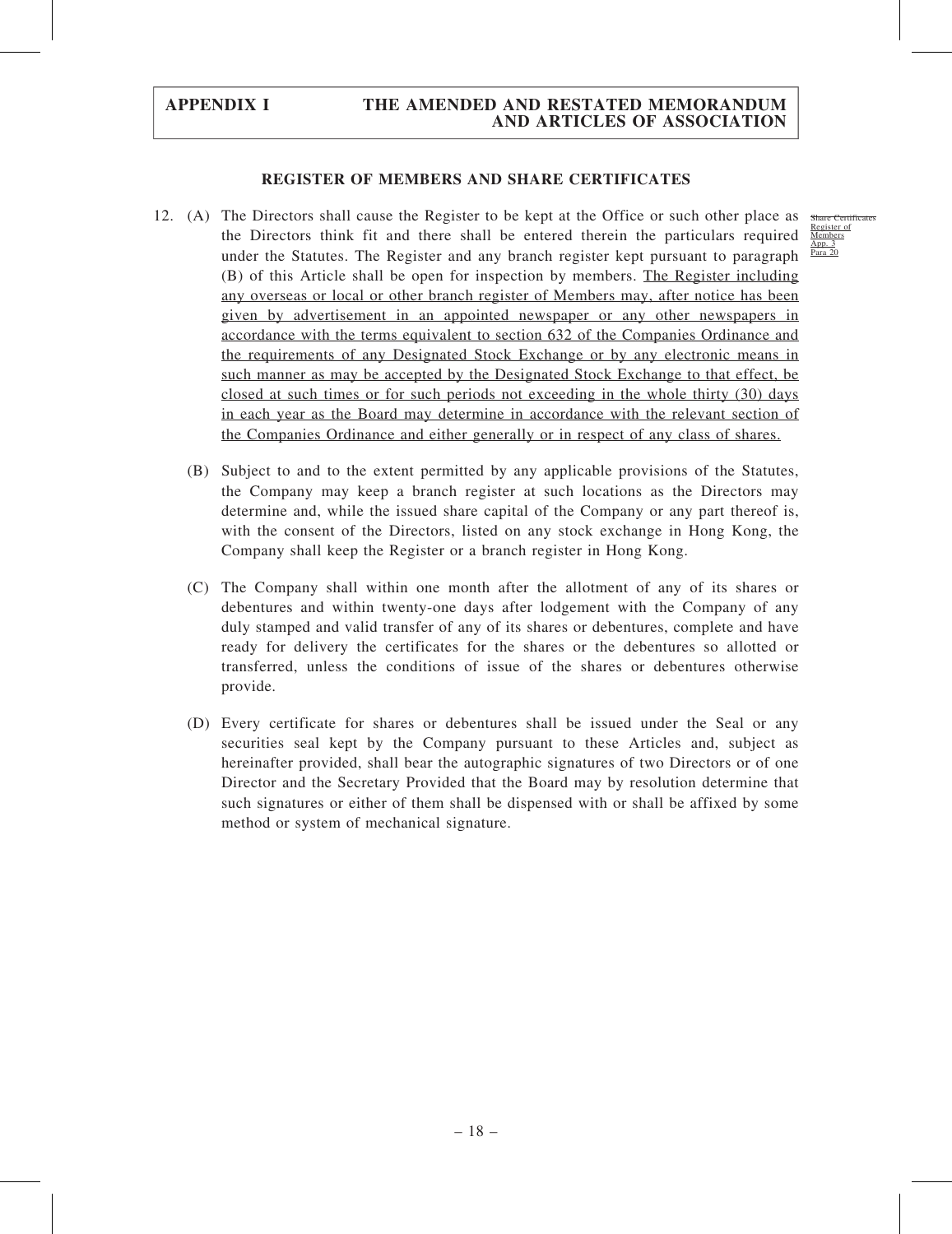- 13. Subject to the provisions of these Articles, every member shall be entitled without Members' right to payment to one certificate for all his shares of each class, or upon payment of such sum as the Board shall determine not exceeding, in the case of any share capital listed on a stock exchange in Hong Kong, two Hong Kong dollars or such greater sum as such stock exchange may from time to time permit and, in the case of any other share capital, such sum in such currency as the Board may from time to time determine to be reasonable in the territory in which the relevant register is situate, or otherwise such other sum as the members may from time to time resolve for each additional certificates, to several certificates each for one or more of such shares Provided that in the case of any share registered in the names of two or more persons the Company shall not be bound to issue more than one certificate in respect thereof to all the joint holders, and delivery of such certificate to any one of them shall be sufficient delivery to all. Where a member transfers part of the shares to which any certificate relates he shall be entitled to a certificate for the balance thereof without payment. Every certificate shall (subject where permitted by the Statutes to any resolution of the Board to the contrary) specify the number and class and distinguishing numbers (if any) of the shares to which it relates and the amount paid up thereon and, where the share capital of the Company is divided into different classes of shares, shall contain such words and/or statement as are required by the Statutes.
- 14. If at any time all the issued shares of the Company, or all the issued shares of a particular No distinguishing class, are fully paid up and rank pari passu for all purposes, none of those shares shall thereafter (subject to a resolution of the Board to the contrary) have a distinguishing number so long as it remains fully paid up and ranks pari passu for all purposes with all the shares of the same class for the time being issued and fully paid up.
- 15. (A) Any two or more certificates representing shares of any one class held by any New Certificates member may at his request be cancelled and a single new certificate for such shares issued in lieu upon payment of such sum as determined by the Board in accordance with Article 13.
	- (B) If any member shall surrender for cancellation a share certificate representing shares held by him and request the Company to issue in lieu two or more share certificates representing such shares in such proportions as he may specify, the Board may, if they think fit, comply with such request subject to the payment of such sum for every certificate after the first as would be payable under these Articles if each certificate after the first were an additional certificate.

number in certain circumstances

**Certificates**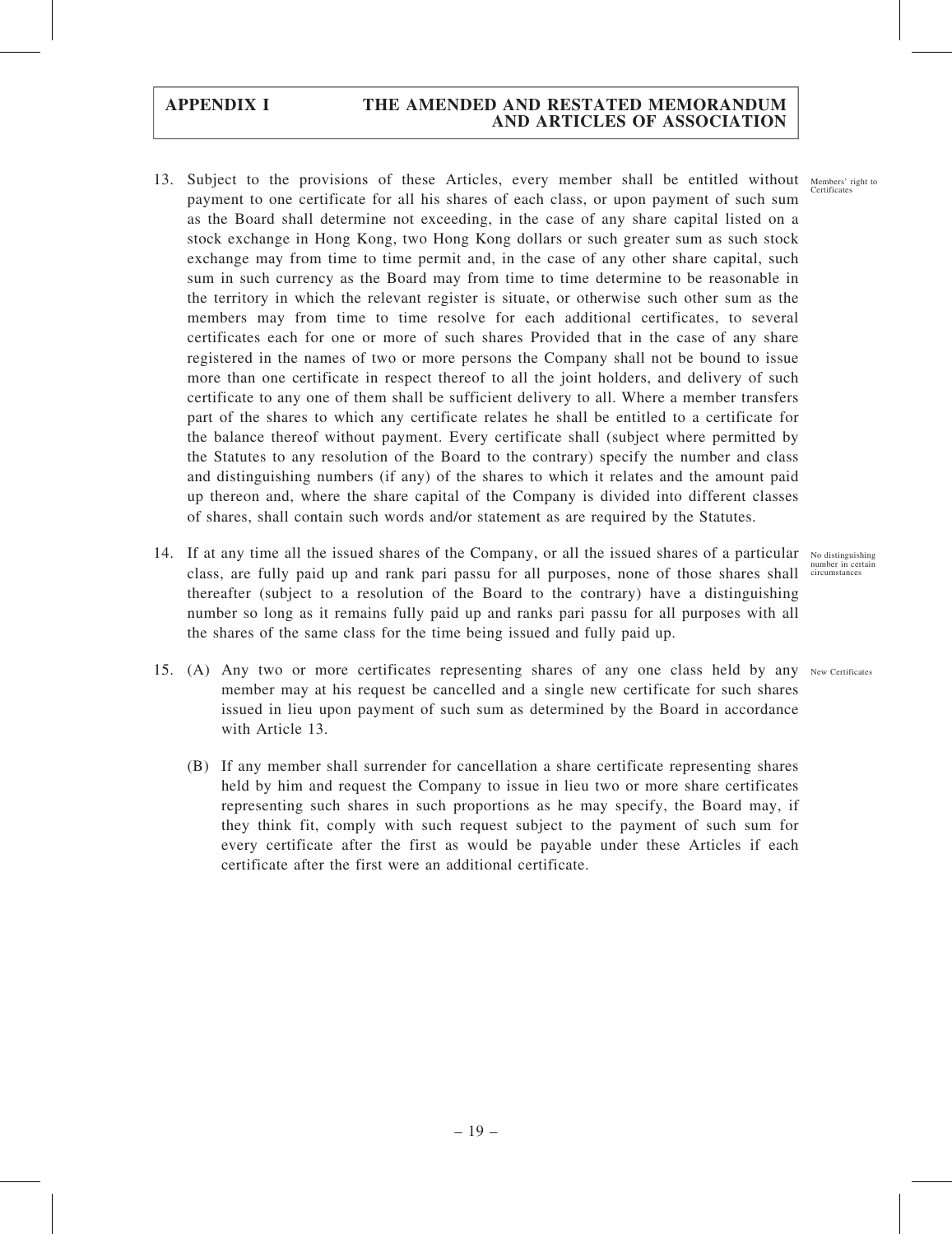(C) If any certificate shall be worn out, destroyed or lost, it may be replaced upon payment of an issue fee, if any, not exceeding the fee which would be payable for an additional certificate pursuant to Article 13 together with the amount of any other costs and expenses which the Company has incurred in connection with the matter, and on such evidence being produced as the Board shall require, and in the case of wearing out on delivering up of the old certificate, and in the case of destruction or loss on execution of such indemnity (if any) as the Board shall require. Without prejudice to the generality of the foregoing , where the Company has issued share warrants to bearer, no new share warrant to bearer shall be issued to replace one that has been lost unless the Board is satisfied beyond reasonable doubt that the original has been destroyed and the Company has received an indemnity in such form as the Board shall think fit with regard to the issue of any such new warrant.

#### VARIATION OF RIGHTS

- 16. (A) Subject to the Statutes, the special rights attached to any class of shares for the time Variation of rights being forming part of the capital of the Company may be varied or abrogated either **Para 15** while the Company is a going concern or during or in contemplation of a winding- $\frac{u}{v}$ , with the consent in writing of the holders of <u>at least</u> three-fourths in nominal value of the voting rights of the issued shares of that class, or with the sanction approval of a Special Rresolution passed at a separate meeting of by at least threefourths of the votes cast by the holders of the shares of that class present and voting in person or by proxy at a separate meeting of such holders. To every such separate meeting all the provisions of these Articles relating to Ggeneral Mmeetings of the Company or the proceedings thereat shall mutatis mutandis apply, except that the necessary quorum shall be two persons at least holding or representing by proxy at least one-third in nominal value of the issued shares of the class (but so that if at any adjourned meeting of such holders a quorum as above defined is not present any one person holding or representing by proxy shares of the class shall be a quorum, whatever the number of shares held by him), and that every holder of shares of the class present in person or by proxy shall, on a poll, have one vote in respect of every share of the class held by him and shall be entitled to demand a poll.
	- (B) The special rights conferred upon the holders of any shares or class of shares shall not, unless otherwise expressly provided in the rights attaching to or the terms of issue of such shares, be deemed to be varied by the creation or issue of further shares ranking pari passu therewith.

#### CALLS ON SHARES

17. The Board may from time to time make such calls as the Board may think fit upon the calls members in respect of the amounts unpaid on their shares (whether on account of the nominal amount of the shares or by way of premium) and not by the conditions of allotment made payable at fixed times Provided that fourteen days' notice at least shall be given of each call.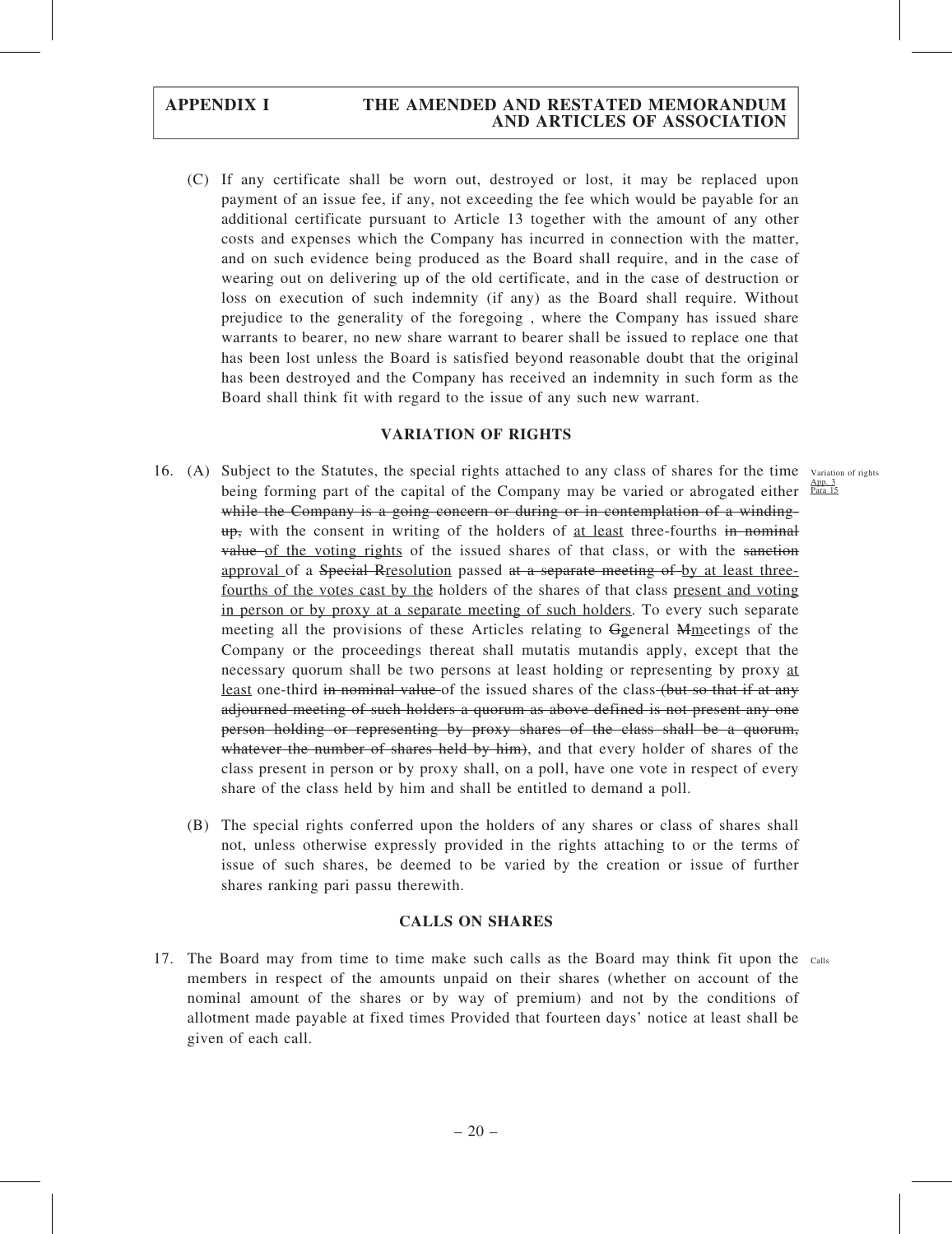- 18. Any call may be made payable either in one sum or by instalments, and each member Payment of call upon whom a call is made shall be liable to pay the amount of the call to the person and at the time or times and place appointed by the Board. A call may be revoked or the time fixed for its payment may be postponed by the Board. A person upon whom a call is made shall remain liable to calls made upon him notwithstanding the subsequent transfer of the shares in respect whereof the call was made.
- 19. Notice of the persons appointed to receive payment of every call and of the times and Notice of call places appointed for payment shall be given to members by advertisement pursuant to these Articles.
- 20. A copy of the notice referred to in the last preceding Article shall be sent to members in the manner in which notices may be sent to the members of the Company as hereinafter provided. members
- 21. A call shall be deemed to have been made at the time when the resolution of the Board authorising such call was passed.
- 22. Joint holders of a share shall be jointly and severally liable for the payment of all calls in respect thereof. holders
- 23. The Board may make arrangements on the issue of shares for a difference between the allottees or holders of such shares in the amount of calls to be paid and the time of payment of such calls.
- 24. Any sum which by the terms of issue of a share is made payable upon allotment or at any fixed date, whether on account of the nominal amount of the share or by way of premium, shall for all purposes of these Articles, be deemed to be a call duly made and payable on such fixed date, and in case of non-payment all the provisions of these Articles as to payment of interest, forfeiture or otherwise shall apply as if such sum were a call duly made and notified.
- 25. If any sum in respect of a call is not paid before or on the day appointed for payment Interest thereof, the person from whom the sum is due shall pay interest on the sum from the day appointed for the payment thereof to the time of actual payment, at such rate, not exceeding 10 per cent. per annum, as the Board may determine, or failing such determination, then at the rate of 10 per cent. per annum, Provided however that the Board may waive payment of such interest in whole or in part.
- 26. The Board may, if they think fit, receive from any member willing to advance the same Payment in all or any part of the moneys payable in respect of any shares held by him beyond the amount of the calls actually made thereon; and upon the moneys so advanced, or so much thereof as shall from time to time exceed the amount of the calls due upon such shares, the Company may pay interest at such rate not exceeding 10 per cent. per annum as the member and the Board shall agree upon, but no part of such moneys shall be included or taken into account in ascertaining the amount of the dividend payable upon the shares in respect of which such advance has been made.

Notice of call to be sent to

When call deemed to have been made

Liability of joint

Power to differentiate amount and time of payment of calls

Sums payable pursuant to issue to be treated as calls

ayment in<br>idvance of calls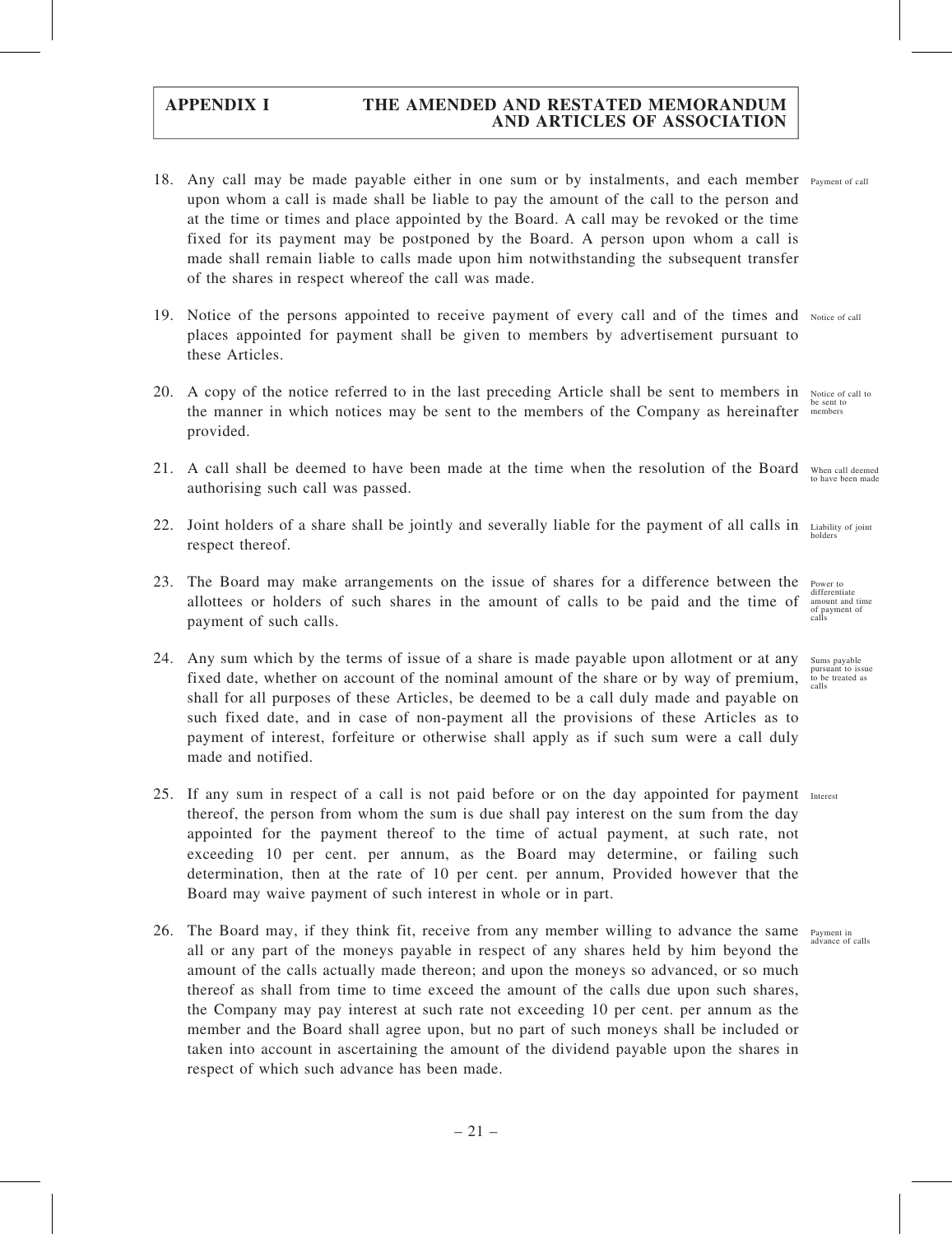#### FORFEITURE OF SHARES

- 27. If any member fails to pay the whole or any part of any call on or before the day Notice requiring appointed for the payment thereof the Board may at any time thereafter during such time as the call, or any part thereof, remains unpaid, serve a notice on him requiring him to pay such call or such part thereof as remains unpaid, together with any interest which may have accrued.
- 28. The notice shall name a further day not being less than fourteen days from the date of service of the notice on or before which and the place where the payment required by the notice is to be made, and shall state that, in the event of no-payment at or before the time and at the place appointed, the shares in respect of which such call was made will be liable to be forfeited.
- 29. If the requirements of any such notice as aforesaid are not complied with, any share in Forfeiture on nonrespect of which such notice has been given may at any time thereafter, before payment of all calls and interest due in respect thereof has been made, be forfeited by a resolution of the Board to that effect. Such forfeiture shall include all dividends which shall have been declared on the forfeited shares and not actually paid before the forfeiture.
- 30. A forfeited share may be sold, re-allotted or otherwise disposed of on such terms and in Sale of forfeited such manner as the Board think fit, and at any time before a sale or disposition the forfeiture may be cancelled on such terms as the Board think fit. share
- 31. The Company may receive the consideration, if any, given for the share on any sale, re- Proceeds of sale allotment or disposition thereof and the Board may authorise some person to execute a transfer of the share in favour of the person to whom the share is sold or otherwise disposed of and the latter person shall thereupon be registered as the holder of the share and shall not be bound to see to the application of the purchase money (if any), nor shall his title to the share be affected by any irregularity or invalidity in the proceedings in reference to the forfeiture, sale, re-allotment or other disposal of the share.
- 32. A person whose shares have been forfeited shall cease to be a member in respect of the forfeited shares, but shall, notwithstanding, remain liable to pay to the Company all moneys which, at the date of forfeiture, were payable by him to the Company in respect of the shares, with interest at the rate at which interest was payable on those moneys before the forfeiture or as the Board may from time to time determine but his liability shall cease if and when the Company shall have received payment in full of all such moneys in respect of the shares.
- 33. A statutory declaration in writing that the declarant is a Director or the Secretary of the Company, and that a share in the Company has been duly forfeited on a date stated in the declaration, shall be conclusive evidence of the facts therein stated as against all persons claiming to be entitled to the share.

payment of calls

Notice to state time and place for payment

compliance with notice

Liability of member whose shares have been forfeited

Evidence of forfeiture and receipt of consideration for forfeited share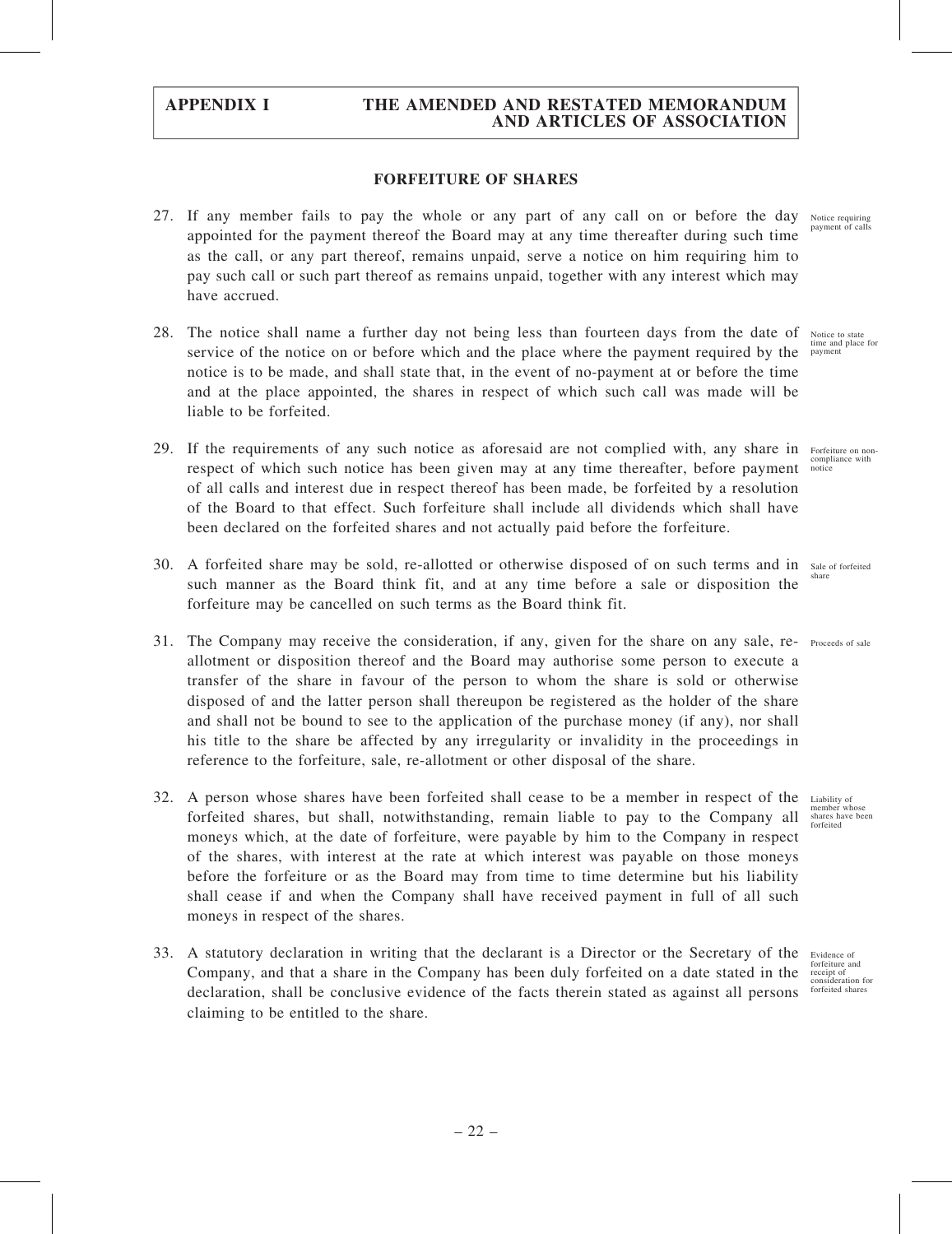#### LIEN

- 34. The Company shall have a first and paramount lien on every share (not being a fully paid Company's lien share) for all moneys, whether immediately payable or not, called or payable at a fixed time in respect of such share. The Company shall also have a first and paramount lien on every share (not being a fully paid share) standing registered in the name of a member, whether singly or jointly with any other person or persons, for all the debts and liabilities of such member or his estate to the Company, and that whether the same shall have been incurred before or after notice to the Company of any equitable or other interest in any person other than such member and whether the time for the payment or discharge of the same shall have actually arrived or not, and notwithstanding that the same are joint debts or liabilities of such member or his estate and any other person, whether a member of the Company or not. The Company's lien (if any) on a share shall extend to all dividends and other moneys payable thereon or in respect thereof. The Board may resolve that any share shall for some specified period be exempt from the provisions of this Article. Unless otherwise agreed, the registration of a transfer of any share shall operate as a waiver of the Company's lien (if any) on such share.
- 35. The Company may sell, in such manner as the Board think fit, any share on which the Sale of shares Company has a lien, but no sale shall be made unless and until some sum in respect of which the lien exists is immediately payable, nor until the expiration of fourteen days after a notice in writing, stating and demanding payment of such sum, and giving notice of intention to sell in default, shall have been given to the holder for the time being of the share or to the person entitled by reason of his death or bankruptcy to the share.
- 36. The net proceeds of such sale, after payment of the costs of such sale, shall be applied in Application of or towards payment or satisfaction of any sum immediately payable in respect whereof the lien exists, and any residue shall (upon surrender to the Company for cancellation of the certificate for the shares sold and subject to a like lien for such debts or liabilities in respect of moneys not immediately payable as existed on the share prior to the sale) be paid to the person entitled to the share at the time of the sale. For giving effect to any such sale the Board may authorise some person to transfer the share sold to the purchaser thereof. The purchaser shall be registered as the holder of the share so transferred and shall not be bound to see to the application of the purchase money, nor shall his title to the share be affected by any irregularity or invalidity in the proceedings in reference to the sale.

subject to lien

proceeds of sale of shares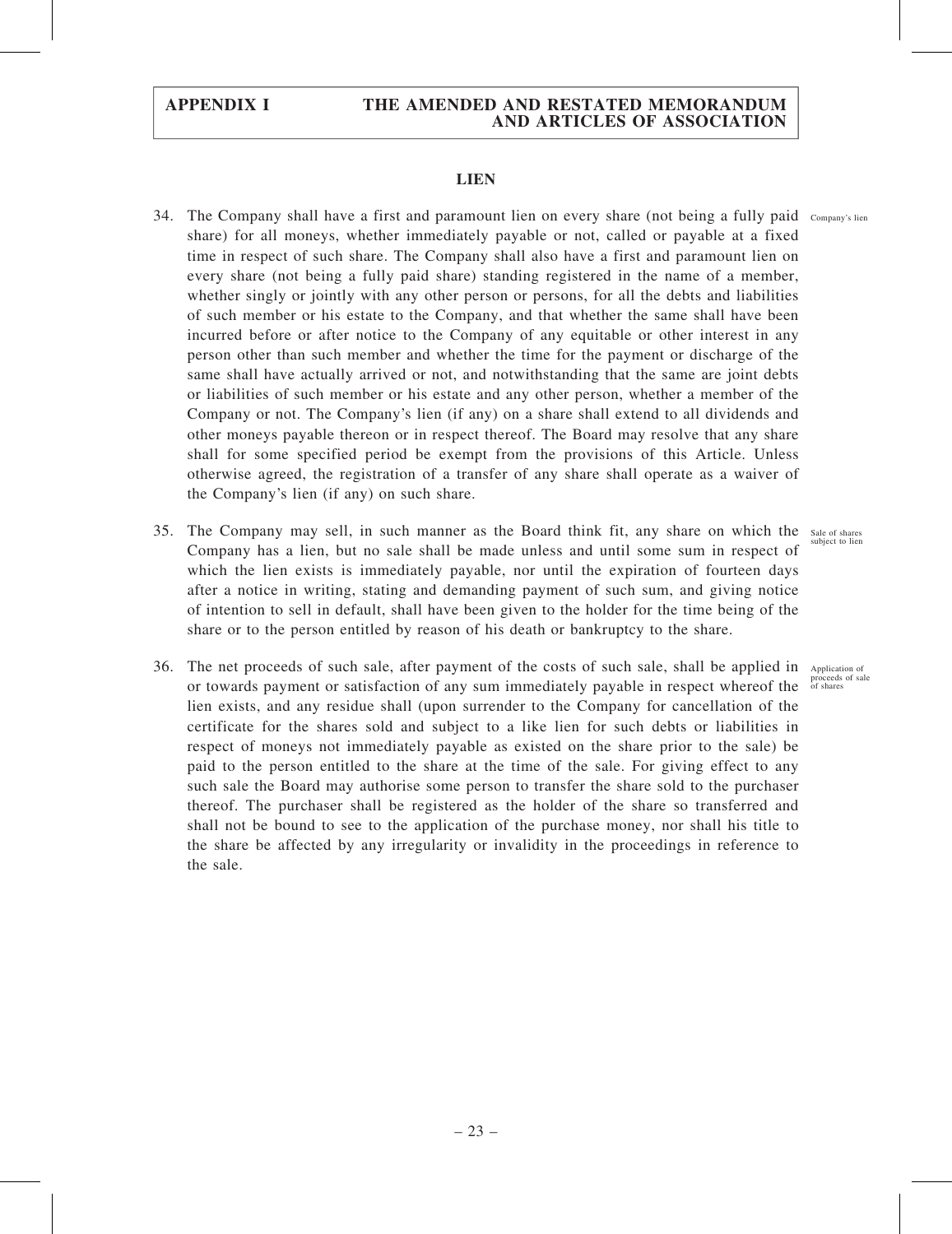#### TRANSFER OF SHARES

- 37. (A) Shares in the Company shall be transferred by an instrument of transfer in any usual Form and or common form, or in such other form as shall be approved by the Board. The transfer instrument of transfer of a share (which need not be under seal) shall be signed by or on behalf of the transferor and the transferee but the Board may dispense with the execution of the instrument of transfer by the transferee in any case in which they think fit in their discretion so to do. The transferor shall be deemed to remain the holder of the share until the name of the transferee is entered in the Register in respect thereof.
	- (B) The Directors may in their absolute discretion at any time and from time to time transfer any share upon the Register to any branch register or any share on any branch register to the Register or any other register.
	- (C) Unless the Directors otherwise agree, no shares on the Register may be transferred to any branch register nor may shares on any branch register be transferred to the Register or any other branch register.
	- (D) Subject to the applicable Statutes, rules and regulations, the execution of an instrument of transfer as mentioned in paragraph (A) above shall be made by hand or by machine imprinted signatures, rubber chop signatures and/or mechanical signatures if the transferor or transferee is a recognized clearing house as defined in Schedule 1 to the Securities and Futures Ordinance (Chapter 571 of the Laws of Hong Kong) or its nominee(s).
- 38. The Board may in their discretion, and without assigning any reason therefor, decline to The Board's register a transfer of any share which is not fully paid up. power to decline to register
- 39. (A) The Board may also decline to recognise any instrument of transfer unless:-
	- (i) the instrument of transfer duly stamped is deposited, in the case of shares on a branch register, at the relevant registration office and , in the case of shares on the Register, at the Office, or at such other place as the Board may appoint, accompanied by the certificate of the shares to which it relates, and such other evidence as the Board may reasonably require to show the right of the transferor to make the transfer; and
	- (ii) the instrument of transfer is in respect of only one class of shares; and
	- (iii) the instrument of transfer is in favour of not more than four joint holders; and
	- (iv) the instrument of transfer is accompanied by payment of such sum as the Board shall determine not exceeding two Hong Kong dollars or during any period that the share capital of the Company or any part thereof is listed on any stock exchange, such higher sum as may from time to time be permitted by such stock exchange.

execution of

Deposit of transfer

– 24 –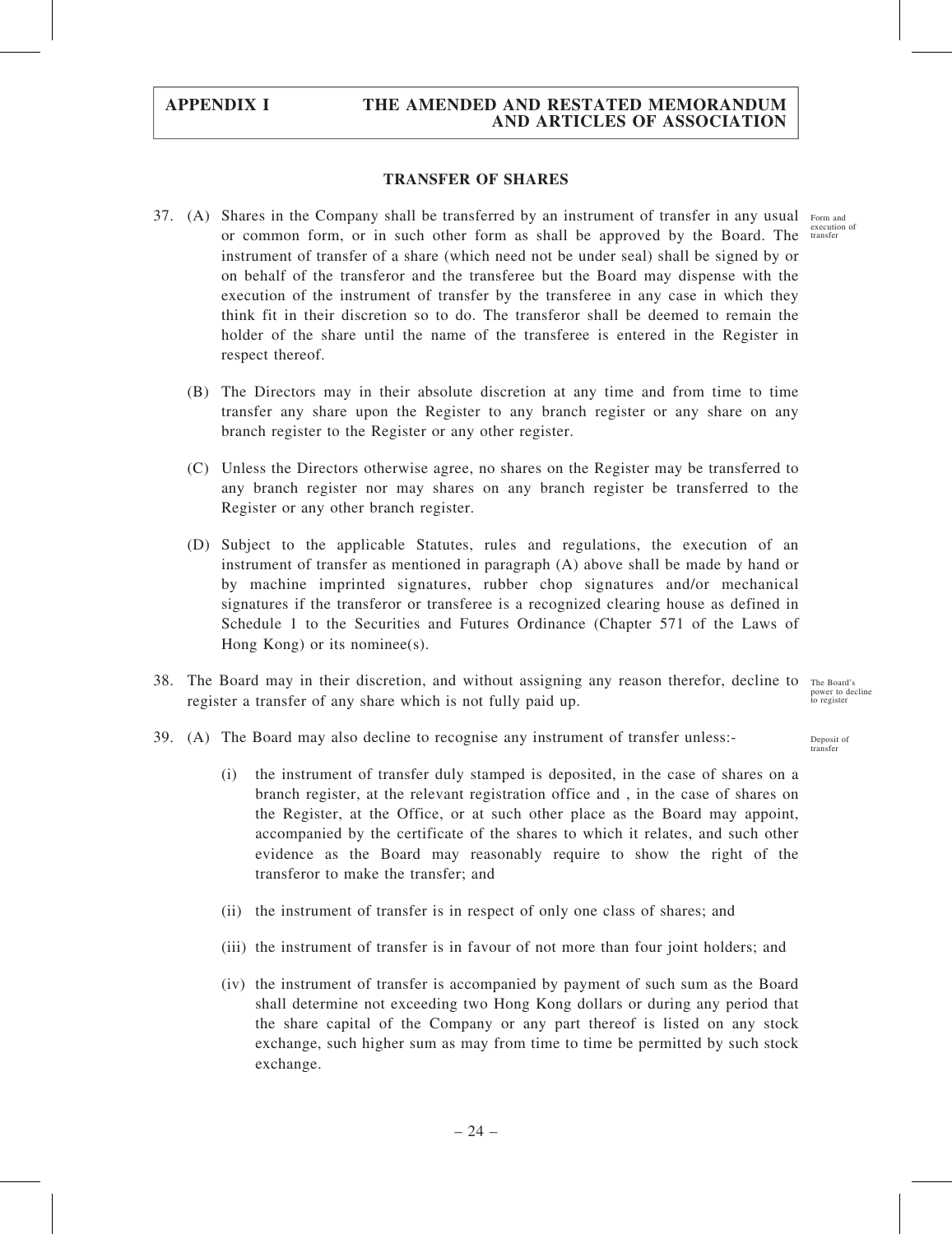- (B) If the Board decline to register a transfer of any share, they shall, within two months after the date on which the transfer was lodged with the Company, send to the transferor and the transferee notice of the refusal.
- (C) The Company may, in respect of the registration of any transfer, probate, letters of administration, certificate of marriage or death, power of attorney, stop notice, order of court or other document relating to or affecting the title to any share, charge such sum as the Board may from time to time determine not exceeding, in the case of any share capital listed on a stock exchange in Hong Kong, two Hong Kong dollars or such greater sum as such stock exchange may from time to time permit and, in the case of any other share capital, such sum in such currency as the Board may from time to time determine to be reasonable in the territory in which the relevant register is situate, or otherwise such other sum as the members may from time to time resolve.
- 40. The registration of transfers may be suspended at such times and for such periods as the suspension of Board may from time to time determine on giving notice by advertisement pursuant to these Articles, and either generally or in respect of any class of shares provided always that such registration shall not be suspended for more than thirty days in any year or, with the approval of the Company in Ggeneral Mmeeting, sixty days in any year.
- 41. All instruments of transfer which are registered may be retained by the Company. The Company shall be entitled to destroy all instruments of transfer of shares and all documents on the faith of which entries have been made in the Register at any time after the expiration of six years from the date of registration thereof and all dividend mandates and notifications of change of name or address at any time after the expiration of two years from the date of the recording thereof and all share certificates which have been cancelled at any time after the expiration of one year from the date of such cancellation and it shall conclusively be presumed in favour of the Company that every instrument of transfer so destroyed was a valid and effective instrument duly and properly registered and every share certificate so destroyed was a valid and effective document duly and properly cancelled and every other document hereinbefore mentioned so destroyed was a valid and effective document in accordance with the recorded particulars thereof in the books or records of the Company Provided that:-
	- (i) The provisions aforesaid shall apply only to the destruction of a document in good faith and without notice of any claim (regardless of the parties thereto) to which the document might be relevant.
	- (ii) Nothing herein contained shall be construed as imposing upon the Company any liability in respect of the destruction of any document earlier than as aforesaid or in any other circumstances which would not attach to the Company in the absence of this Article.
	- (iii) References herein to the destruction of any document include references to the disposal thereof in any manner.

registration

Power to destroy instruments of transfer six years after registration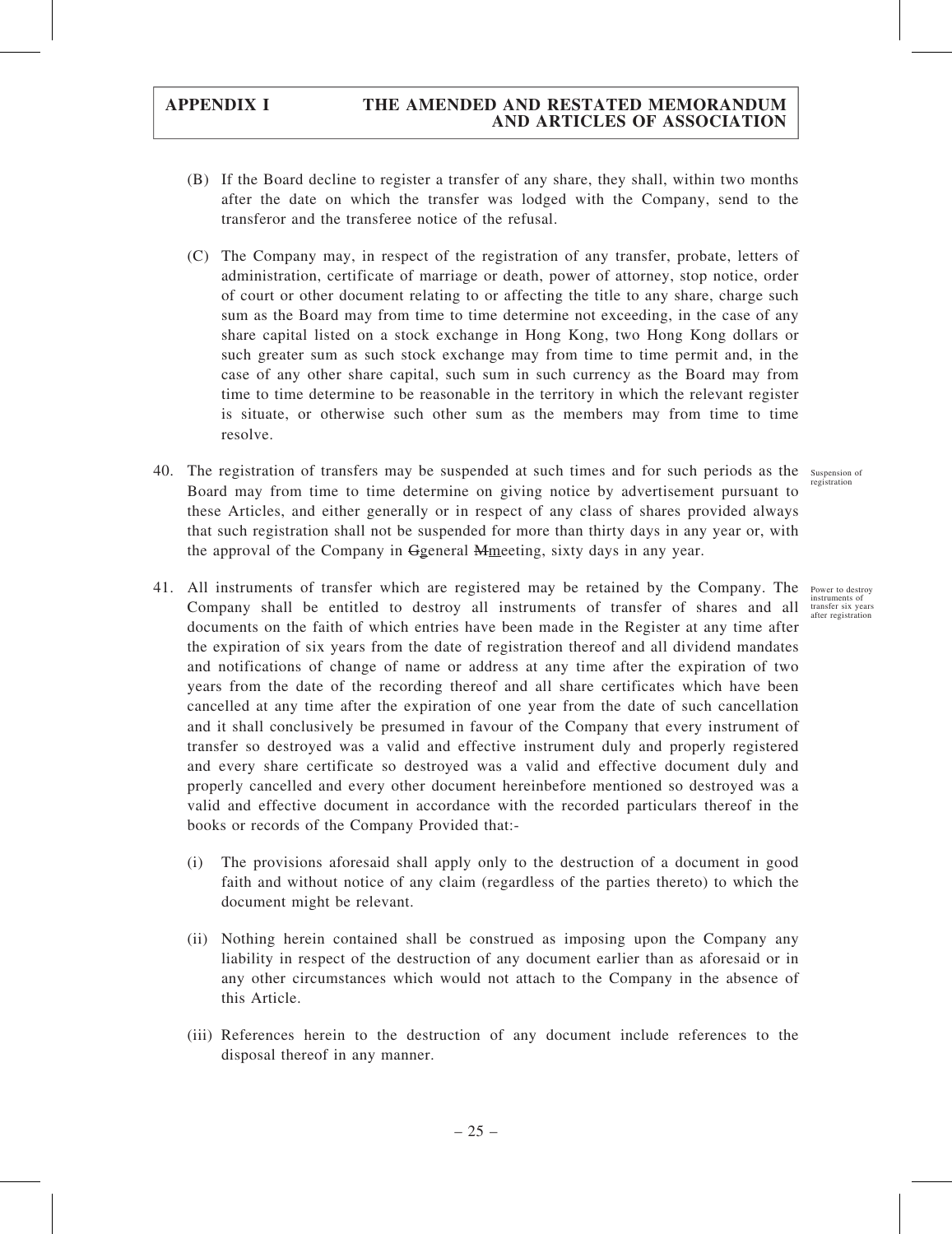42. Nothing in these Articles contained shall preclude the Board from recognising renunciation of any share by the allottee thereof in favour of some other person. Renunciation of allotment

#### TRANSMISSION OF SHARES

- 43. In the case of the death of a member, the survivors or survivor where the deceased was a Transmission on joint holder, and the legal personal representatives of the deceased where he was a sole or only surviving holder, shall be the only persons recognised by the Company as having any title to his interest in any share; but nothing contained in this Article shall release the estate of a deceased joint holder from any liability in respect of any share which had been jointly held by him with any other person. Death
- 44. Any person becoming entitled to a share in consequence of the death or bankruptcy of any member may, upon such evidence of his title being produced as may from time to time be required by the Board (but subject to the provisions hereinafter contained) elect either to be registered himself as a member in respect of the share or to have some other person nominated by him registered as transferee thereof.
- 45. If the person so becoming entitled shall elect to be registered himself, he shall deliver or Election for send to the Company a notice in writing signed by him stating that he so elects. If he shall elect to have another person registered he shall testify his election by executing a transfer of the share to that person. All the limitations, restrictions and provisions of these Articles relating to the right to transfer and the registration of transfers of shares shall be applicable to any such notice or transfer as aforesaid as if the death or bankruptcy of the member had not occurred and the notice or transfer were a transfer signed by that member.
- 46. A person entitled to a share in consequence of the death or bankruptcy of a member shall Rights of person be entitled to receive and may give a discharge for all dividends and other moneys or bankruptcy payable in respect of the share, but he shall not be entitled to receive notice of or to attend or vote at any meeting, or, save as aforesaid, to exercise any of the rights and privileges of a member, unless and until he shall have become a member in respect of the share Provided that the Board may at any time give notice requiring any such person to elect either to be registered himself or to transfer the share, and if the notice is not complied with within ninety days the Board may thereafter withhold payment of all dividends, or other moneys payable in respect of the share until the requirements of the notice have been complied with.

Registration of person entitled on death or bankruptcy

registration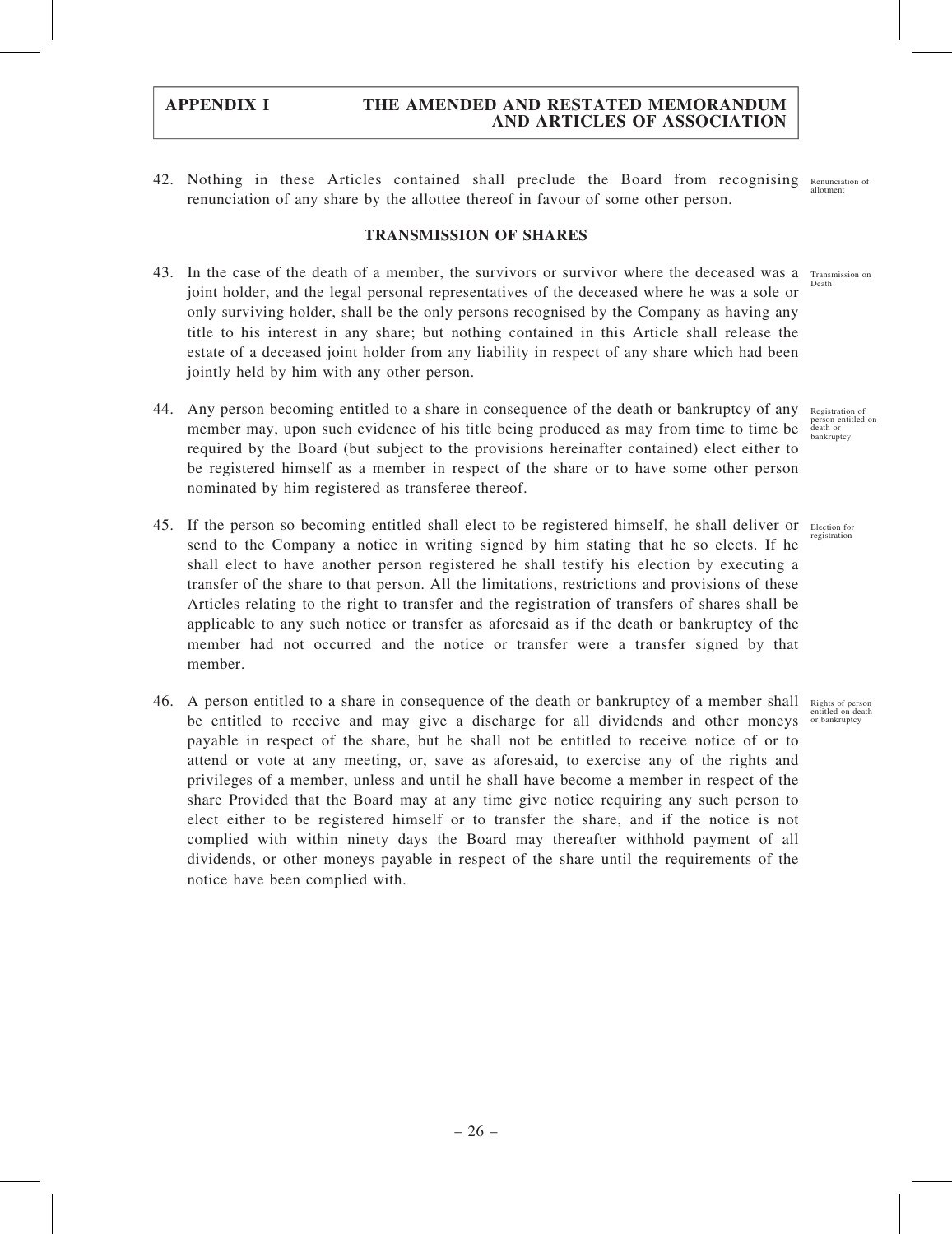#### **STOCK**

- 47. The Company may from time to time by Ordinary Resolution convert any paid up shares Power to convert into stock, and reconvert any stock into paid up shares of any denomination. If and whenever any unissued shares of any class in the capital of the Company for the time being shall have been issued and be fully paid and at that time the shares of that class previously issued stand converted into stock such further shares upon being fully paid and ranking pari passu in all respects with the shares representing such stock shall ipso facto be converted into stock transferable in the same units as the existing stock of that class.
- 48. The holders of stock may transfer the same or any part thereof in the same manner and Transfer of stock subject to the same regulations as and subject to which the shares from which the stock arose might previously to conversion have been transferred, or as near thereto as circumstances will permit Provided that the Board may from time to time, if they think fit, fix the minimum amount of stock transferable, and direct that fractions of a Hong Kong dollar (in the case of any share capital listed on a stock exchange in Hong Kong) or of any other sum shall not be dealt with, with power, nevertheless, at their discretion, to waive such stipulations in any particular case and Provided further that the minimum amount of stock transferable shall not exceed the nominal amount of the shares from which the stock arose.
- 49. The stock shall confer on the holders thereof respectively the same privileges and Rights of stockholders advantages as regards dividends, participation in assets on a winding-up, voting at meetings of the Company, and other matters as would have been conferred by the shares from which the stock arose, but so that none of such privileges or advantages (except participation in dividends and profits of the Company and in assets on a winding-up) shall be conferred by an amount of the stock which would not, if existing in shares, have conferred such privileges or advantages.
- 50. All such provisions of these Articles as are applicable to paid up shares shall apply to Provisions for stock and in all such provisions the words "share" and "shareholder" or "member" shall stock shares applied to include respectively ''stock'' and ''stockholder''.

#### ALTERATION OF CAPITAL

- 51. The Company may from time to time by Ordinary Resolution increase its capital by such Increase of capital sum to be divided into shares of such amount as the resolution shall prescribe.
- 52. Without prejudice to any rights or privileges for the time being conferred on the holders Issue of new of any existing shares or class of shares, any shares in the present capital of the Company and any new shares may be issued with such preferred, deferred or other rights or such restrictions, whether in regard to dividend, return of capital, voting or otherwise, as the Company may from time to time by Ordinary Resolution determine. shares

into stock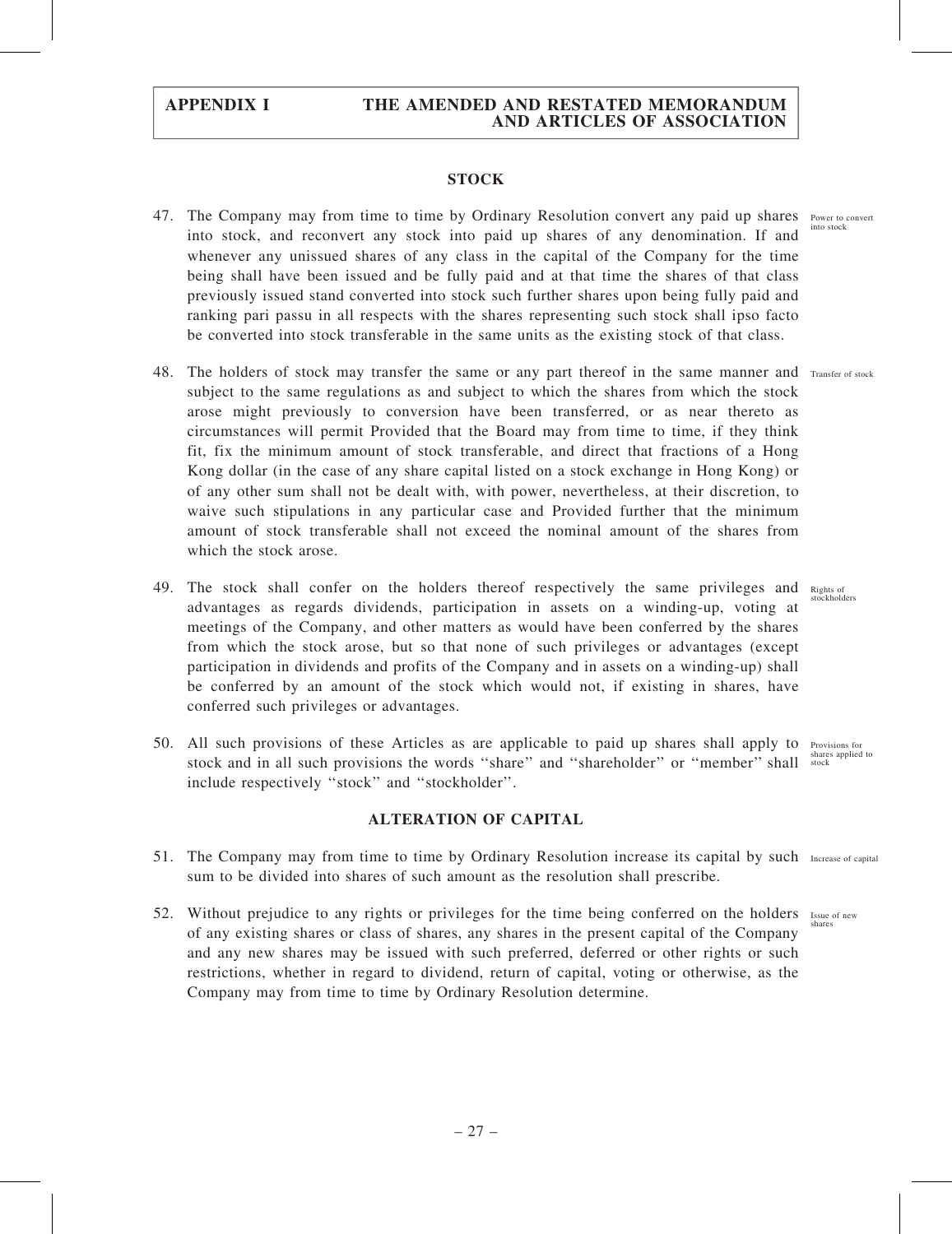- 53. The Company may by Ordinary Resolution:-
	- (A) consolidate and divide all or any of its share capital into shares of larger amount Powers to divide than its existing shares; upon any consolidation of fully paid up shares into shares of shares larger amount, the Board may as between the holders of shares to be consolidated determine which particular shares are to be consolidated into each consolidated share, and if it shall happen that any members shall become entitled to fractions of a consolidated share or shares, such fractions may be sold by some person appointed by the Board for that purpose and the person so appointed shall stand authorised to transfer the shares so sold to the purchaser thereof and the validity of such transfer shall not be questioned. The net proceeds of such sale may either be distributed among the members who would otherwise be entitled to a fraction or fractions of a consolidated share or shares rateably in accordance with their rights and interest or may be paid to the Company for the Company's benefit Provided that the Company may retain individual amounts of less than ten Hong Kong dollars for the benefit of the Company;
	- (B) sub-divide its shares or any of them into shares of smaller amount than is fixed by Power to subthe Memorandum of Association (subject nevertheless to the Statutes) and so that the resolution whereby any share is sub-divided may determine that, as between the holders of the shares resulting from such sub-division, one or more of such shares may have such preferred, deferred or other special rights or be subject to any such restrictions, compared with the other share or shares, as the Company has power to attach to new shares; or
	- (C) cancel any shares which at the date of the passing of the resolution have not been Power to cancel taken or agreed to be taken by any person and diminish the amount of its share capital by the amount of the shares so cancelled; shares

And may also by Special Resolution:-

- (D) reduce its share capital and any capital redemption reserve and any share premium Power to reduce account in any manner authorised by the Statutes.
- 54. All new shares shall be subject to the provisions of these Articles with reference to allotment, the payment of calls, forfeiture, lien, transfer, transmission or otherwise.

and consolidate

divide shares

share capital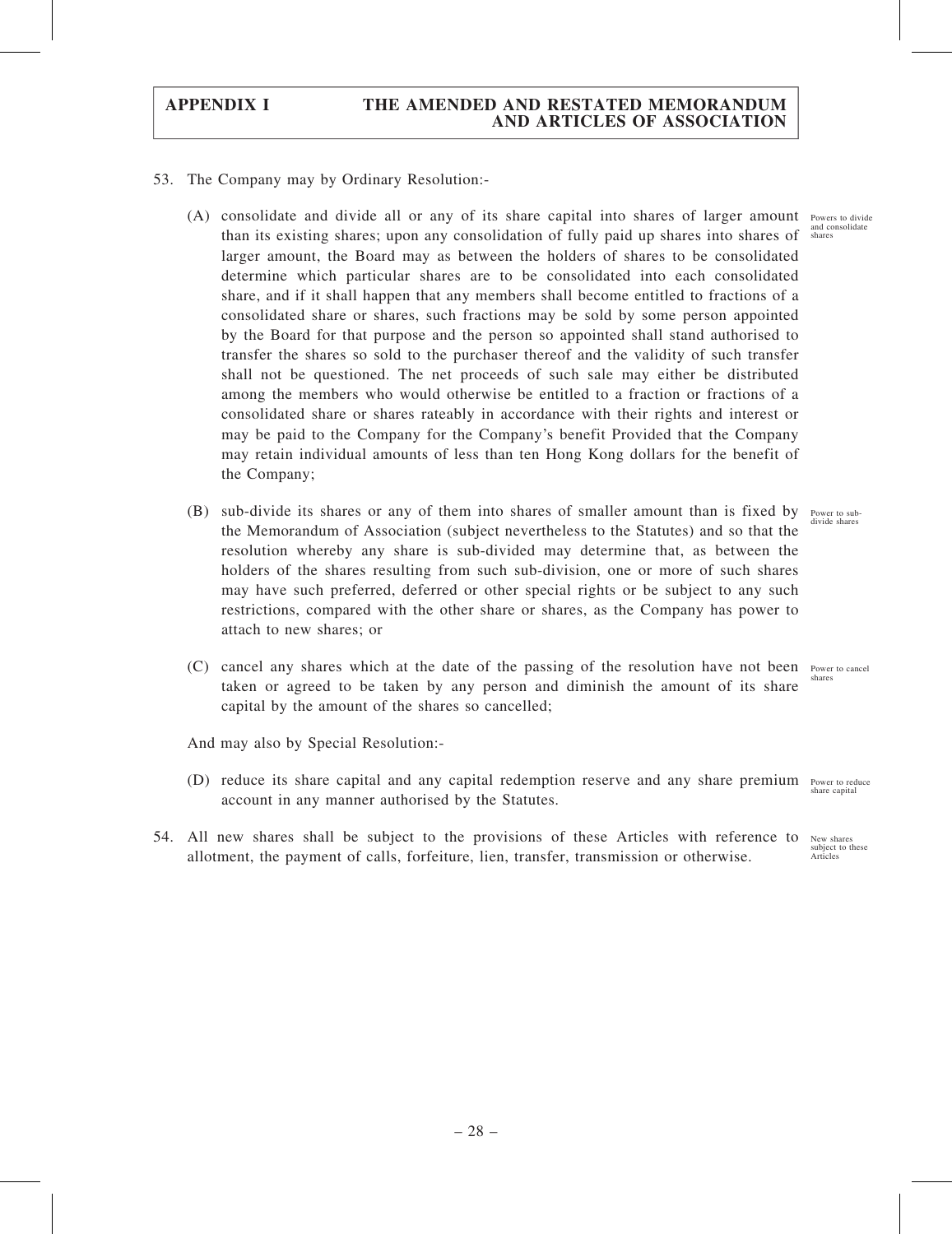#### UNTRACEABLE MEMBERS

- 55. (A) The Board may by resolution at any time declare that any member be deemed to be Power to sell an untraceable member (as hereinafter defined) and may at any time within three months thereafter sell on behalf of such untraceable member or any person entitled in consequence of the death or bankruptcy of such member to the shares registered in the name of such member all or any of such shares at a price determined as provided in paragraph (B) of this Article.
	- (B) The price at which any shares may be sold pursuant to the provisions of paragraph (A) of this Article shall be the best price reasonably obtainable at the time of the sale.
	- (C) To give effect to any such sale, the Board may, notwithstanding anything elsewhere in these Articles contained, authorise some person to execute on behalf of the untraceable member a transfer in favour of the purchaser and upon receipt by the Company of the purchase money the Company shall cause the name of the purchaser to be entered in the Register as the holder of the shares but so that notwithstanding the provisions of Article  $39(A)(i)$  hereof the Board shall not be bound to require the production or deposit of any share certificate. After the purchaser's name has been entered in the Register in the purported exercise of the power conferred by this Article, the validity of the proceedings shall not be questioned by any person. The purchase money shall be carried to a separate account and shall constitute a permanent debt of the Company. Such money shall until payment over to the untraceable member or such other person as aforesaid be available to the Company for its own use free of interest and without any liability to account for any profit arising therefrom.
	- (D) For the purpose of this Article a member shall be deemed to be an untraceable member if:-
		- (i) his name is entered in the Register; and
		- (ii) during the period of twelve years immediately preceding the date of the resolution of the Board referred to in paragraph (A) of this Article no warrant or cheque sent by the Company through the post in a prepaid letter addressed to the member at his registered address or to the person entitled by transmission at the address shown in the Register as his address or otherwise the last known address given by the member or the person entitled by transmission to which cheques and warrants are to be sent has been cashed and no communication has been received by the Company from the member or the person entitled by transmission provided that in any such period of twelve years the Company has paid at least three dividends whether interim or final and no such dividend has been claimed; and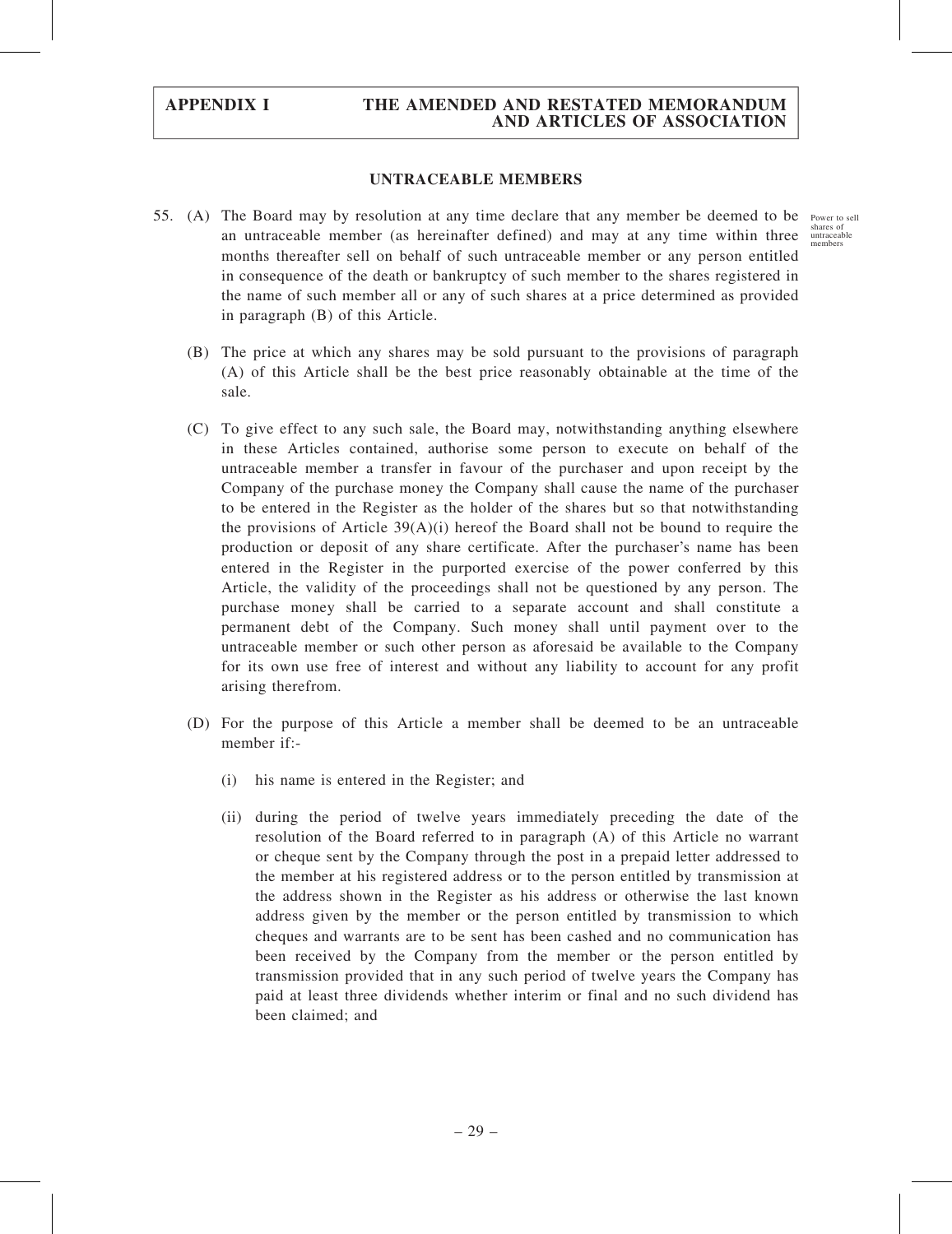- (iii) the Company has at the expiration of the said period of twelve years given notice by advertisement in accordance with these Articles of its intention to sell the shares of such member; and
- (iv) the Company has not during the further period of three months after the date of the advertisement and prior to the exercise of the power of sale received any communication from the member or person entitled by transmission; and
- (v) during any period that the share capital of the Company or any part thereof is listed on any stock exchange, notice shall have been given to such stock exchange of the Company's intention to sell the shares of such member.

For all the purposes of this Article, a statutory declaration by the Secretary in relation to any member to the effect that the foregoing provisions of this paragraph have been satisfied shall be conclusive and binding on the Company and the member concerned and all persons claiming through or under him.

#### GENERAL MEETINGS

- 56. Except as otherwise provided by the Statutes, tThe Company shall in each financial year Annual General hold a General Meeting as its an Aannual Ggeneral Mmeeting, and such annual general meeting must be held within six (6) months after the end of the Company's financial year. in accordance with the requirements of the Statutes. Whilst any share capital of the Company is listed on a stock exchange in Hong Kong, not more than 15 months (or such longer period as such stock exchange may authorise) shall elapse between the date of one Annual General Meeting and the next. Notwithstanding the foregoing, the first Annual General Meeting of the Company may be held at any time within 18 months of its incorporation.
- 57. Any Ggeneral Mmeeting other than an Aannual Ggeneral Mmeeting shall be called an Extraordinary Eextraordinary Ggeneral Mmeeting.
- 58. (A) Subject to the provisions of paragraph (B) below, all Ggeneral Mmeeting shall be Time and Place of held at such time and place as the Board may determine. (including annual general meeting, any adjourned meeting or postponed meeting) may be held in such manner either (a) as a physical meeting in any part of the world and at one or more locations as provided in Article 70A, or (b) as a hybrid meeting, or (c) as an electronic meeting, as may be determined by the Board in its absolute discretion.

Meetings App. 3 Para  $14(1)$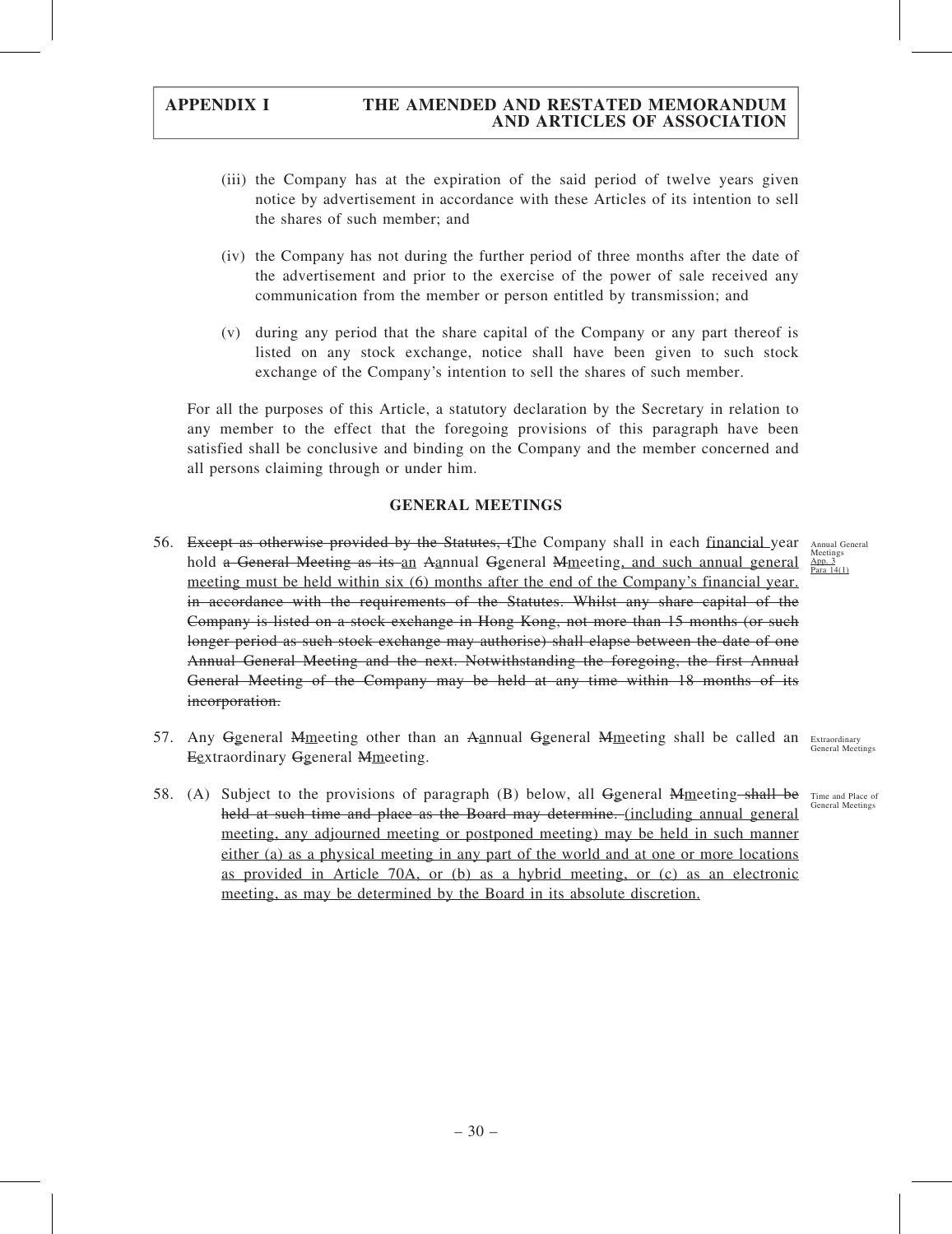- (B) (i) The Board shall, on the requisition of <u>One or more</u> members of the Company  $\frac{App. 3}{Para 14(5)}$ (including a recognized clearing house (or its nominees)) holding as at the date of the deposit of the requisition not less than one-tenth of such of the paid-up capital of the Company as at the date of the deposit carries the right of voting at General Meetings of the Company, forthwith proceed duly to convene an Extraordinary General Meeting of the Company. the voting rights, on a one vote per share basis, in the share capital of the Company, may make a written requisition to the Board or the Secretary of the Company, to require an extraordinary general meeting to be called by the Board for the transaction of any business specified in such requisition and/or add resolutions to the agenda of a general meeting.
	- (ii) The requisition must state the objects of the meeting, and must be signed by the requisitionists and deposited at the Company's principal place of business in Hong Kong, and may consist of several documents in like form, each signed by one or more requisitionists.
	- (iii) If the Board do not within 21 days from the date of the deposit of the requisition proceed duly to convene a meeting for a day not more than 28 days after the date on which the notice convening the meeting is given, the requisitionists, or any of them representing more than one-half of the total voting rights of all of them, may themselves convene a meeting, but any meeting so convened shall not be held after the expiration of 3 months from the said date.
	- (iv) A meeting convened under this Article by the requisitionists shall be convened in the same manner, as nearly as possible, as that in which meetings are to be convened by the Board.
	- (v) Any reasonable expenses incurred by the requisitionists by reason of the failure of the Board duly to convene a meeting shall be repaid to the requisitionists by the Company, and any sum so repaid shall be retained by the Company out of any sums due or to become due from the Company by way of fees or other remuneration in respect of their services to such of the Directors as were in default.

For the purposes of this Article, the Board shall, in the case of a meeting at which a resolution is to be proposed as a Special Resolution, be deemed not to have duly convened the meeting if they do not give such notice thereof as is required by the Articles.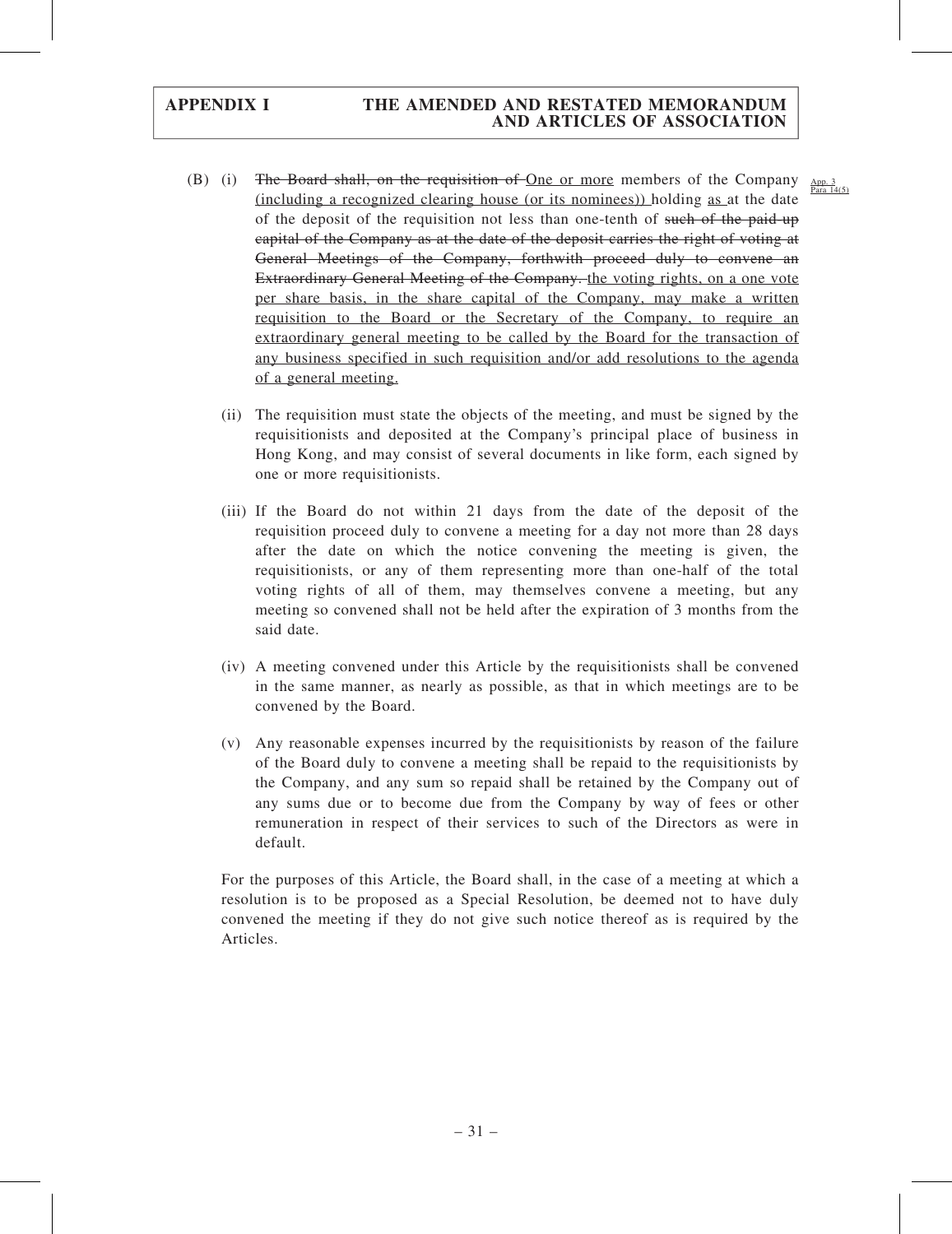59. The Board may, whenever they think fit, convene an Egxtraordinary Ggeneral Mmeeting, and an Eextraordinary Ggeneral Mmeeting shall also be convened upon any requisition made in accordance with these Articles, or in default may be convened by such requisitionists as thereby provided. Any meeting convened by requisitionists as aforesaid shall be convened in the same manner, as nearly as possible, as that in which meetings are to be convened by the Board.

Power to convene an Extraordinary General Meeting

- 60.  $(1)$  Subject to any applicable sStatutes, rules and regulations from to time, (a) at least Notice twenty-one  $(21)$  elear-days' notice or at least twenty elear business days' notice  $\frac{\text{App. 3}}{\text{Paral 14}(2)}$ (whichever is longer) of every annual general meeting.; and (b) at least twenty-one clear days' notice or at least twenty clear business days' notice (whichever is longer) of every extraordinary general meeting at which it is proposed to pass a Special Resolution; and (e) in any other case, at least fourteen  $(14)$  elear-days' notice or at least ten clear business days' notice (whichever is longer) of every extraordinary general meeting shall be given to all the members and to the Auditors for the time being of the Company.
	- (2) The notice shall be exclusive of the day on which it is served or deemed to be served and of the day for which it is given and shall specify:  $\pm$  the place, the day and the hour of the meeting and shall contain particulars of the Resolutions to be considered at such meeting; in the case of special business, the general nature of that business and such notice shall be given in manner hereinafter mentioned.
		- (a) the time and date of the meeting;
		- (b) save for an electronic meeting, the place of the meeting and if there is more than one Meeting Location as determined by the Board pursuant to Article 70A, the principal place of the meeting (the "Principal Meeting Place");
		- (c) if the general meeting is to be a hybrid meeting or an electronic meeting, the notice shall include a statement to that effect and with details of the electronic facilities or electronic platform for attendance and participation by electronic means at the meeting (which electronic facilities or electronic platform may vary from time to time and from meeting to meeting as the Board, in its sole discretion, may see fit) or where such details will be made available by the Company prior to the meeting; and
		- (d) particulars of resolutions to be considered at the meeting.
	- (3) Every notice of an Aannual Ggeneral Mmeeting shall specify the meeting as such and every notice of a meeting convened for passing a Special Resolution shall state the intention to propose such Resolution as a Special Resolution.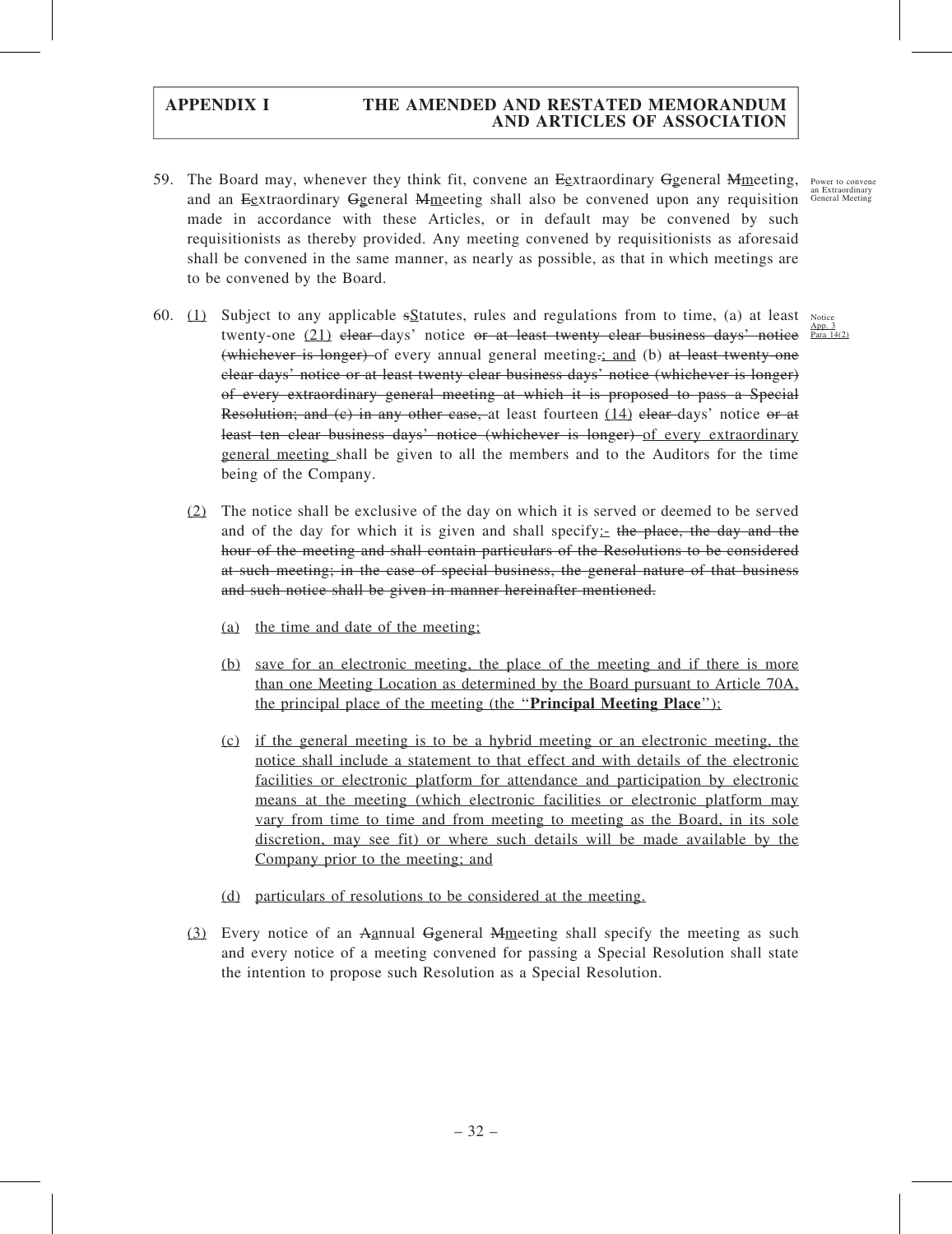- (4) The Board shall have the power to provide in every notice calling a general meeting the circumstances in which a postponement or change of the relevant general meeting may occur automatically without further notice including, without limitation, where a tropical cyclone warning signal number 8 or above, black rainstorm warning or other similar event is in force at any time prior to or at the time of the general meeting on the day of the general meeting.
- 61. A meeting of the Company notwithstanding that it is called by shorter notice than that Short Notice specified in the last preceding Article shall be deemed to have been duly called if it is so agreed:-
	- (i) in the case of a meeting called as the Aannual Ggeneral Mmeeting, by all the members entitled to attend and vote thereat; and
	- (ii) in the case of any other meeting, by a majority in number of the members having a right to attend and vote at the meeting, being a majority together holding not less than ninety-five per cent. in nominal value of the shares giving that right.
- 62. In every notice calling a meeting of the Company there shall appear with reasonable Right of member prominence a statement that a member entitled to attend and vote is entitled to appoint one or more proxies to attend and vote instead of him, and that a proxy need not also be a member.
- 63. Subject to the provisions of the Statutes, it shall be the duty of the Company, on the Circulation of requisition in writing of such number of members as is specified in these Articles and resolutions (unless the Company otherwise resolves) at the expense of the requisitionists:-
	- (a) to give to members entitled to receive notice of the next Aannual Ggeneral Mmeeting notice of any resolution which may properly be moved and is intended to be moved at that meeting; and
	- (b) to circular to members entitled to have notice of any Ggeneral Mmeeting sent to them any statement of not more than one thousand words with respect to the matter referred to in any proposed resolution or the business to be dealt with at that meeting.

Notice of any such resolution shall be given, and any such statement shall be circulated, to members of the Company entitled to have notice of the meeting sent to them, and notice of any such resolution shall be given to any other member of the Company by giving notice of the general effect of the resolution in accordance with the provisions of the Statutes.

64. The accidental omission to give notice of any meeting to, or the non-receipt of notice of a omission or nonmeeting by, any person entitled to receive notice shall not invalidate any resolution passed or proceedings at any such meeting.

to appoint proxies to attend and vote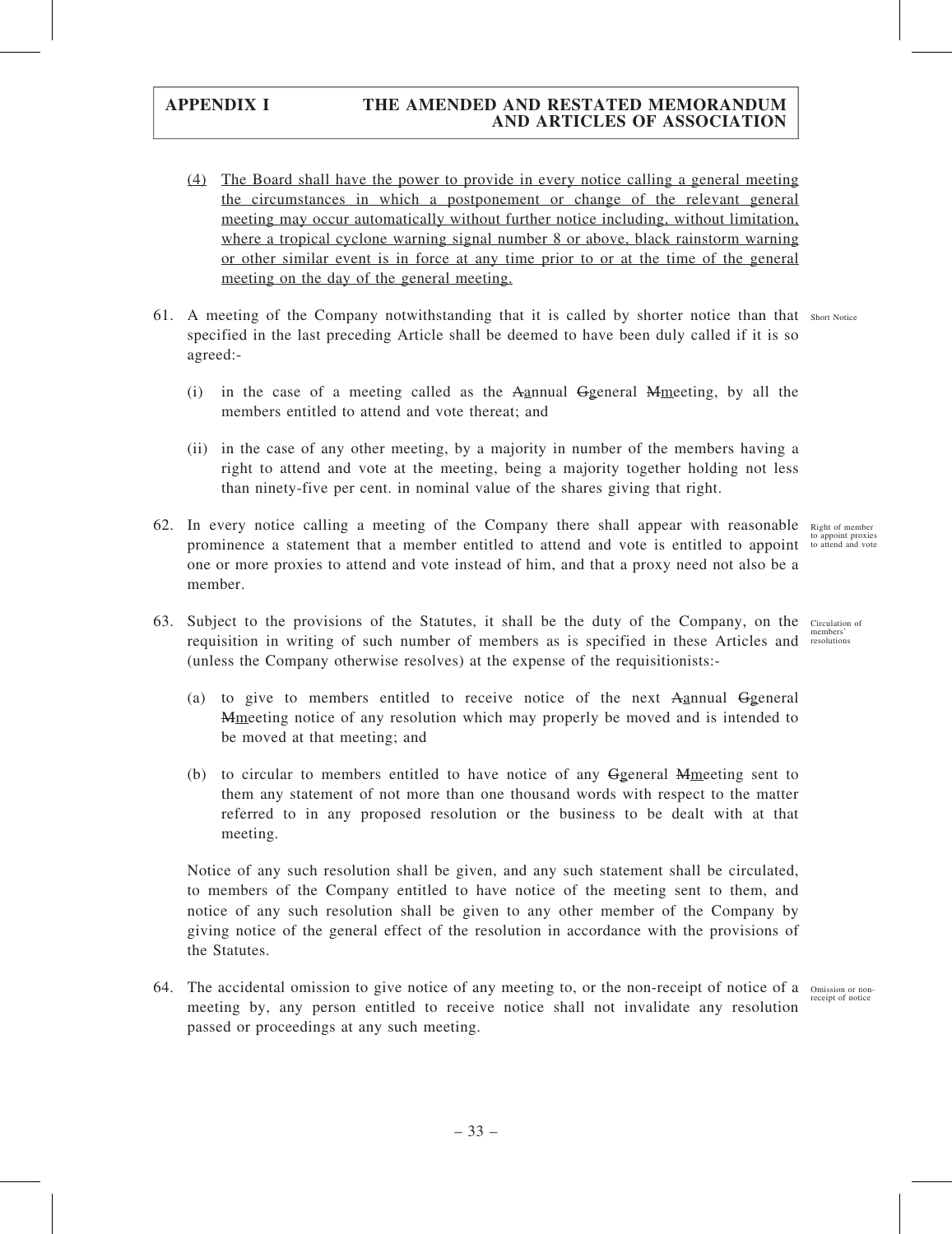#### PROCEEDINGS AT GENERAL MEETINGS

- 65. All business shall be deemed special that is transacted at an Eextraordinary Ggeneral special and Mmeeting and also all business that is transacted at an Aannual Ggeneral Mmeeting, with the exception of the receipt and consideration of the profit and loss account, the balance sheet and group accounts (if any) of the Company and the reports of the Board and Auditors and other documents required to be annexed to the balance sheet, the declaration of dividends, the election of Directors and other officers in the place of those retiring and the appointment of, and the fixing of the remuneration of, the Auditors.
- 66. (A) When by any provision contained in the Statutes special notice is required of a resolution, the resolution shall not be effective unless notice of the intention to move it has been given to the Company not less than twenty-eight days (or such shorter period as the Statutes may allow) before the meeting at which it is moved, and the Company shall give to the members notice of any such resolution as required by and in accordance with the provisions of the Statutes.
	- (B) In the case of a resolution duly proposed as a Special or Extraordinary Resolution no Amendment to amendment thereto (other than mere clerical amendment to correct a patent error) may in any event be considered or voted upon. In the case of a resolution duly proposed as an Ordinary Resolution no amendment thereto may in any event be considered or voted upon unless approved by the Board or notice of the amendment has been left at the Office or the Company's principal place of business in Hong Kong not less than forty-eight hours before the time appointed for the holding of the meeting at which the Ordinary Resolution is to be considered.
	- (C) If an amendment shall be proposed to any resolution under consideration but shall in good faith be ruled out of order by the Chairman of the meeting the proceedings on the substantive resolution shall not be invalidated by any error in such ruling.
- 67. Save as in these Articles otherwise provided, two members present (including attendance Quorum for by electronic means) (in the case of an individual) in person or (in the case of a member being a corporation) is represented by a representative duly authorised or by proxy or, for quorum purposes only, two persons appointed by the clearing house as authorized representative or proxy and entitled to vote shall be a quorum. No business shall be transacted at any Ggeneral Mmeeting unless a quorum is present.
- 68. If within half an hour after the time appointed for the meeting a quorum is not present, Adjournment if the meeting, if convened by or upon the requisition of members, shall be dissolved. If otherwise convened it shall stand adjourned to the same day in the next week (or if that day be a public holiday in Hong Kong, then to the next business day following such public holiday), at the same time and (where applicable) same place(s) or to such other day and at such other time and (where applicable) place(s) and in such form and manner referred to in Article 58 as the chairman of the meeting (or in default, the Board) may absolutely determine and no notice of such adjournment need be given and at such adjourned meeting the members present (whether in person or by proxy), not being less than two, shall be a quorum.

routine business

Resolutions requiring special notice

Resolution

meetings

Quorum not present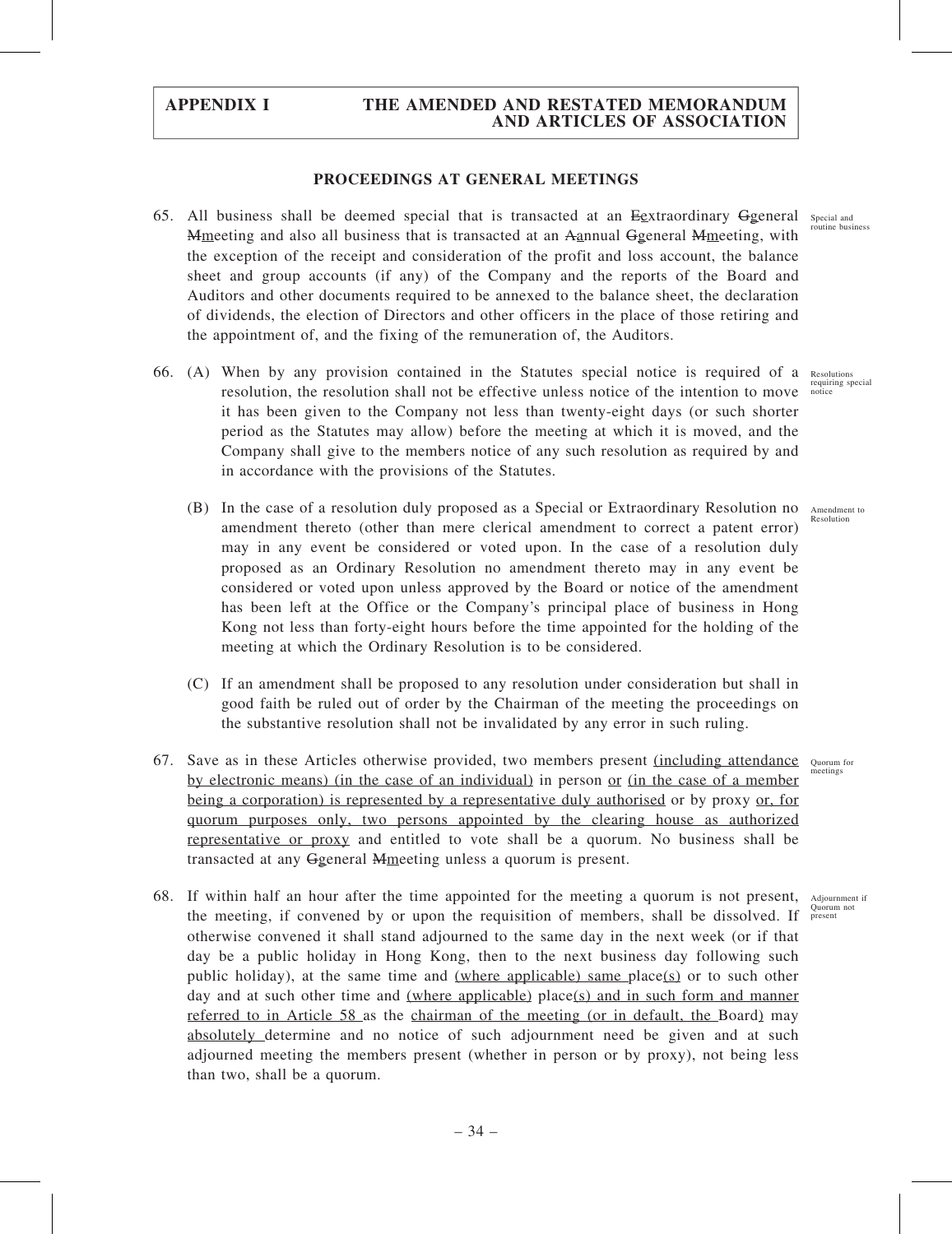- 69. The Chairman of the Board (if any), or in his absence the Deputy Chairman of the Board Chairman (if any), shall preside as Chairman at every Ggeneral Mmeeting, but if there is no such Chairman or Deputy Chairman, or if neither of them is present within ten minutes after the time appointed for holding the meeting or if neither of them shall be willing to act as Chairman, the Directors present shall choose one of their number to act as Chairman of such meeting, and if there be no Director chosen who shall be willing to act, the members present in person and entitled to vote shall choose one of their own number to act as Chairman at such meeting.
- 70. Subject to Article 70C, Tthe Echairman of the meeting may, with the consent of the Adjournments meeting, and if directed by the meeting shall, adjourn the meeting from time to time or sine die and/or from place to place(s) and/or from one form to another (physical meeting, hybrid meeting or electronic meeting), but no business shall be transacted at any adjourned meeting other than the business left unfinished at the meeting from which the adjournment took place. When a meeting is adjourned sine die, the time and place for the adjourned meeting shall be fixed by the Board. When a meeting is adjourned for thirty Notice of days or more or sine die, seven days' notice at the least of the adjourned meeting shall be given in like manner as in the case of an original meeting. Save as aforesaid, it shall not be necessary to give any notice of an adjournment or of the business to be transacted at an adjourned meeting.
- 70A. (1) The Board may, at its absolute discretion, arrange for persons entitled to attend a general meeting to do so by simultaneous attendance and participation by means of electronic facilities at such location or locations (''Meeting Location(s)''). Any Member or any proxy attending and participating in such way or any Member or proxy attending and participating in an electronic meeting or a hybrid meeting by means of electronic facilities is deemed to be present at and shall be counted in the quorum of the meeting.
	- (2) All general meetings are subject to the following and, where appropriate, all references to a ''Member'' or ''Members'' in this sub-paragraph (2) shall include a proxy or proxies respectively:
		- (a) where a Member is attending a Meeting Location and/or in the case of a hybrid meeting, the meeting shall be treated as having commenced if it has commenced at the Principal Meeting Place;
		- (b) Members present in person or by proxy at a Meeting Location and/or Members attending and participating in an electronic meeting or a hybrid meeting by means of electronic facilities shall be counted in the quorum for and entitled to vote at the meeting in question, and that meeting shall be duly constituted and its proceedings valid provided that the chairman of the meeting is satisfied that adequate electronic facilities are available throughout the meeting to ensure that Members at all Meeting Locations and Members participating in an electronic meeting or a hybrid meeting by means of electronic facilities are able to participate in the business for which the meeting has been convened;

. . . **. . . . .**<br>adiournments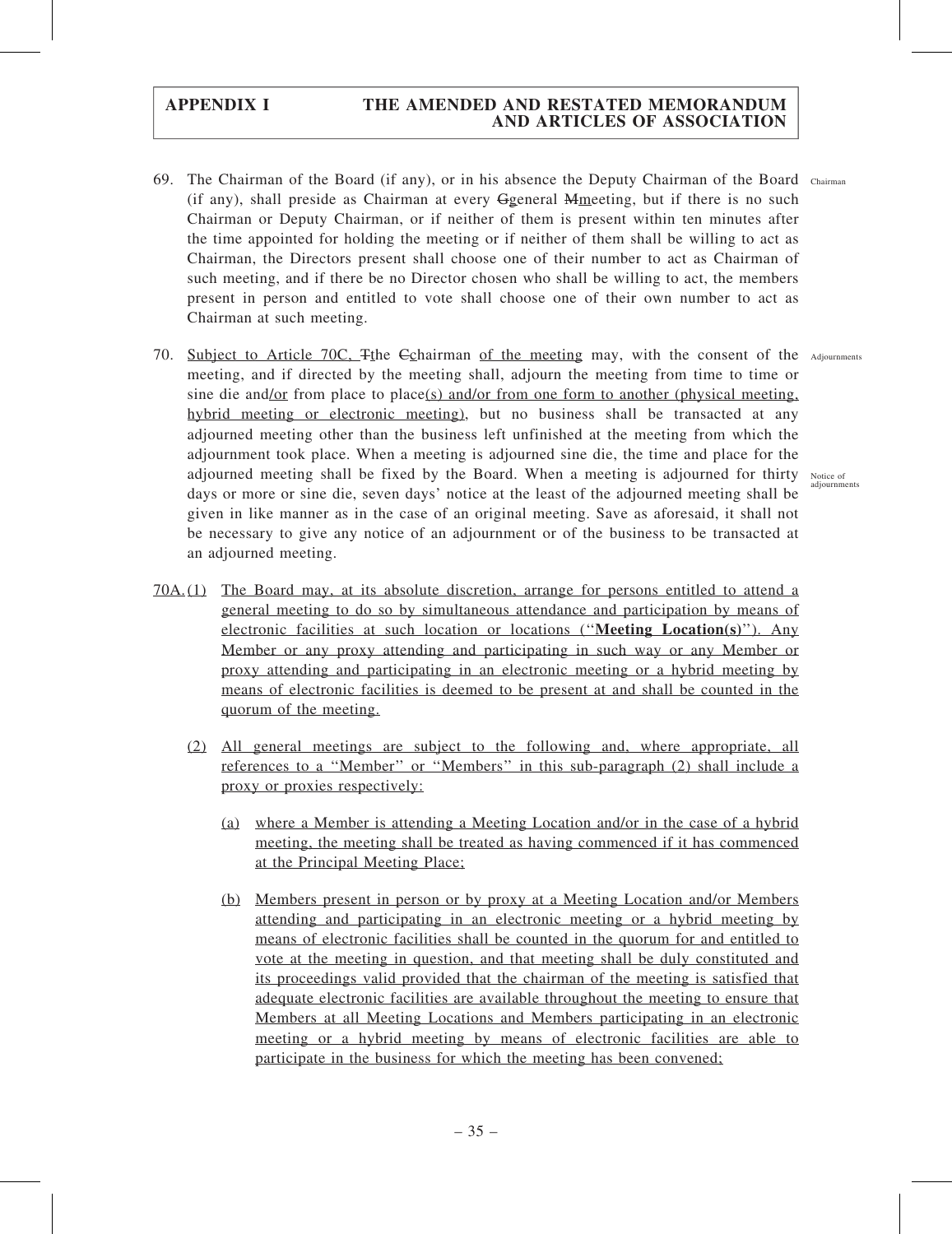- (c) where Members attend a meeting by being present at one of the Meeting Locations and/or where Members participating in an electronic meeting or a hybrid meeting by means of electronic facilities, a failure (for any reason) of the electronic facilities or communication equipment, or any other failure in the arrangements for enabling those in a Meeting Location other than the Principal Meeting Place to participate in the business for which the meeting has been convened or in the case of an electronic meeting or a hybrid meeting, the inability of one or more Members or proxies to access, or continue to access, the electronic facilities despite adequate electronic facilities having been made available by the Company, shall not affect the validity of the meeting or the resolutions passed, or any business conducted there or any action taken pursuant to such business provided that there is a quorum present throughout the meeting; and
- (d) if any of the Meeting Locations is not in the same jurisdiction as the Principal Meeting Place and/or in the case of a hybrid meeting, the provisions of these Articles concerning the service and giving of notice for the meeting, and the time for lodging proxies, shall apply by reference to the Principal Meeting Place; and in the case of an electronic meeting, the time for lodging proxies shall be as stated in the notice for the meeting.
- 70B. The Board and/or, at any general meeting, the chairman of the meeting may from time to time make arrangements for managing attendance and/or participation and/or voting at the Principal Meeting Place and/or any Meeting Location(s) and/or participation and/or voting in an electronic meeting or a hybrid meeting by means of electronic facilities (whether involving the issue of tickets or some other means of identification, passcode, seat reservation, electronic voting or otherwise) as it/he/they shall in its/his/their absolute discretion consider appropriate, and may from time to time change any such arrangements, provided that a Member who, pursuant to such arrangements, is not entitled to attend, (in the case of an individual) in person or (in the case of a Member being a corporation) by its duly authorised representative, or by proxy, at any Meeting Location shall be entitled so to attend at one of the other Meeting Locations or through electronic facilities; and the entitlement of any Member so to attend the meeting or adjourned meeting or postponed meeting at such Meeting Location(s) or through electronic facilities shall be subject to any such arrangement as may be for the time being in force and by the notice of meeting or adjourned meeting or postponed meeting stated to apply to the meeting.

70C. If it appears to the chairman of the general meeting that:

(a) the electronic facilities at the Principal Meeting Place or at such other Meeting Location(s) at which the meeting may be attended have become inadequate for the purposes referred to in Article 70A(1) or are otherwise not sufficient to allow the meeting to be conducted substantially in accordance with the provisions set out in the notice of the meeting; or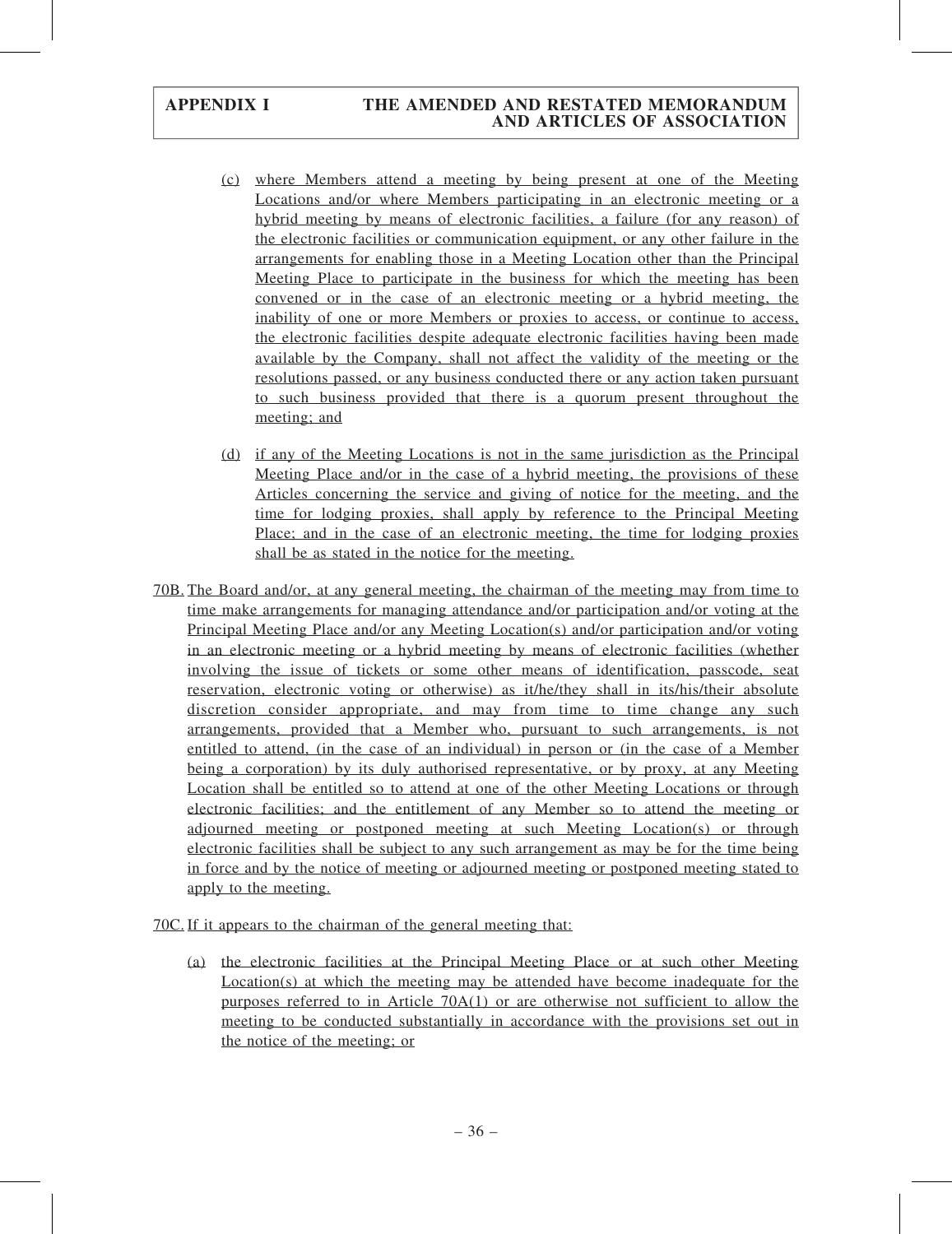- (b) in the case of an electronic meeting or a hybrid meeting, electronic facilities being made available by the Company have become inadequate; or
- (c) it is not possible to ascertain the view of those present or to give all persons entitled to do so a reasonable opportunity to communicate and/or vote at the meeting; or
- (d) there is violence or threat of violence, unruly behaviour or other disruption occurring at the meeting or it is not possible to secure the proper and orderly conduct of the meeting;

then, without prejudice to any other power which the chairman of the meeting may have under these Articles or at common law, the chairman of the meeting may, at his absolute discretion, without the consent of the meeting, and before or after the meeting has started and irrespective of whether a quorum is present, interrupt or adjourn the meeting (including adjournment for indefinite period), but all business conducted at the meeting up to the time of such adjournment shall be valid.

- 70D.The Board and, at any general meeting, the chairman of the meeting may make any arrangement and impose any requirement or restriction the Board or the chairman of the meeting, as the case may be, considers appropriate to ensure the security and orderly conduct of a meeting (including, without limitation, requirements for evidence of identity to be produced by those attending the meeting, the searching of their personal property and the restriction of items that may be taken into the meeting place and determining the number and frequency of and the time allowed for questions that may be raised at a meeting). Members shall also comply with all requirements or restrictions imposed by the owner of the premises and/or the electronic facilities at which the meeting is held. Any decision made under this Article shall be final and conclusive and a person who refuses to comply with any such arrangements, requirements or restrictions may be refused entry to the meeting or ejected (physically or electronically) from the meeting.
- 70E. If, after the sending of notice of a general meeting but before the meeting is held, or after the adjournment of a meeting but before the adjourned meeting is held (whether or not notice of the adjourned meeting is required), the Board, in its absolute discretion, considers that it is inappropriate, impracticable, unreasonable or undesirable for any reason to hold the general meeting on the date or at the time or place and/or by means of the electronic facilities specified in the notice calling the meeting, it may (a) postpone the meeting to another date and/or time and/or (b) change the place and/or electronic facilities and/or the form of the meeting (physical meeting, hybrid meeting or electronic meeting), without approval from the Members. Without prejudice to the generality of the foregoing, the Board shall have the power to provide in every notice calling a general meeting the circumstances in which a postponement or change of the relevant general meeting may occur automatically without further notice, including without limitation, where a tropical cyclone warning signal no. 8 or above, black rainstorm warning or other similar event is in force at any time prior to or at the time of the meeting on the day of the meeting. This Article shall be subject to the followings: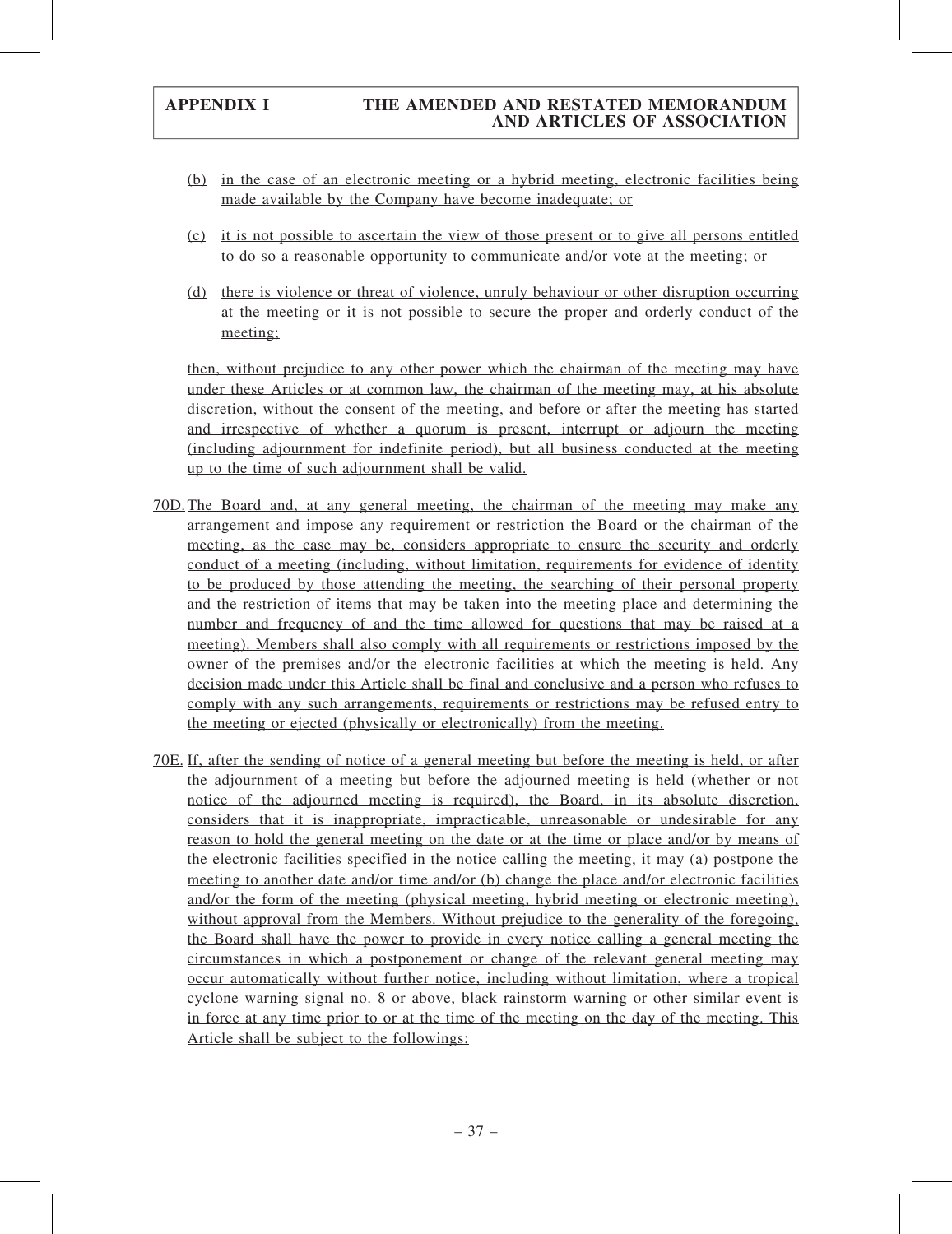- (a) when either (1) a meeting is postponed in accordance with this Article, or (2) there is a change in the place and/or the form of the meeting, the Company shall (a) endeavour to post a notice of such postponement or change on the Company's website as soon as reasonably practicable (provided that failure to post such a notice shall not affect the automatic postponement or change of such meeting); and (b) subject to and without prejudice to Article 70, unless already specified in the original notice of the meeting or included in the notice posted on the Company's website as stated above, the Board shall fix the date, time, place (if applicable) and electronic facilities (if applicable) for the postponed or changed meeting, specify the date and time by which proxies shall be submitted in order to be valid at such postponed or changed meeting (provided that any valid proxy submitted for the original meeting shall continue to be valid for the postponed or changed meeting unless revoked or replaced by a new proxy), and shall give the Members reasonable notice of such details in such manner as the Board may determine;
- (b) when only the electronic facilities specified in the notice are changed, the Board shall notify the Members of details of such change in such manner as the Board may determine; and
- (c) Notice of the business to be transacted at the postponed or changed meeting shall not be required, nor shall any accompanying documents be required to be recirculated, provided that the business to be transacted at the postponed or changed meeting is the same as that set out in the original notice of general meeting circulated to the Members.
- 70F. All persons seeking to attend and participate in an electronic meeting or a hybrid meeting shall be responsible for maintaining adequate facilities to enable them to do so. Subject to Articles 70C and 70H, any inability of a person or persons to attend or participate in a general meeting by way of electronic facilities shall not invalidate the proceedings of that meeting and/or resolutions passed at that meeting.
- 70G.Without prejudice to other provisions in Articles 70A to 70F, a physical meeting may also be held by means of such telephone, electronic or other communication facilities as permit all persons participating in the meeting to speak or communicate and vote thereat simultaneously and instantaneously, and participation in such a meeting shall constitute presence in person at such meeting.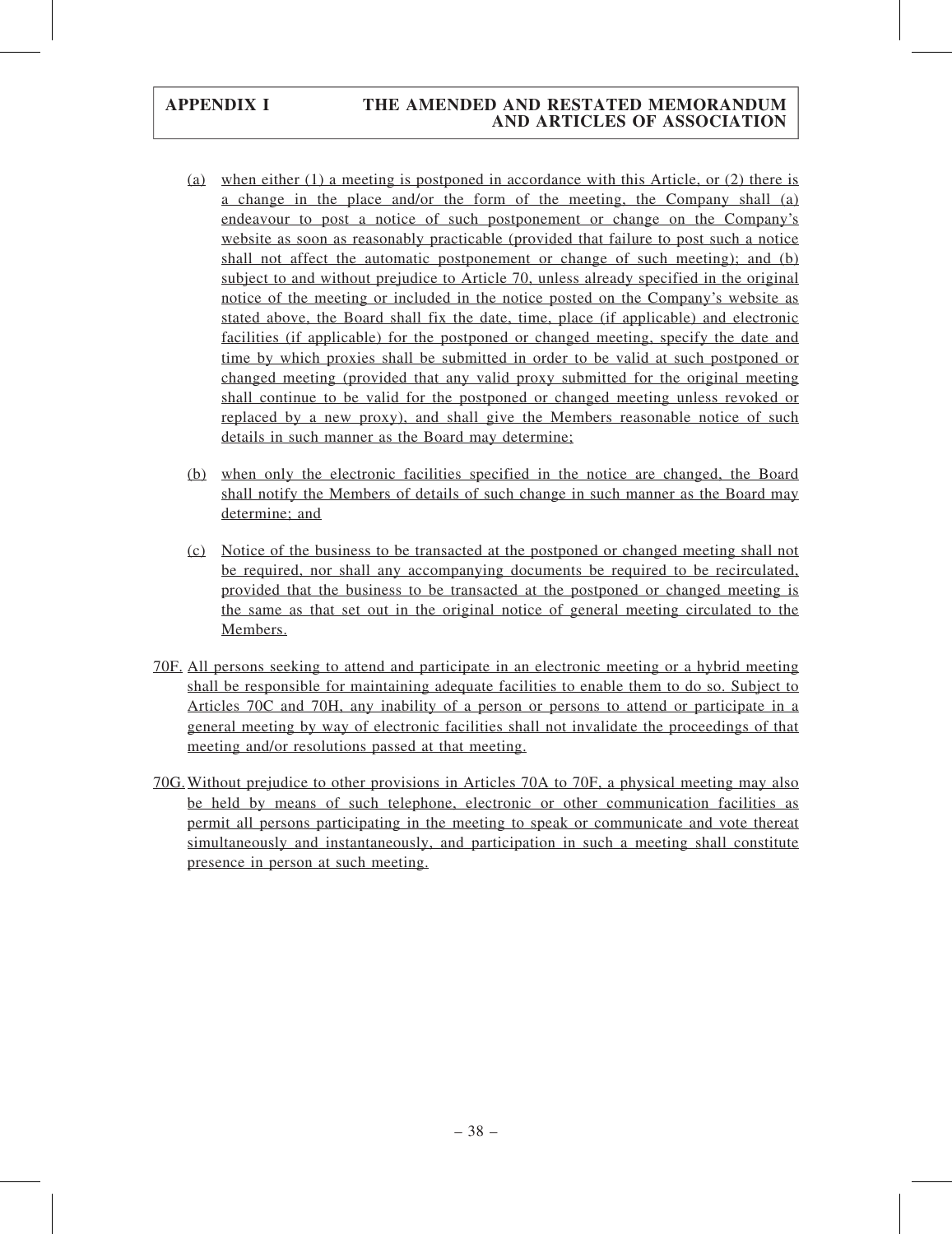- 70H.Without prejudice to Articles 70A to 70G, and subject to the Statutes and the Listing Rules and any other applicable laws, the Board may resolve to enable persons entitled to attend an electronic meeting to do so by simultaneous attendance by means of electronic facilities with no Member necessarily in physical attendance and without any particular Meeting Location being designated. Each Member or (in the case of a Member being a corporation) its duly authorised representative or its proxy shall be counted in the quorum for, and entitled to vote at, the electronic meeting in question, and that general meeting shall be duly constituted and its proceedings valid if the chairman of the electronic meeting is satisfied that adequate facilities are available throughout the electronic meeting to ensure that Members attending the electronic meeting who are not present together at the same place may, by means of electronic facilities, attend and speak or communicate and vote at it.
- 71. Subject to any applicable statutes, rules and regulations from time to time, every question Method of voting submitted to a Ggeneral Mmeeting shall be determined in the first instance by a show of hands of the members present in person unless by way of a poll is required by the Listing Rules or (before or upon the declaration of the result of the show of hands) a poll is demanded:-
	- (i) by the Chairman; or
	- (ii) by not less than three members present in person or by proxy having the right to vote at the meeting; or
	- (iii) by a member or members present in person or by proxy representing not less than one-tenth of the total voting rights of all the members having the right to vote at the meeting; or
	- (iv) by a member or members present in person or by proxy holding shares conferring a right to vote at the meeting, being shares on which an aggregate sum has been paid up equal to not less than one-tenth of the total sum paid up on all the shares conferring that right; or
	- (v) if required by the Listing Rules, by any Director or Directors who, individually or collectively, hold proxies in respect of shares representing five per cent. (5%) or more of the total voting rights at such meeting.

Unless a poll is duly demanded in accordance with the foregoing provisions a declaration by the Chairman that a resolution has been carried or lost or has or has not been carried by any particular majority, and an entry to that effect in the minutes of the proceedings of the Company, shall be conclusive evidence of the fact without proof of the number, proportion or validity of the votes recorded in favour of or against such resolution.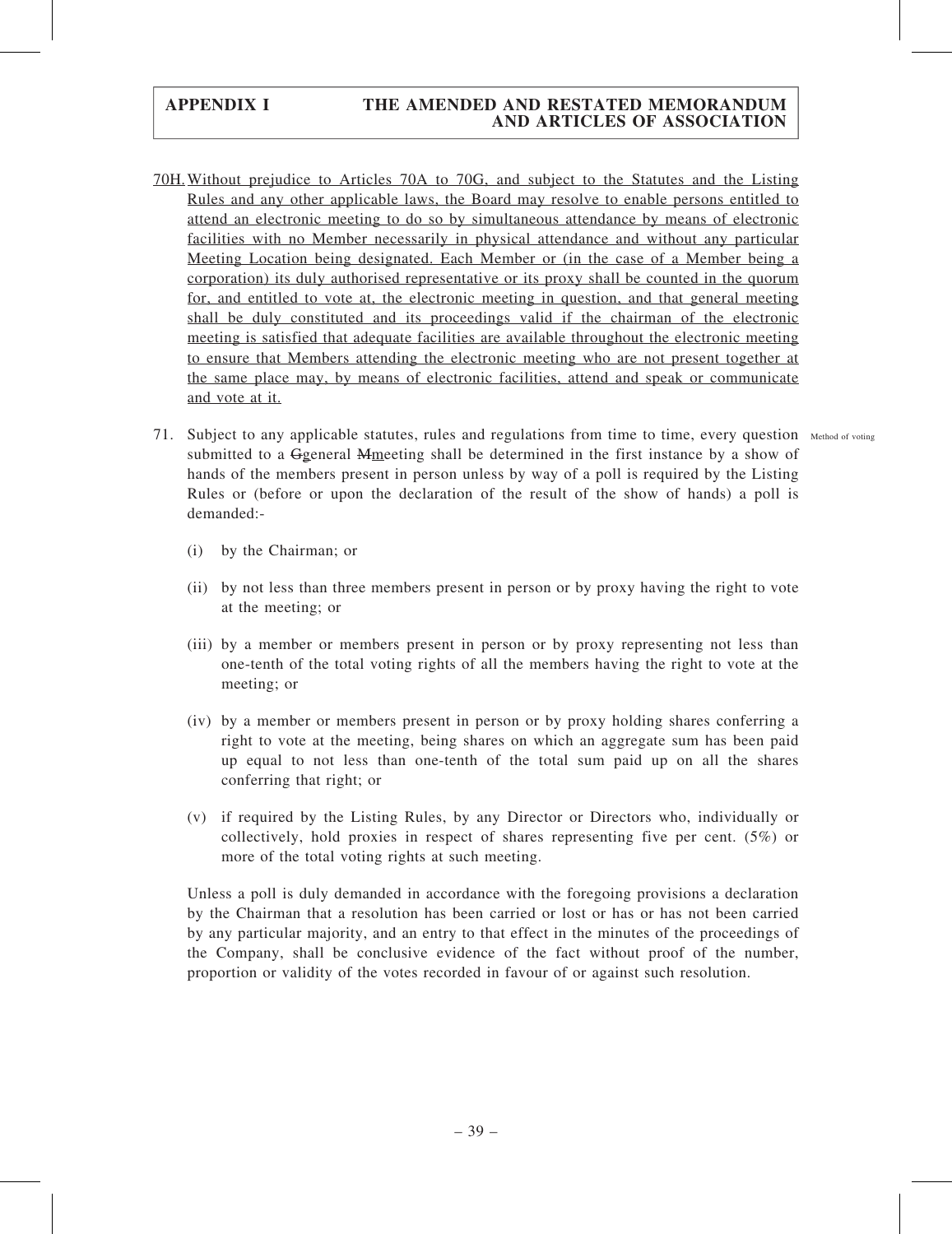72. If :-

- (i) any objection is raised to the qualification of any voter; or
- (ii) any votes are counted which ought not to have been counted or which might have been rejected; or
- (iii) any votes are not counted which ought to have been counted;

the objection or error shall not vitiate the decision of the meeting on any resolution unless the same is raised or pointed out at the meeting or adjourned meeting at which the vote objected to is given or tendered or at which the error occurs. Any objection or error shall be referred to the Chairman of the meeting and shall only vitiate the decision of the meeting on any resolution if the Chairman decides that the same may have affected the decision of the meeting. The decision of the Chairman on such matters shall be final and conclusive.

- 73. If a poll is duly demanded it shall be taken in such manner as the Chairman may direct How poll to be (including the use of ballot or voting papers or tickets) and the result of a poll shall be deemed to be the resolution of the meeting at which the poll was demanded. The Chairman may appoint scrutineers for the purposes of a poll, and may adjourn the meeting to some place and time fixed by him for the purpose of declaring the result of a poll. The Company shall only be required to disclose the voting figures on a poll if such disclosure is required by the Listing Rules. taken
- 74. A poll demanded on the election of a Chairman or on a question of adjournment shall be taken at once. A poll demanded on any other question shall be taken either at once or at such time and place as the Chairman directs not being more than thirty days from the date of the meeting or adjourned meeting at which the poll was demanded. No notice need be given of a poll not taken immediately. Time for taking
- 75. The demand for a poll shall not prevent the continuance of a meeting for the transaction Continuance of of any business other than the question on which the poll has been demanded. other busines
- 76. The demand for a poll may be withdrawn but only with the consent of the Chairman and a Withdrawal of a demand so withdrawn shall not be taken to have invalidated the result of a show of hands declared before the demand was made. poll
- 77. In case of an equality of votes, whether on a show of hands or on a poll, the Chairman of Chairman's casting vote the meeting at which the show of hands takes place or at which the poll is taken as the case may be, shall have a second or casting vote.

and notice of a poll

Objections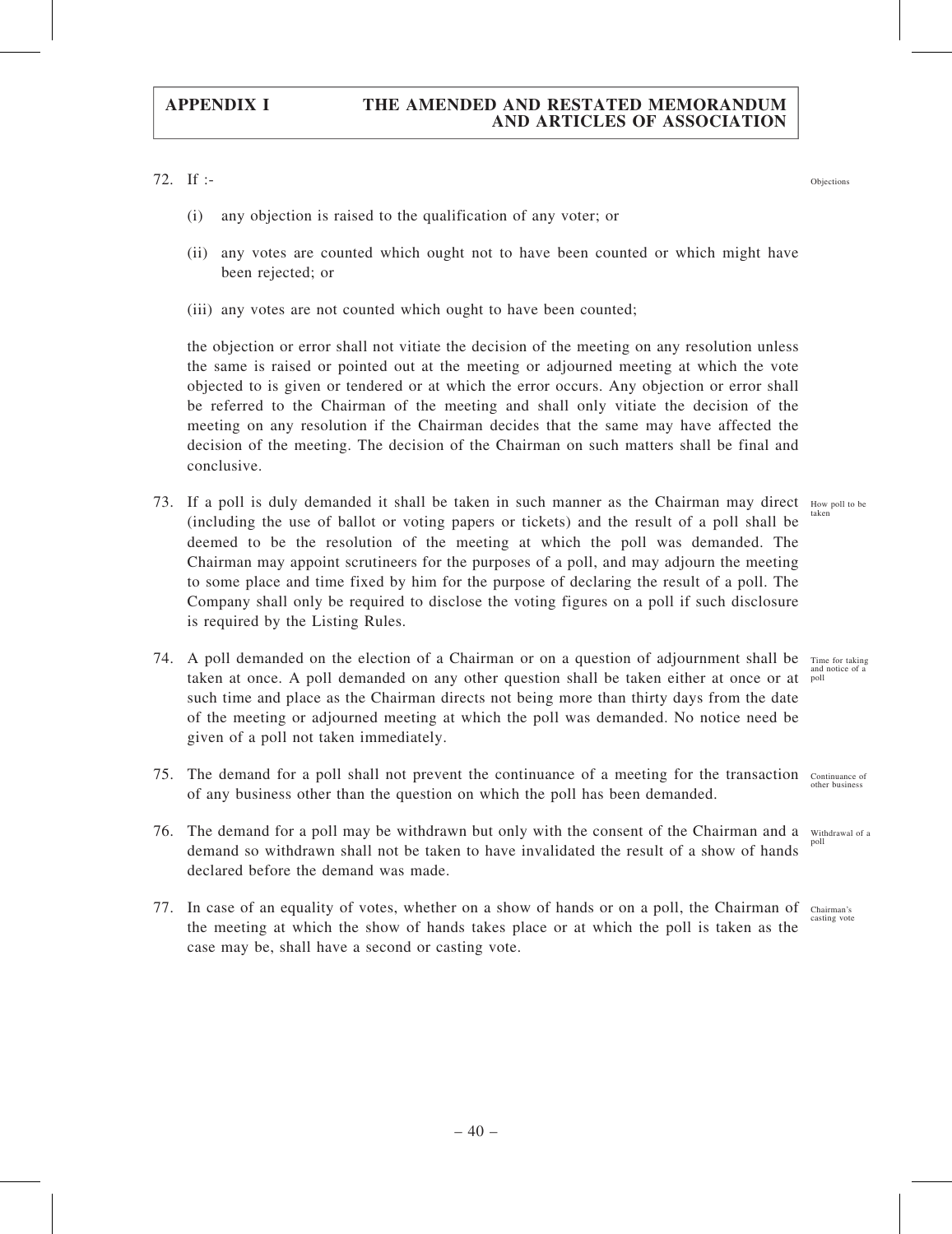### VOTING

- 78. Subject to any special rights or restrictions as to voting attached to any shares by or in Voting rights accordance with these Articles, at any general meeting on a show of hands (a) every member who (being an individual) is present in person or (being a corporation) is represented by a representative duly authorised or by proxy shall have the right to speak; (b) on a show of hands every member present in such manner shall have one vote; and  $(c)$ on a poll every member present in person or by proxy in such manner shall have one vote for every share held by him. Votes (whether on a show of hands or by way of a poll) may be cast by such means, electronic or otherwise, as the Board or the chairman of the meeting may in its/his sole discretion determine.
- 78A.All Members (including a member which is a recognized clearing house (or its nominee(s)) have the right to (a) speak at a general meeting; and (b) vote at a general meeting except where a Member is required by the Listing Rules to abstain from voting to approve the matter under consideration. Where any member of the Company is, under the Listing Rules, required to abstain from voting on any particular resolution or restricted to voting only for or only against any particular resolution, any votes cast by or on behalf of such member in contravention of such requirement or restriction shall not be counted. App. 3 Para 14(4)
- 79. Any corporation which is a member of the Company may, by resolution of its directors or Corporate other governing body, authorise such person as it thinks fit to act as its representative at any meeting of the Company, or at any meeting of any class of members of the Company, and the person so authorised shall be entitled to exercise the same powers on behalf of the corporation which he represents as that corporation could exercise as if it were an individual member of the Company and references in these Articles to a member present in person at a meeting shall, unless the context otherwise requires, include a corporation which is a member represented at the meeting by such duly authorised representative.
- 79A. If a recognised clearing house within the meaning of Schedule 1 to the Securities and Futures Ordinance (Chapter 571 of the Laws of Hong Kong) is a member of the Company, it may appoint proxies or authorise such person or persons as it thinks fit to act as its representative or representatives, who enjoy rights equivalent to the rights of other Members, at any meeting of the Company (including but not limited to general meetings and creditors meetings) or at any meeting of any class of members of the Company provided that, if more than one person is so authorised, the authorisation shall specify the number and class of shares in respect of which each such person is so authorised. A person authorised pursuant to this provision shall be entitled to exercise the same powers on behalf of the recognised clearing house (or its nominee) which he represents as that clearing house (or its nominee) could exercise if it were an individual shareholder of the Company a natural person Member holding the number and class of shares specified in such authorisation, including the right to speak and vote individually on a show of hands or on a poll.



Authorised representatives of a recognised clearing house App. 3 Para 19

Para 14(3)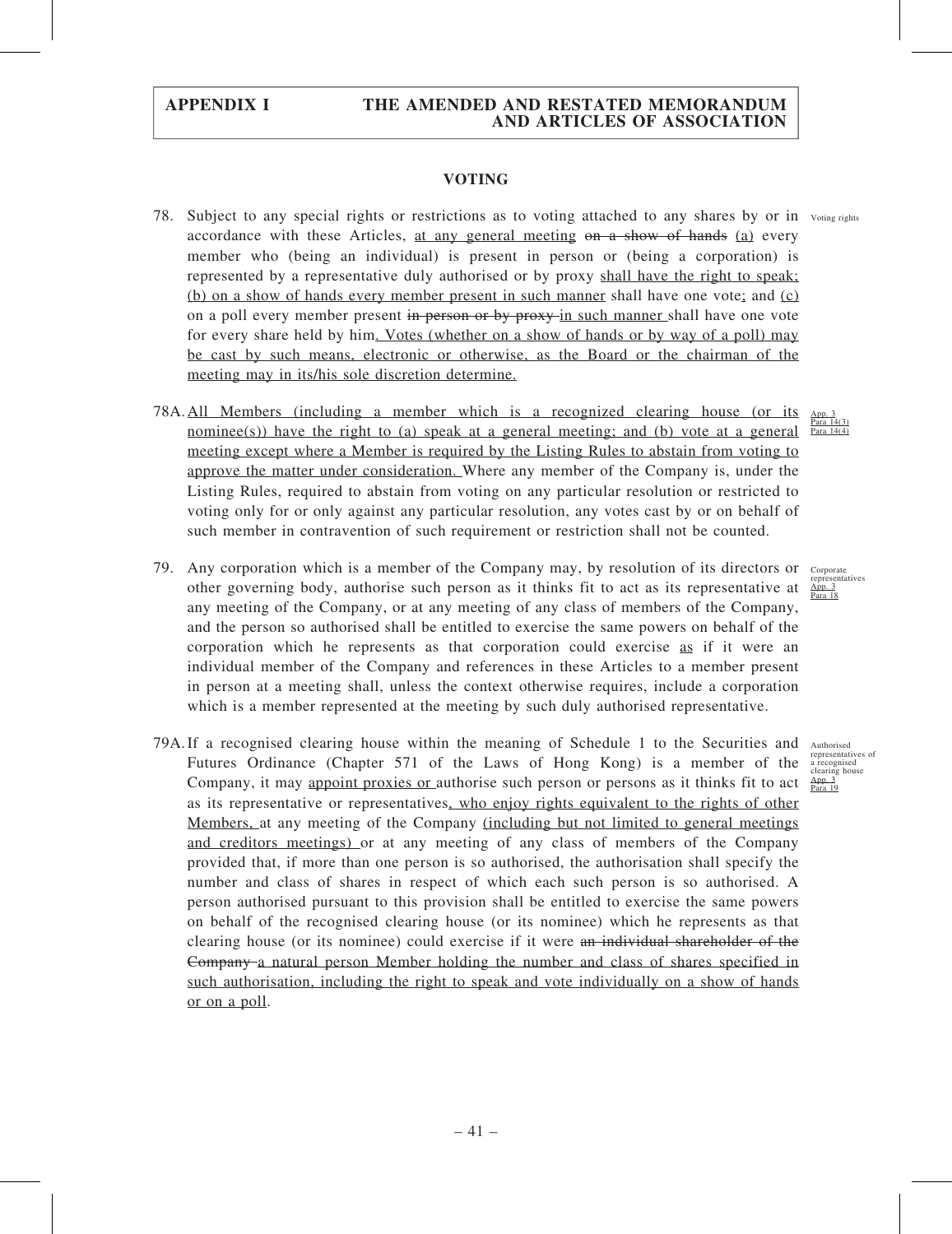- 80. Where there are joint holders of any share, any one of such persons may vote at any voting rights of such that the point shareholders meeting, either personally or by proxy, in respect of such share as if he were solely entitled thereto Provided that if more than one of such joint holders be present at any meeting personally or by proxy, the person whose name stands first in the Register in respect of such share shall alone be entitled to vote in respect thereof.
- 81. A member of unsound mind, or who is a patient for the purposes of any legislation Members of relating to mental health, or in respect of whom an order has been made by any court (whether in the Cayman Islands, Hong Kong or elsewhere) having jurisdiction in lunacy, may vote, whether on a show of hands or on a poll by his committee, receiver, curator bonis, or other person in the like nature appointed by such court, who may themselves vote on a poll by proxy Provided that such evidence as the Board may require of the authority of the person claiming to vote shall have been deposited at the Company's principal place of business in Hong Kong not less than forty-eight hours before the time for holding the meeting or adjourned meeting at which such person claims to vote.
- 82. No member shall, unless the Board otherwise determine, be entitled in respect of shares No right to vote held by him to vote at a Ggeneral Mmeeting or meeting of the holders of any class of shares of the Company either personally or by proxy or to exercise any other right conferred by membership in relation to meetings of the Company or of the holders of any class of shares of the Company if any call or other sum presently payable by him to the Company in respect of such shares remains unpaid.
- 83. On a poll votes may be given either personally or by proxy and a member entitled to more Polls than one vote need not, if he votes on a poll, use all his votes or cast all the votes he uses in the same way.
- 84. A member (including a corporation) shall be entitled to appoint another person as his Proxies need not proxy or representative to attend and vote instead of such Member. A corporation which is a Member may execute a form of proxy under the hand of a duly authorised officer. A mMember who is the holder of two or more shares may appoint more than one proxy to attend on the same occasion. A proxy need not be a member of the Company. In addition, a proxy or proxies representing either a Member who is an individual or a Member which is a corporation shall be entitled to exercise the same powers on behalf of the Member which he or they represent as such Member could exercise as if it were an individual Member present in person at any general meeting.

unsound mind

unless calls paid

be a membe App. 3 Para 18 Para 19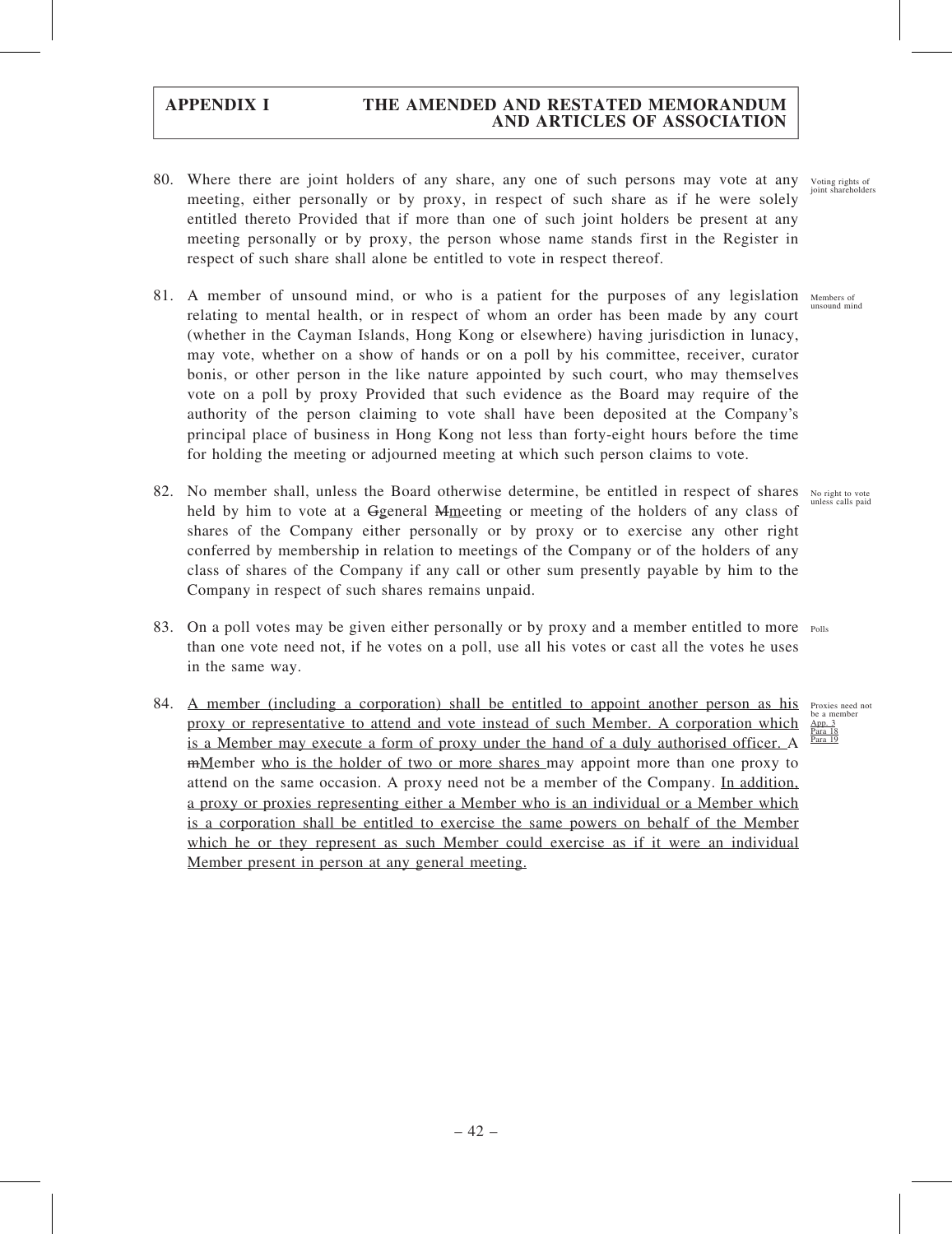- 85. Every instrument appointing a proxy shall be in writing and if the Board in its absolute Execution of discretion determines, may be contained in an electronic communication, and (i) if in writing but not contained in an electronic communication, under the hand of the appointor or of his attorney duly authorised in writing or, if such appointor is a corporation, under its common seal or under the hand of some officer of the corporation duly authorised in that behalf. (Iin the case of an instrument of proxy purporting to be signed on behalf of a corporation by an officer thereof it shall be assumed, unless the contrary appears, that such officer was duly authorised to sign such instrument of proxy on behalf of the corporation without further evidence of the fact.); or (ii) in the case of an appointment contained in an electronic communication, submitted by or on behalf of the appointer, subject to such terms and conditions and authenticated in such manner as the Board may in its absolute discretion determine.
- 86. (A) The instrument appointing a proxy and, if required by the Company, the power of Deposit of Proxies attorney or other authority (if any) under which it is signed or a notarially certified copy or office copy of such power or authority, shall be deposited at the Company's principal place of business in Hong Kong or at such other place within Hong Kong as is specified for that purpose in the notice convening the meeting or in any instrument of proxy sent by the Company in relation to the meeting or received by the Company at the specified electronic address or electronic means of submission as the Company may designate in accordance with the following paragraph (B), not less than forty-eight hours before the time appointed for holding the meeting or adjourned meeting, as the case may be , at which the person named as proxy in such instrument proposes to vote, or, in the case of a poll, not less than twenty-four hours before the time appointed for the taking of the poll; and in default the instrument of proxy shall not be treated as valid.
	- (B) The Company may, at its absolute discretion, designate from time to time an electronic address or an electronic means of submission for the receipt of any document or information relating to proxies for a general meeting (including any instrument of proxy or invitation to appoint a proxy, any document necessary to show the validity of, or otherwise relating to, an appointment of proxy (whether or not required under these Articles) and notice of termination of the authority of a proxy). If such an electronic address or electronic means of submission is provided, the Company shall be deemed to have agreed that any such document or information (relating to proxies as aforesaid) may be sent by electronic means to that electronic address or by such electronic means of submission, subject to any other limitations or conditions specified by the Company when providing the electronic address or electronic means of submission. Without limitation, the Company may from time to time determine that any such electronic address or electronic means of submission may be used generally for such matters or specifically for particular meetings or purposes and, if so, the Company may provide different electronic addresses or electronic means of submission for different purposes. The Company may also impose any conditions on the transmission of and its receipt of such electronic communications including, for the avoidance of doubt, imposing any security or encryption arrangements as may be specified by the Company. If any document or

Authority of proxies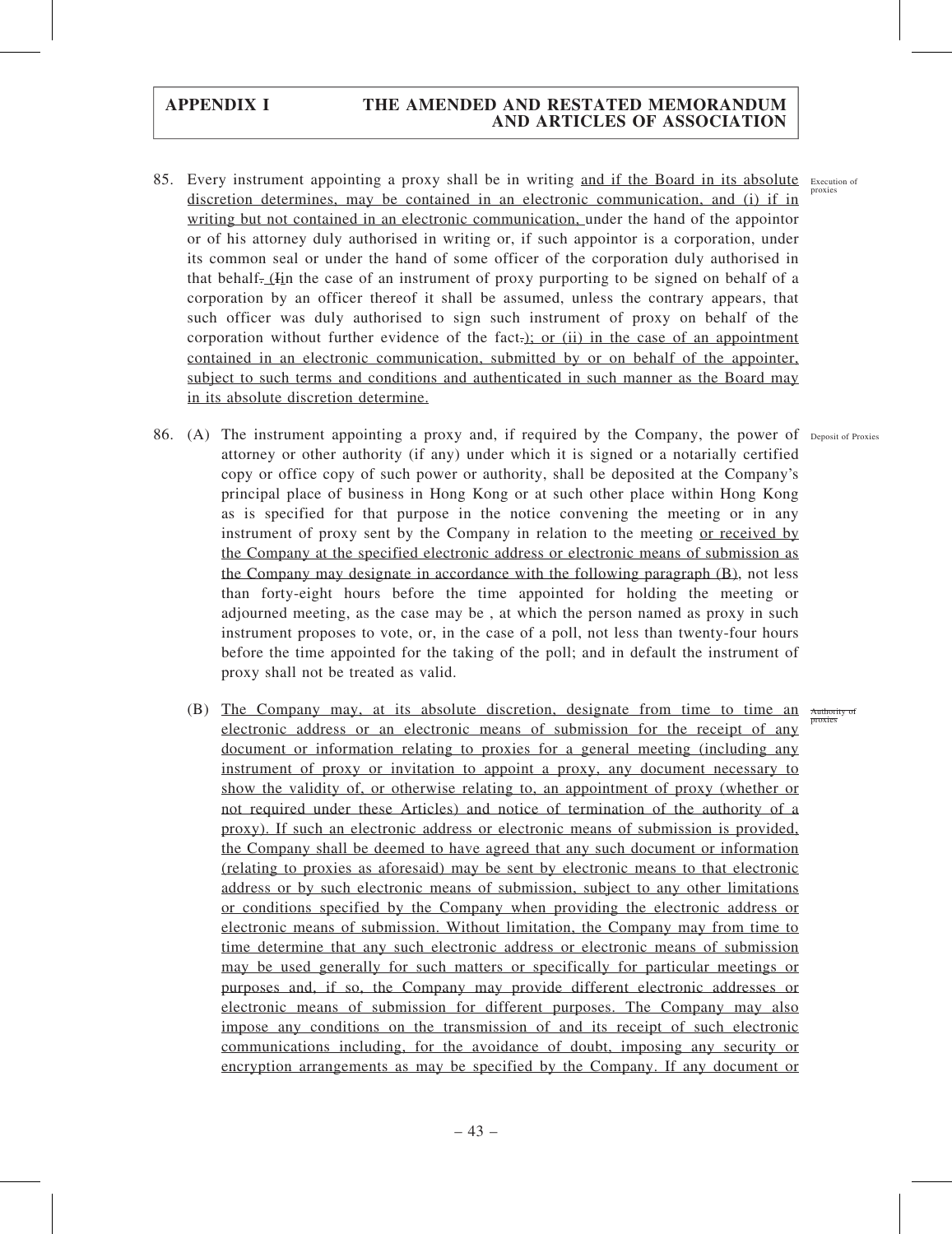information required to be sent to the Company under this Article is sent to the Company by electronic means, such document or information is not treated as validly delivered to or deposited with the Company if the same is not received by the Company at its designated electronic address or via its designated electronic means of submission in accordance with this Article or if no electronic address or electronic means of submission is so designated by the Company for the receipt of such document or information.

- (C) When two or more valid but differing instruments of proxy are delivered in respect Authority of of the same share for use at the same meeting, the one which is last delivered (regardless of its date or of the date of its execution) shall be treated as replacing and revoking the others as regards that share and if the Company is unable to determine which was last delivered none of them shall be treated as valid in respect of that share.
- 87. No instrument appointing a proxy shall be valid after the expiration of twelve months Expiration of from the date of its execution, except at an adjourned meeting or on a poll demanded at a meeting or an adjourned meeting in cases where the meeting was originally held within twelve months from such date. proxies
- 88. Instruments of proxy shall be in any common form or in such other form as the Board may approve provided that it shall not preclude the use of a two-way proxy form by which a member may, according to his intention, instruct the proxy to vote in favour of or against (or, in default of intentions, to exercise his discretion in respect of ) each resolution dealing with any such business. The instrument of proxy, which need not be witnessed, shall be deemed to confer authority to demand or join in demanding a poll and to vote on any amendment of a resolution (or amendment thereto) put to the meeting for which it is given as the proxy thinks fit. The instrument of proxy shall, unless the contrary is stated therein, be valid as well for any adjournment of the meeting as for the meeting to which it relates. The Board may decide, either generally or in any particular case, to treat a proxy appointment as valid notwithstanding that the appointment or any of the information required under these Articles has not been received in accordance with the requirements of these Articles. Subject to aforesaid, if the proxy appointment and any of the information required under these Articles is not received in the manner set out in these Articles, the appointee shall not be entitled to vote in respect of the shares in question.
- 89. (A) The Board shall at the expense of the Company send with all notices convening Board to send Ggeneral Mmeetings or meetings of any class of members of the Company to the members entitled to vote thereat instruments of proxy (with or without prepaid postage) with provision for two-way voting on all resolutions intended to be proposed other than resolutions which are merely procedural or relate to the fixing of Auditors' remuneration.

proxies

Form of and authority of proxies

proxies to all voting members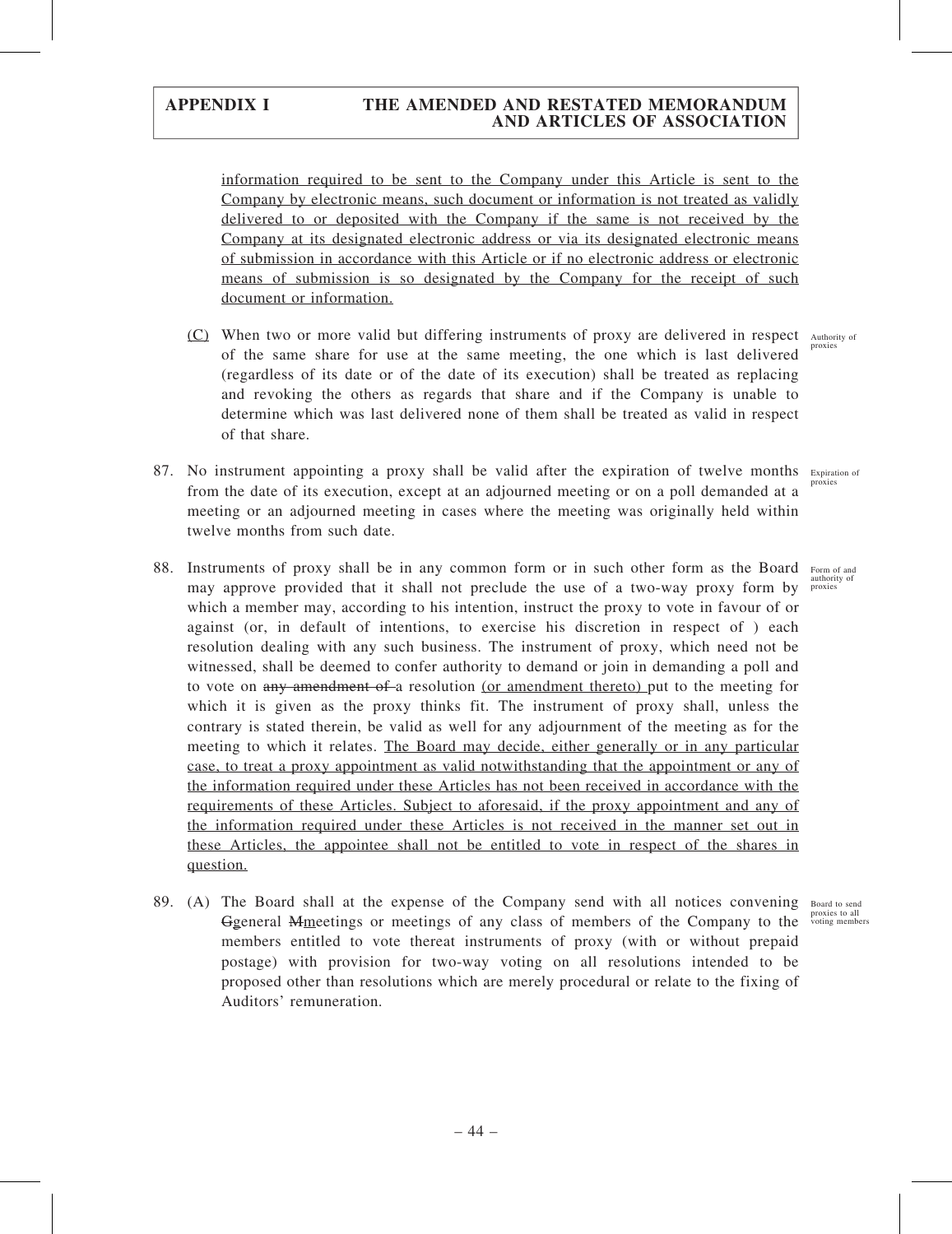- (B) Such instruments of proxy shall be issued to all the members entitled to be sent a notice of the meeting and to vote thereat by proxy, and not to some only of such members.
- (C) The accidental omission to send out an instrument of proxy, whenever necessary, to any member or the non-receipt of such instrument by any member, shall not invalidate any resolution passed or proceedings at the meeting to which the instrument of proxy relates.
- 90. A vote given in accordance with the terms of an instrument of proxy shall be valid, notwithstanding the previous death or insanity of the principal or revocation of the instrument of proxy, or of the authority under which the instrument of proxy was executed, provided that no intimation in writing of such death, insanity or revocation shall have been received by the Company at the Company's principal place of business in Hong Kong (or at such other place in Hong Kong specified for the deposit of instruments of proxies hereunder) before the commencement of the meeting or adjourned meeting at which the instrument of proxy is used.

### DIRECTORS

- 91. Unless and until otherwise determined by the Company by Ordinary Resolution the Number of number of Directors shall not be less than two. A maximum number of Directors may also be determined from time to time by the Company by Ordinary Resolution.
- 92. A Director shall not be required to hold any shares of the Company by way of qualification. A Director who is not a member of the Company shall nevertheless be entitled to attend and speak at Ggeneral Mmeetings or meetings of the holders of any class of shares.
- 93. Any Director may at any time and from time to time appoint any other Director or appoint Alternate any other person approved by a majority of the other Directors for the time being to be his alternate, and may at any time remove any alternate Director appointed by him and (subject to such approval as aforesaid) appoint another in his place. An alternate Director shall not be entitled to receive any remuneration from the Company, nor shall it be necessary for him to acquire or hold any share qualification, but he shall be entitled (subject to his giving to the Company an address within Hong Kong at which notices may be served on him) to receive notices of meetings of the Directors and to attend and vote as a Director at any such meeting at which the Director appointing him is not present, and generally at such meeting to exercise all the powers, rights, duties and authorities of the Director appointing him. A Director who is also an alternate Director shall be entitled in addition to his own vote to a separate vote on behalf of the Director appointing him. An alternate Director may be removed from office by a resolution of the Board, and shall ipso facto cease to be an alternate Director if his appointor or ceases for any reason to be a Director Provided that if any Director retires at a Ggeneral Mmeeting but is re-elected by the meeting or is, pursuant to the provisions of these Articles, deemed to be re-elected at the meeting at which such retirement took effect, any appointment made by him pursuant to this Article which was in force immediately prior to his retirement shall

Intervening death, insanity of or revocation by principal

Directors

Qualification of Directors; rights at meetings

Directors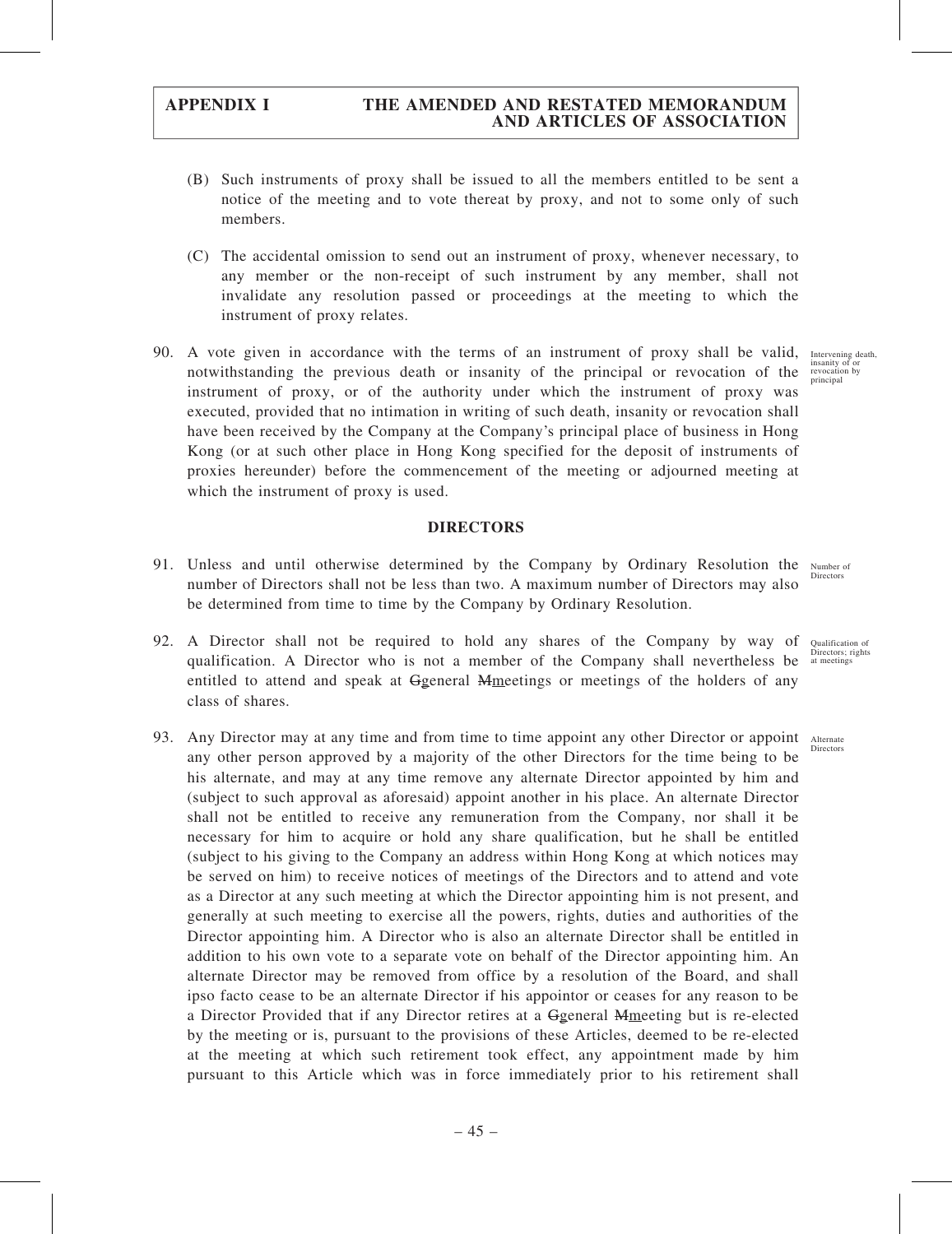continue to operate after such re-election as if he had not so retired. Every person acting as an alternate Director shall be an officer of the Company, and shall alone be responsible to the Company for his own acts and defaults, and he shall not be deemed to be the agent of or for the Director appointing him. All appointments and removals of alternate Directors made by any Director in pursuance of this Article shall be in writing under the hand of the Director making the same and shall be sent to or left at the Company's principal place of business in Hong Kong.

- 94. The remuneration of the Directors shall be such sum or sums as the Company may in Remuneration Ggeneral Mmeeting from time to time determine. Such remuneration shall be deemed to accrue from day to day. The Board shall obtain the approval of the Company in Ggeneral **M**meeting before making any payment (not being a payment to which the Director is contractually entitled) to any Director or past Director of the Company by way of compensation for loss of office, or as consideration for or in connection with his retirement from office.
- 95. The Directors shall be entitled to be paid all travelling, hotel and other expenses properly Directors' incurred by them in or with a view to the performance of their duties or in attending Ggeneral Mmeeting or meetings of the Board or Committees of the Board.
- 96. If any Director, being willing and having been called upon to do so, shall render or Further expenses perform extra or special services of any kind including services on any Committee of the Board, or shall travel or reside abroad for any business or purposes of the Company, he shall be entitled to receive such sum as the Board may think fit for expenses, and also such remuneration as the Board may think fit, either as a fixed sum or as a percentage of profits or otherwise, and such remuneration may, as the Board shall determine, be either in addition to or in substitution for any other remuneration he may be entitled to receive, and the same shall be charged as part of the ordinary working expenses of the Company.
- 97. Without prejudice to the provisions for retirement by rotation hereinafter contained the Vacation of office office of a Director shall be vacated in any of the events following, namely:-
	- (A) if (not being an executive Director holding office for a fixed term) he resigns his office by notice in writing delivered to the Company's principal place of business in Hong Kong or submitted to a meeting of the Board or being an executive Director holding office for a fixed term his resignation in writing is accepted by the Board;
	- (B) if he becomes of unsound mind or a patient for the purposes of any legislation (whether in the Cayman Islands, Hong Kong or elsewhere) relating to mental health and the Board resolve that his office is vacated;
	- (C) if, without leave, he is absent from meetings of the Board (whether or not any alternate Director appointed by him attends) for six consecutive months, and the Board resolve that his office is vacated;
	- (D) if he becomes bankrupt or makes any arrangement or composition with his creditors generally;

expenses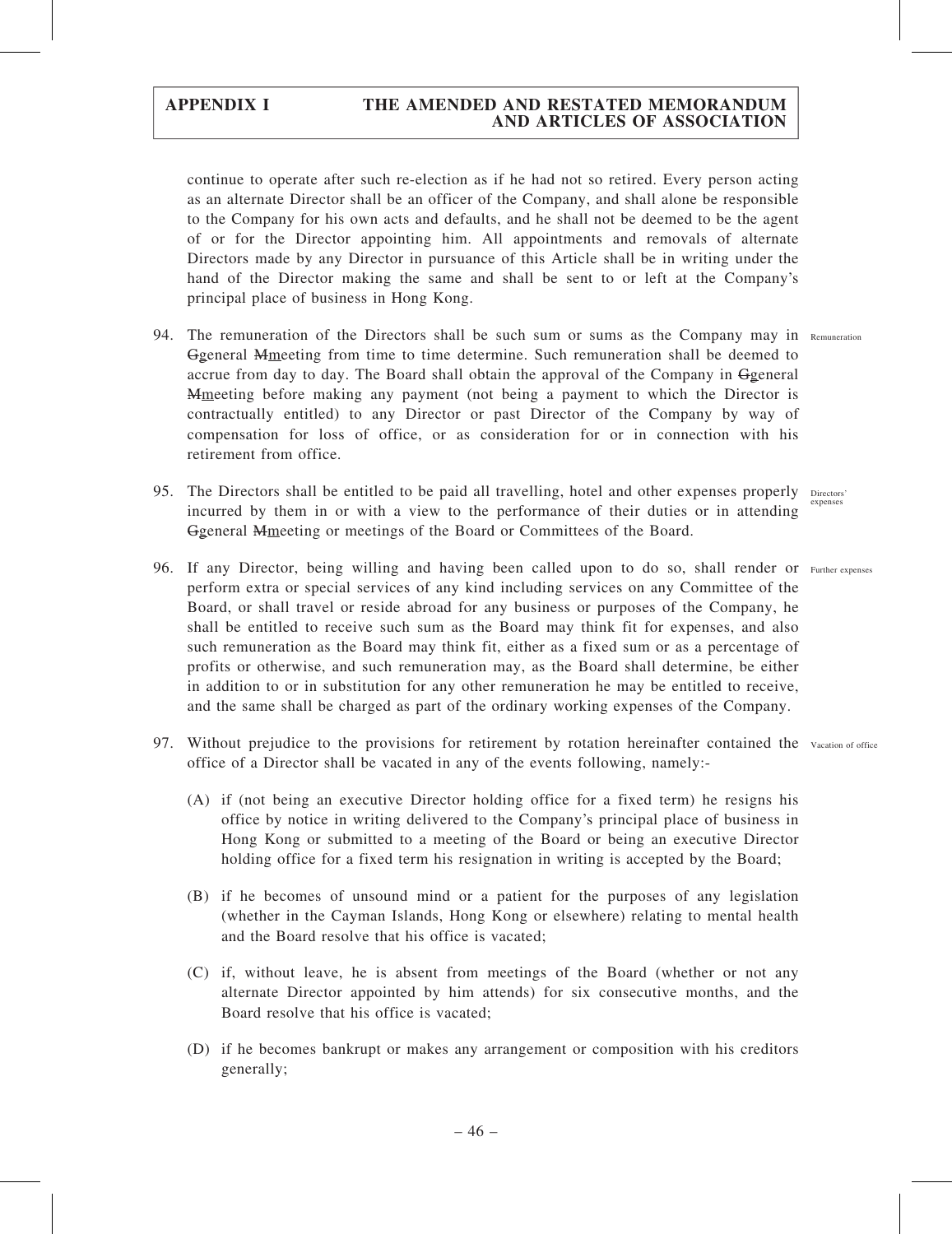- (E) if he is prohibited by law from being a Director;
- (F) if he ceases to be a Director by virtue of the Statutes or is removed from office pursuant to these Articles; and
- (G) if all the other Directors unanimously resolve that he be removed as a Director.
- 98. Any Director may become or continue to be a director, managing director, manager or Directorships in other officer or member of any other company in which the Company may be interested, and no such Director shall be accountable for any remuneration or other benefits received by him as a director, managing director, manager or other officer or member of any such other company. The Board may exercise the voting power conferred by the shares in any other company held or owned by the Company, or exercisable by them as directors of such other company, in such manner in all respects as they think fit (including the exercise thereof in favour of any resolution appointing themselves or any of them directors, managing directors, managers or other officers of such company, or voting or providing for the payment of remuneration to the directors, managing directors, managers or other officers of such company).
- 99. (A) A Director who and/or whose Close  $a\Delta$ ssociate(s) is/are in any way, whether directly Disclosure of or indirectly, interested in a contract, transaction or arrangement or proposed contract, transaction or arrangement with the Company (each being in paragraphs (A), and (B) and  $(C)$  of this Article referred to as a "transaction") shall declare the nature of his interest and/or the interest of his Close  $\alpha$ Associate(s) at the earliest meeting of the Board at which it is practicable for him to do so. For the purposes of this Article:-
	- (i) a general notice given to the Board by a Director that, by reason of facts specified in the notice, he and/or his  $Close \cdot A$ ssociate(s) is/are to be regarded as interested in any contracts of a specified description which may subsequently be made by the Company with any specified person, firm or corporation after the date of such notice shall be a sufficient declaration of his interest and/or the interest of his  $Close_aAsociate(s)$ , so far as attributable to these facts, in relation to any contract of that description which may subsequently be made by the Company Provided that no such general notice shall have effect in relation to any transaction unless it is given prior to the question of entering into the contract is first taken into consideration on behalf of the Company; and
	- (ii) an interest of which a Director has no knowledge and of which it is unreasonable to expect him to have knowledge shall not be treated as an interest of his or his associate(s).

other companies

interests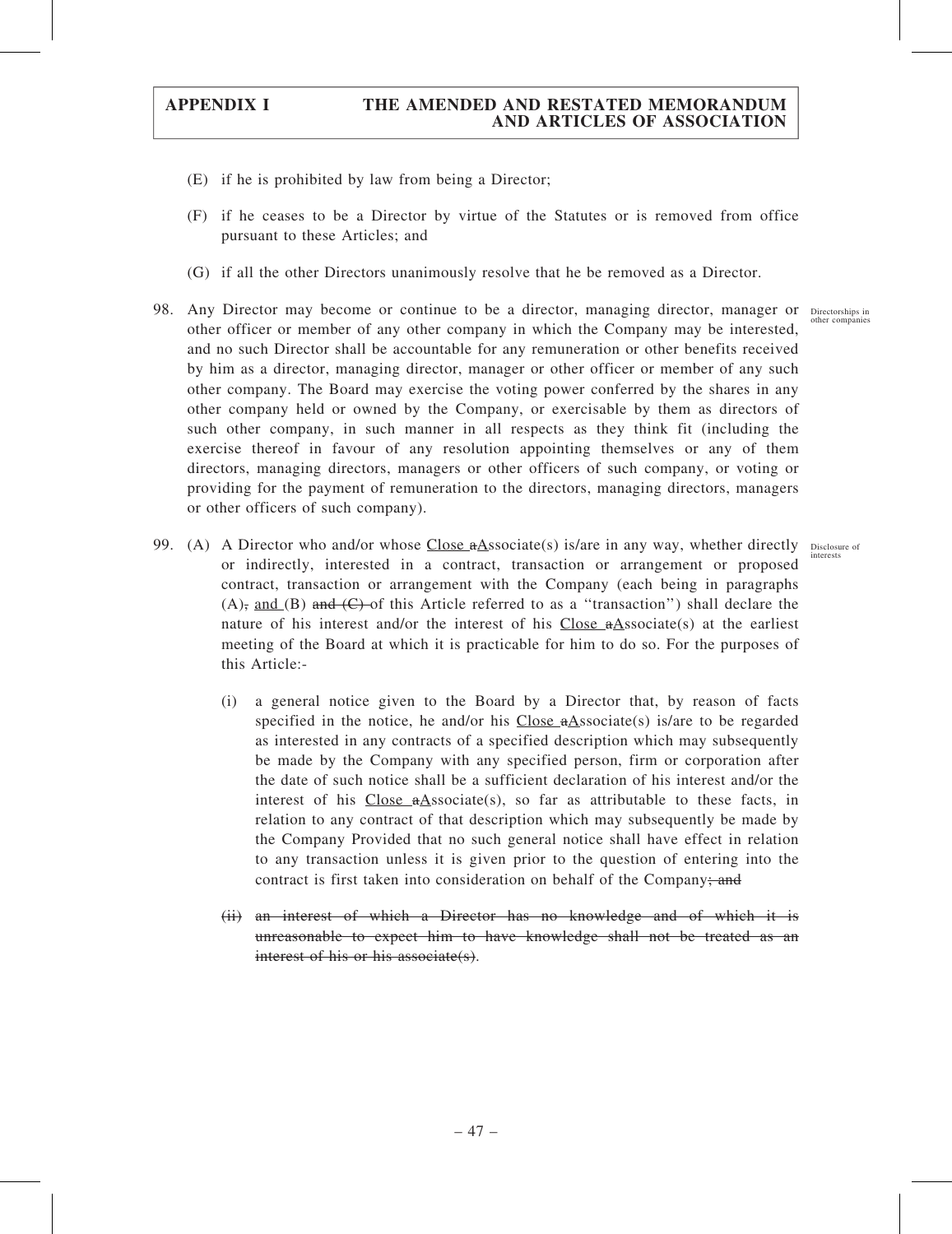- (B) A Director shall not vote on (nor shall be counted in the quorum present at the Interested meeting) any resolution of the Board approving any contract or arrangement or any **Director** not Director not other proposal in which he or any of his Close  $\alpha$ Associates has a material interest, and if he shall do so his vote shall not be counted (nor shall he be counted in the quorum present at the meeting), but this prohibition shall not apply to any of the following matters, namely:-
	- (i) the giving to any Director or his Close  $\theta$ Associate(s) of any security or indemnity in respect of money lent or obligations incurred or undertaken by him or any of his Close aAssociates at the request of or for the benefit of the Company or any of its subsidiaries;
	- (ii) the giving of any security or indemnity to a third party in respect of a debt or obligation of the Company or any of its subsidiaries for which the Director or his Close  $a\Delta$ ssociate(s) has himself/themselves assumed responsibility in whole or in part and whether alone or jointly with others under a guarantee or indemnity or by the giving of security;
	- (iii) any proposal concerning an offer of shares, debentures or other securities of or by the Company or any other company which the Company may promote or be interested in for subscription or purchase where the Director or his Close  $a\Delta$ ssociate(s) is/are or is/are to be interested as a participant in the underwriting or sub-underwriting of the offer;
	- (iv) any proposal or arrangement concerning the benefit of employees of the Company or any of its subsidiaries including:
		- (a) the adoption, modification or operation of any employees' share scheme or any share incentive or share option scheme under which the Director or his Close aAssociate(s) may benefit; or
		- (b) the adoption, modification or operation of a pension fund or provident fund or retirement, death or disability benefits scheme which relates to the Directors, their his Close aAssociates and employees of the Company or any of its subsidiaries and does not provide in respect of any Director or his Close  $a$ Associate(s), as such any privilege or advantage not generally accorded to the class of persons to which such scheme or fund relates; and
	- (v) any contract or arrangement in which the Director or his Close  $\alpha$ Associate(s) is/ are interested in the same manner as other holders of shares or debentures or other securities of the Company by virtue only of his/their interest in shares or debentures or other securities of the Company.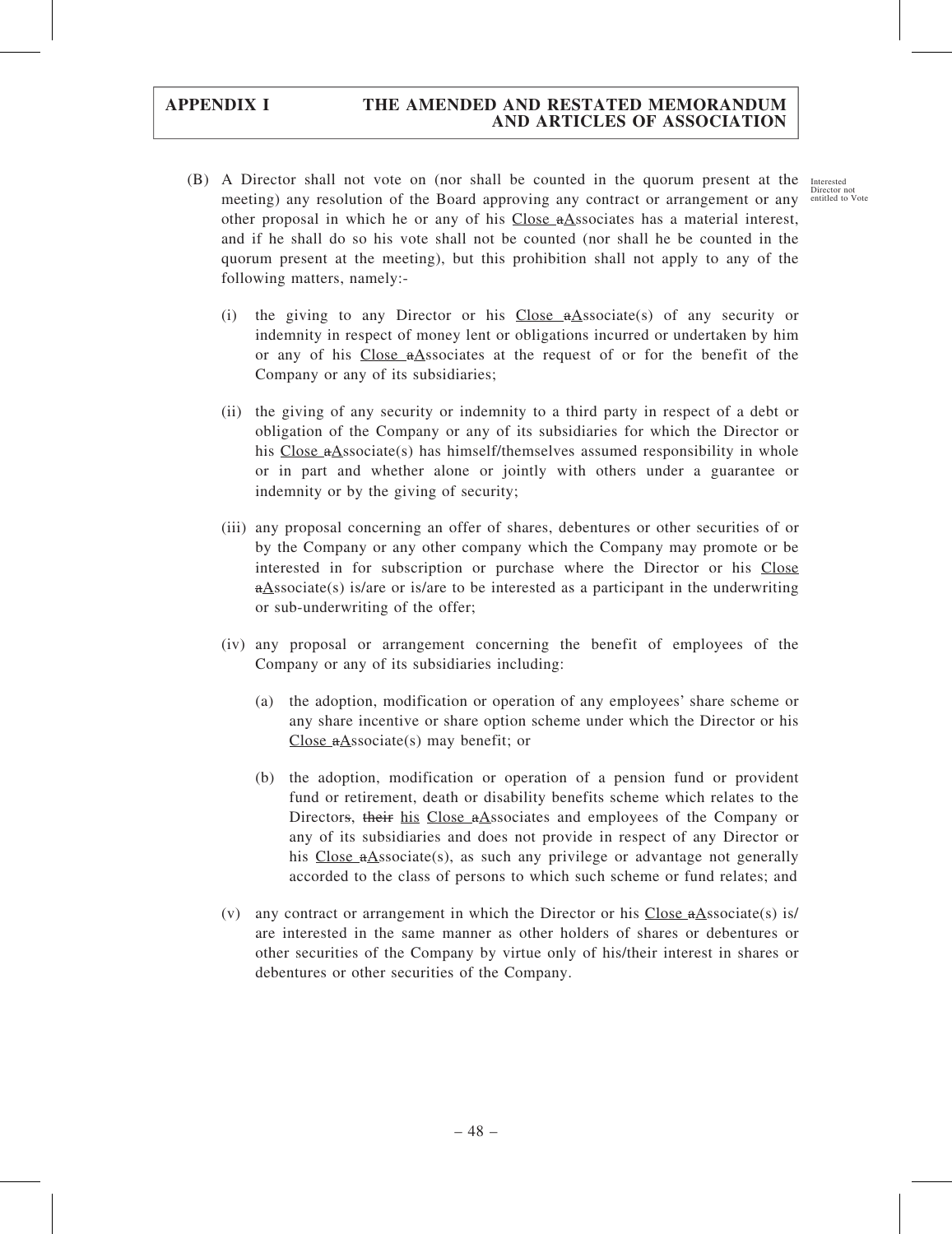- (C) A Director may, as a Director, vote (and be counted in the quorum) in respect of any transaction in which he or his associate(s) has an interest which is not a material interest, or which does not conflict and may not conflict with the interests of the Company, or which falls within sub-paragraph (A)(ii) of this Article. Repealed (amended by Special Resolution dated  $\lceil \bullet \rceil$  2022).
- (D) Where proposals are under consideration concerning the appointment (including fixing or varying the terms of appointment) of two or more Directors to offices or employment with the Company or any company in which the Company is interested, such proposals may be divided and considered in relation to each Director separately, and in such case each of the Directors concerned if he has no material interest (as defined above) shall be entitled to vote (and be counted in the quorum) in respect of each resolution except that concerning his own appointment.
- (E) If any question shall arise at any meeting of the Board as to the materiality of the interest of a Director or that of his Close  $a$ Associate(s) or the significance of a contract, arrangement or transaction or proposed contract, arrangement or transaction or as to the entitlement of any Director to vote or form part of a quorum and such question is not resolved by his voluntarily agreeing to abstain from voting or not to be counted in the quorum, such question shall be referred to the chairman of the meeting (or, where question relates to the interest of the chairman or that of his Close  $a$ Associate(s) to other Directors at the meeting) and his ruling (or, as appropriate, the ruling of the other Directors) in relation to any other Director (or, as appropriate, the chairman) shall be final and conclusive except in a case where the nature or extent of the interest of the Director and/or his Close  $a$ Associate(s) concerned (or, as appropriate, the chairman and/or his Close  $a$ Associate(s)) as known to such Director (or, as appropriate, the chairman) has not been fairly disclosed to the Board
- (F) Repealed (amended by Special Resolution dated 28th June 2004).
- (G) Subject to the provisions of the Statutes a Director may hold any other office or place of profit under the Company (other than the office of Auditor) in conjunction with his office of Director for such period and on such terms (as to remuneration and otherwise) as the Board may determine and no Director or intending Director shall be disqualified by his office from contracting with the Company either with regard to his tenure of any such other office or place of profit or as vendor, purchaser or otherwise, nor shall any such contract or any contract or arrangement entered into by or on behalf of the Company in which any Director is in any way interested, be liable to be avoided, nor shall any Director so contracting or being so interested be liable to account to the Company for any profit realised by any such contract or arrangement by reason of such Director holding that office or of the fiduciary relationship thereby established.

Consideration of employment of two or more Directors

Chairman's decision

Directors' right to hold office and place of profit within Company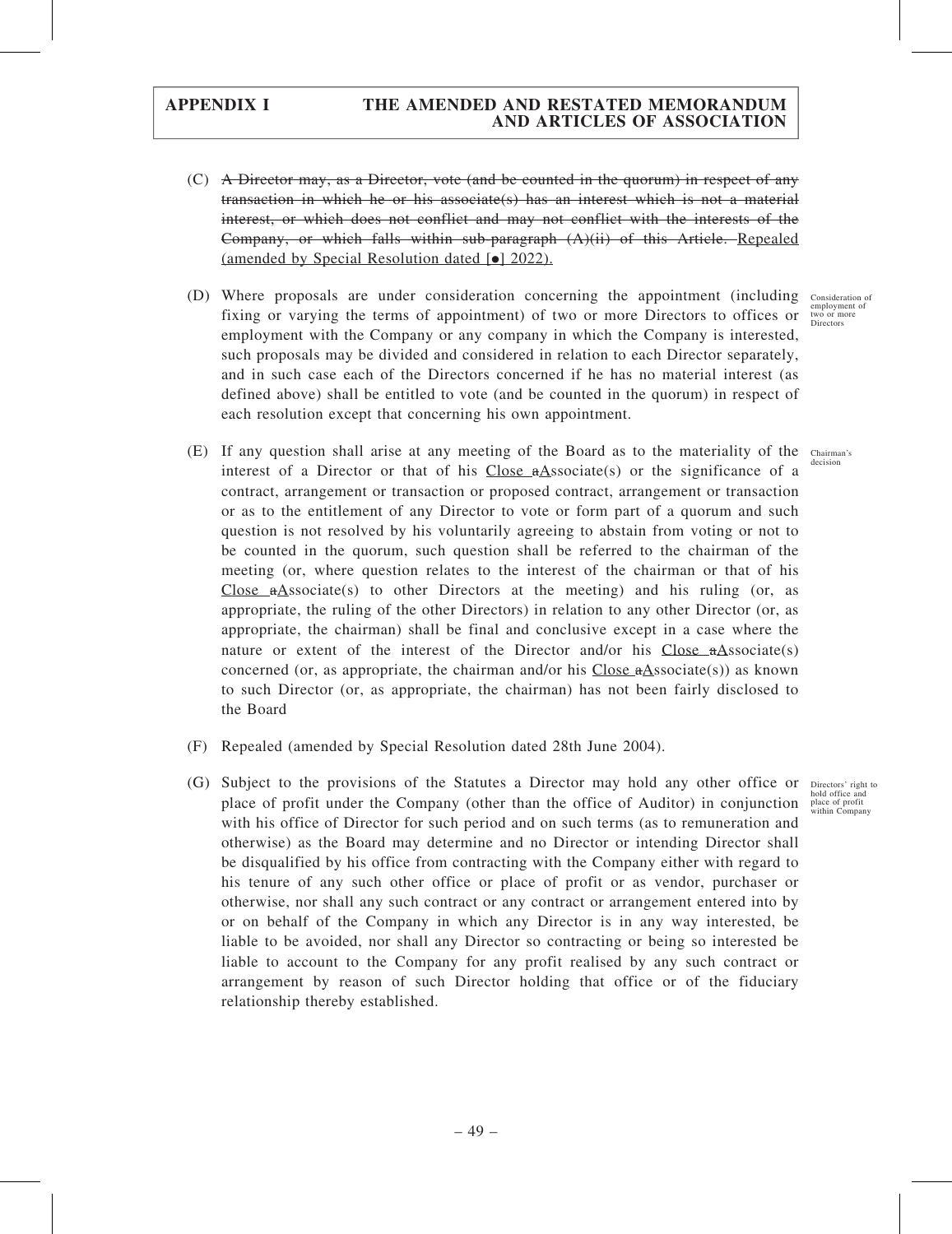(H) Any Director may himself or by his firm act in a professional capacity for the Company, and he or his firm shall be entitled to remuneration for professional services as if he were not a Director Provided that nothing herein contained shall authorise a Director or his firm to act as Auditor to the Company. Directors' right to act in a professional capacity for the Company

100. (A) In this Article:-

(i) "net assets", in relation to the Company, means the aggregate of the Company's Not to make loans assets less the aggregate of its liabilities, as shown by the latest balance sheet of the Company laid before the Company in Ggeneral Mmeeting;

(ii) ''relevant company'' means:-

- (a) a company formed and registered under the Companies Ordinance of Hong Kong (Chapter 32 of the Laws of Hong Kong), or a company formed and registered under the Companies Ordinance 1865 of Hong Kong or the Companies Ordinance 1911 of Hong Kong; and
- (b) any other body corporate incorporated in Hong Kong under an Ordinance (as defined in the Interpretation and General Clauses Ordinance of Hong Kong (Chapter 1 of the Laws of Hong Kong) and in the case of which shares are listed on any stock exchange in Hong Kong but does not include an authorised institution licensed or registered under the Banking Ordinance 1986 of Hong Kong (Chapter 155 of the Laws of Hong Kong); and
- (iii) ''holding company'' of a body corporate or corporation shall be read as a reference to a body corporate or corporation of which that last mentioned body corporate or corporation is a subsidiary (as defined in the Companies Ordinance of Hong Kong (Chapter 32 of the Laws of Hong Kong)) has the meaning ascribed to it by section 13 of the Companies Ordinance.
- (B) With effect from the date of adoption of these Articles of which this Article forms part, the Company shall not, whilst the share capital of the Company or any part thereof is listed on a stock exchange in Hong Kong, directly or indirectly:-
	- (i) make a loan to a Director of the Company or a director of its holding company;
	- (ii) enter into any guarantee or provide any security in connection with a loan made by any person to such a director;
	- (iii) if any one or more of the Directors of the Company hold (jointly or severally or directly or indirectly) a controlling interest in another relevant-company, make a loan to that relevant other company or enter into any guarantee or provide any security in connection with a loan made by any person to that relevant other company.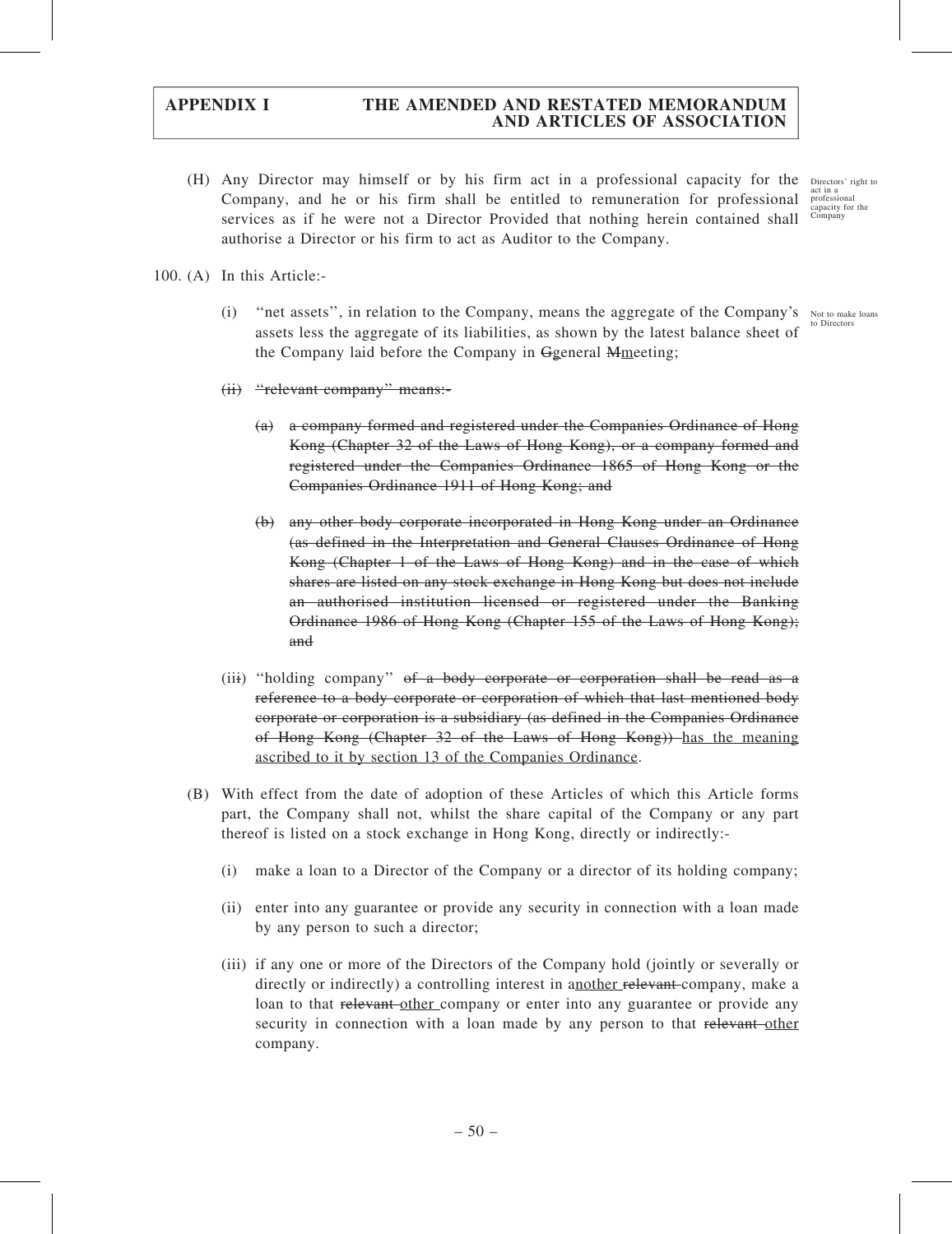- (C) Subject to paragraphs (D), (E), (F) and (G) of this Article, each of the following transactions is excepted from the prohibitions in paragraph (B) of this Article:-
	- (i) a loan by the Company to another body corporate or corporation of which the Company is the holding company or which is the holding company of the Company or of which the holding company of the Company is the holding company or the Company's entering into a guarantee or providing any security in connection with a loan made by any person to such other body corporate or corporation;
	- (ii) the Company's doing anything to provide any of the Directors with funds to meet expenditure incurred or to be incurred by him for the purposes of the Company or for the purpose of enabling him properly to perform his duties as an officer of the Company; and
	- (iii) a loan by the Company to a Director:-
		- (a) for the purpose of facilitating the purchase, for use as that Director's only or main residence, of the whole or part of any residential premises together with any land to be occupied and enjoyed therewith;
		- (b) for the purpose of improving any residential premises so used or any land occupied and enjoyed therewith; or
		- (c) in substitution for any loan made by any person and falling within subparagraph (a) or (b) above.
- (D) Subject to paragraph (F) of this Article, the exception specified in sub-paragraph (C)(ii) of this Article shall operate only if either of the following conditions is satisfied:-
	- (i) the thing in question is done with the prior approval of the Company given at a Ggeneral Mmeeting at which the purpose of any expenditure and the amount of any loan to be made by the Company or the extent of the Company's liability under any guarantee to be given by the Company or, as the case may be, in respect of any security to be provided by the Company are disclosed; or
	- (ii) that thing is done on condition that, if the approval of the Company is not so given at or before the next following Aannual Ggeneral Mmeeting, the loan shall be repaid or that liability discharged within 6 months from the conclusion of that Mmeeting.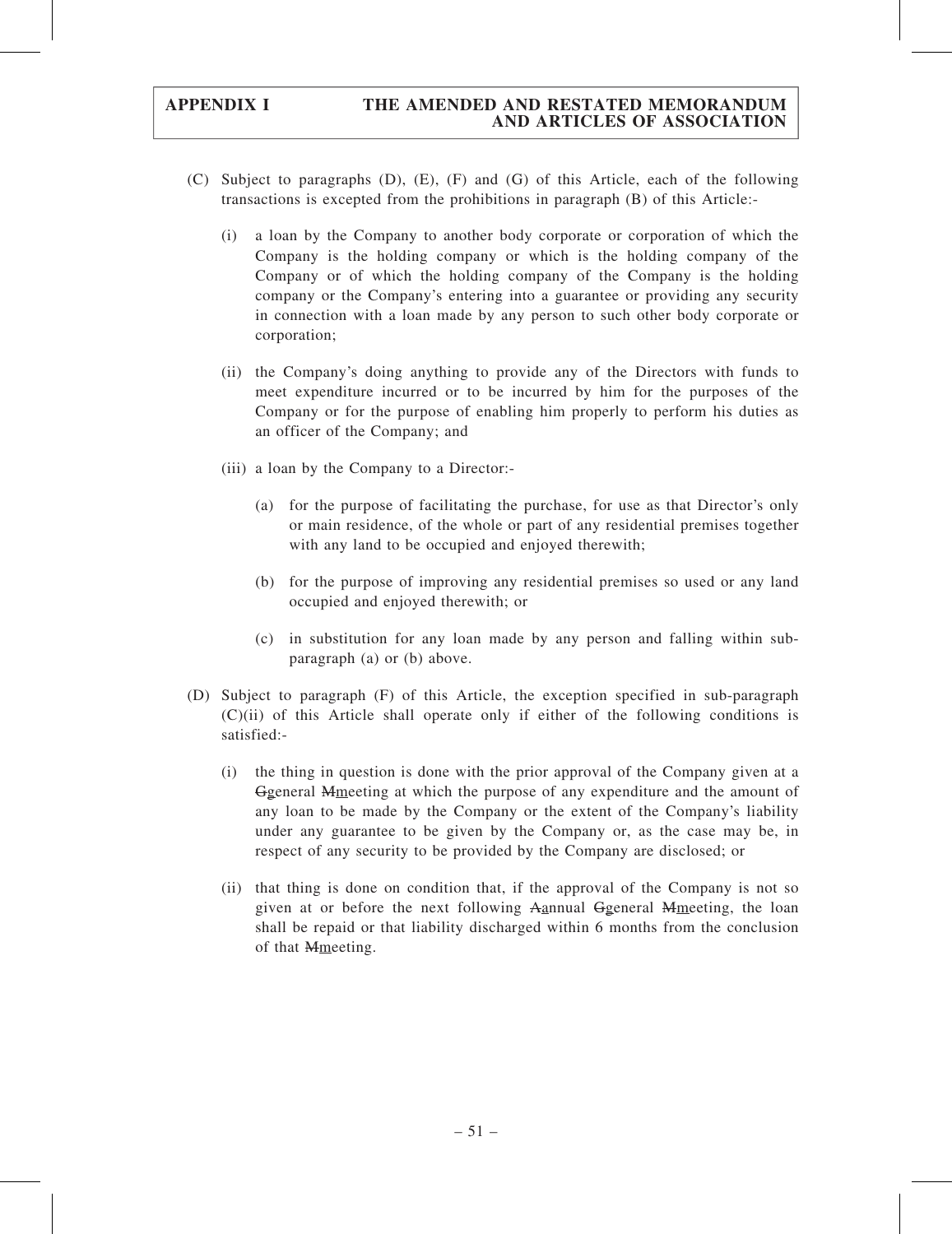- (E) Subject to paragraph (F) of this Article, the exception specified in sub-paragraph (C)(iii) of this Article shall operate in respect of a loan referred to therein only if the following conditions are satisfied:-
	- (i) the Company ordinarily makes loans of that description to its employees on terms no less favourable than those on which the loan itself is made; and
	- (ii) the loan does not exceed 80 per cent. of the value of the residential premises, or the part thereof in question, and any land to be occupied and enjoyed therewith as stated in a valuation report which complies with the following requirements:-
		- (aa) the valuation report shall be made by a professionally qualified valuation surveyor who is subject to the discipline of a professional body; and
		- (bb) the valuation report shall be made and signed by the valuation surveyor not earlier than 3 months prior to the date on which the loan is made; and
	- (iii) the loan is secured by a legal mortgage on the land comprising the residential premises, or the part thereof in question, and any land to be occupied and enjoyed therewith.
- (F) The exception specified in sub-paragraph (C)(ii) or (iii) of this Article does not authorize the Company to enter into a transaction if at the time that the transaction is entered into the aggregate of the following amounts:-
	- (i) the amount outstanding at that time on all loans made by the Company to any of its Directors otherwise than under sub-paragraph (D)(i) of this Article;
	- (ii) the amount representing the maximum liability of the Company at that time under all guarantees entered into, and in respect of any security provided, by the Company in connection with loans made by any person to any of its Directors; and
	- (iii) if the transaction in question is:-
		- (aa) a loan, the amount of such loan;
		- (bb) a guarantee, the amount representing the maximum liability of the Company under such guarantee; or
		- (cc) the provision of a security, the amount representing the maximum liability of the Company in respect of such security,

exceeds 5 per cent. of the amount of the Company's net assets.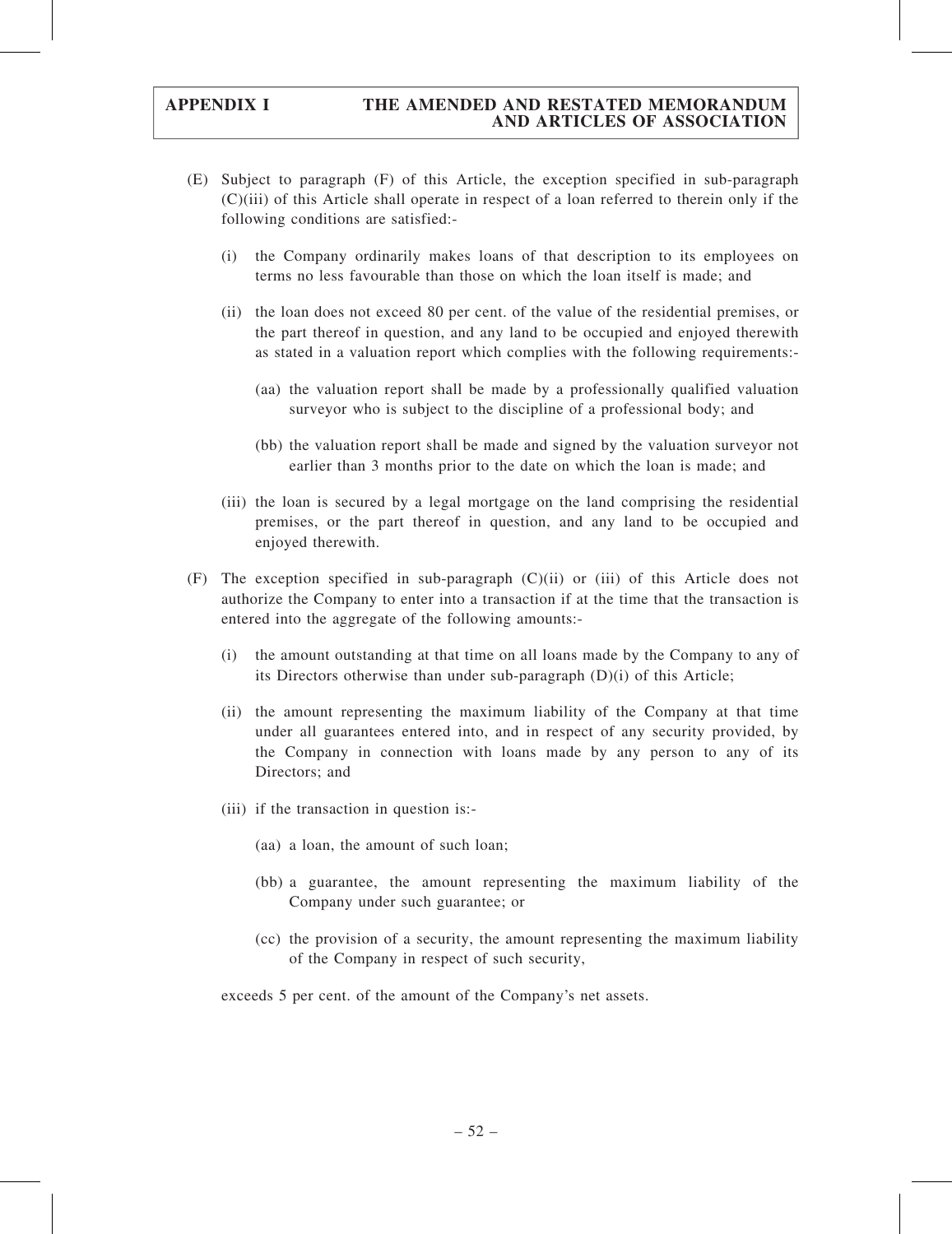- (G) References in this Article, except in sub-paragraph (C)(ii) or (iii) hereof, to a Director shall include references to:-
	- (i) the spouse or any child or step-child of such Director;
	- (ii) a person acting in his capacity as the trustee (other than as trustee under an employees' shares scheme or a pension scheme) of any trust the beneficiaries of which include the Director, his spouse or any of his children or step-children or the terms of which confer a power on the trustees that may be exercised for the benefit of the Director, his spouse or any of his children or step-children; and
	- (iii) a person acting in his capacity as partner of that Director or of his spouse, child or step-child, or of any trustee referred to in sub-paragraph G(ii) of this Article.
- (H) References in paragraph (G) of this Article to the child or step-child of any person shall include a reference to any illegitimate child of that person, but shall not include a reference to any person who has attained the age of 18 years.

### BORROWING POWERS

101. The Board on behalf of the Company may exercise all the powers of the Company to Board's power to borrow any sum or sums of money and to mortgage or charge its undertaking, property and uncalled capital, or any part thereof, and to issue debentures and other securities whether outright or as collateral security for any debt, liability or obligation of the Company or of any third party.

102. The Board shall cause a proper register to be kept in accordance with the provisions of Register of the Statutes of all charges specifically affecting property of the Company and of all floating charges on the undertaking or any property of the Company and shall duly comply with the requirements of the Statutes in regard to the registration of charges therein specified. charges

### POWERS OF THE BOARD

103. The business of the Company shall be managed by the Board, who may exercise all such To manage powers of the Company and do on behalf of the Company all such acts as are within the scope of the Memorandum and Articles of Association of the Company and as are not by the Statutes or by these Articles required to be exercised or done by the Company in Ggeneral Mmeeting, subject nevertheless to any regulations of these Articles, to the provisions of the Statutes and to such regulations, being not inconsistent with the said regulations or provisions, as may be prescribed by the Company in Ggeneral Mmeeting, but no regulation made by the Company in Ggeneral Mmeeting shall invalidate any prior act of the Board which would have been valid if such regulation had not been made.

business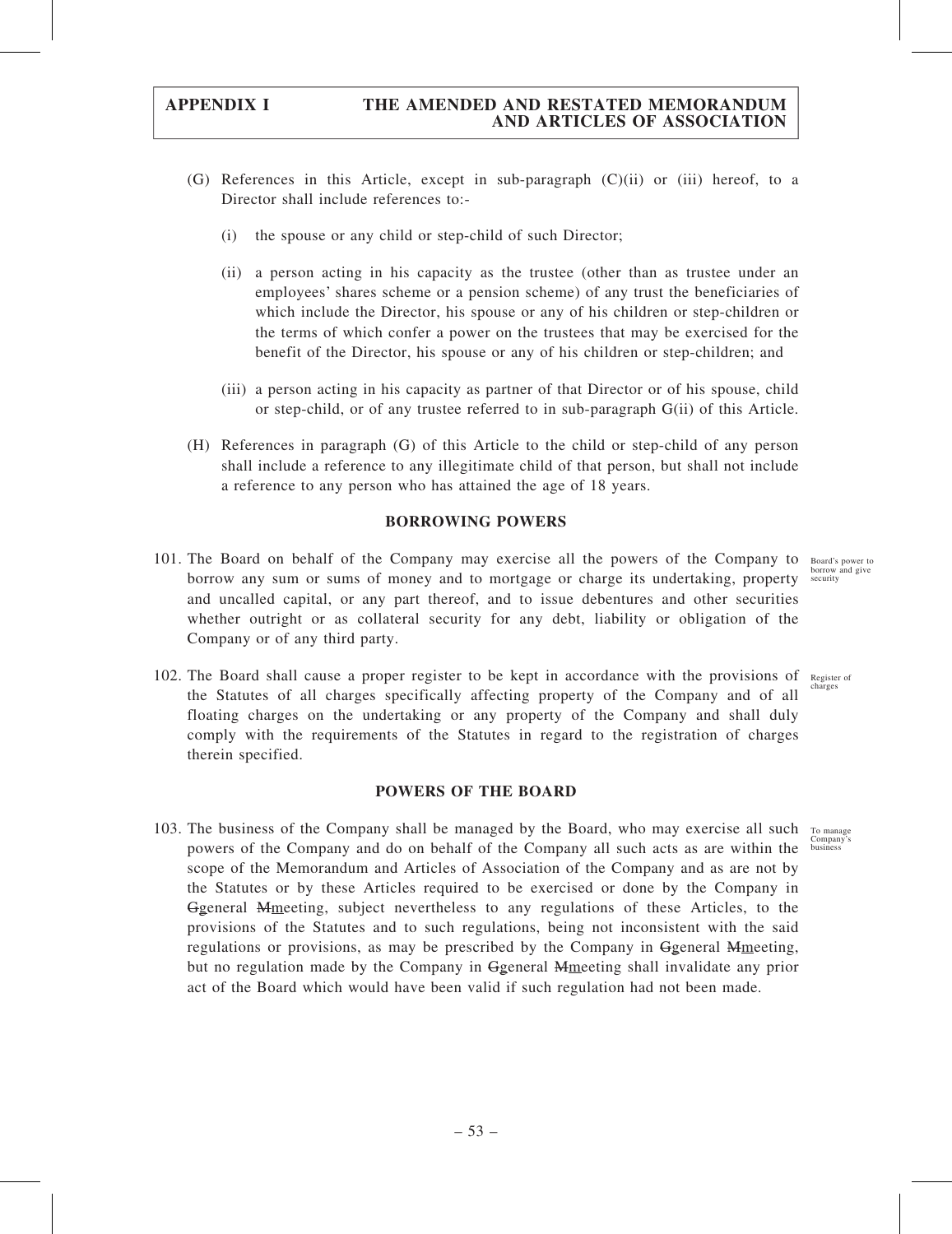- 104. The Board on behalf of the Company may pay a gratuity or pension or allowance on To provide retirement to any Director or former Director who has held any salaried office or place of profit with the Company or with any body corporate which is or has been a subsidiary of the Company or a predecessor in business of the Company or any such subsidiary or to any person who is or was dependent on him and may (as well before as after he ceases to hold such office or place of profit) make contributions to any fund and pay premiums for the purchase or provision of any such gratuity, pension or allowance and may make payments for or towards the provision by means of insurance or otherwise of benefits for any such person.
- 105. (A) The Board may establish any committee, local board, or agency for managing any of the affairs of the Company, either in Hong Kong or elsewhere, and may lay down, vary or annul such rules and regulations as they may think fit for the conduct of the business thereof, and may appoint any person to be a member of any such committee or local board or any manager or agent, and may fix their remuneration, and may delegate to any such committee, local board, manager or agent any of the powers, authorities and discretions vested in the Board, with power to sub-delegate and may authorise the members of any such committee or local board, or any of them, to fill any vacancies therein and to act notwithstanding vacancies, and any such appointment or delegation may be made upon such terms and subject to such conditions as the Board may think fit, and the Board may remove any person so appointed and may annul or vary any such delegation, but no persons dealing in good faith and without notice of any such annulment or variation shall be affected thereby. Local boards;
	- (B) The Board may from time to time, and at any time, by power of attorney under the To appoint Seal appoint any person or persons to be the attorney or attorneys of the Company for such purposes and with such powers, authorities and discretions (including power to sub-delegate) and for such period and subject to such conditions as the Board may from time to time think fit, and any such appointment may (if the Board think fit) be made in favour of any of the Directors or of the members or any one or more of the members of any such committee or local board established as aforesaid, or in favour of any company, or of the members, directors, nominees, or managers of any company or firm, or otherwise in favour of any fluctuating body of persons whether nominated directly or indirectly by the Board, and any such power of attorney may contain such provisions for the protection or convenience of persons dealing with any such attorney as the Board think fit.

pensions and insurance for Directors

delegation of authority

attorneys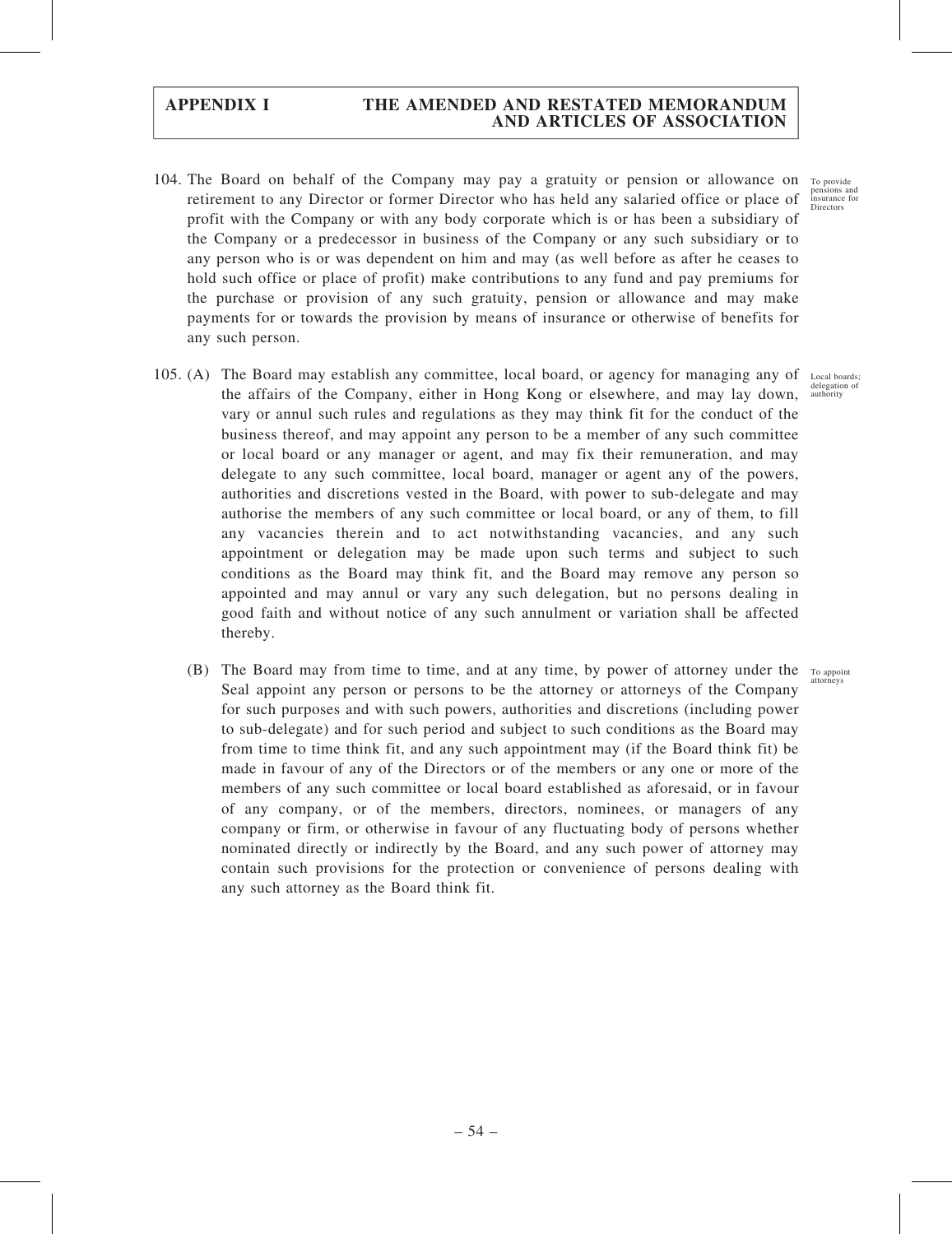### ROTATION, RETIREMENT AND REMOVAL OF DIRECTORS

- 106. Notwithstanding any other provisions of these Articles at the Aannual Ggeneral Mmeeting Retirement and in each year one-third of the Directors for the time being, or if their number is not three Directors or a multiple of three, then the number nearest to but not less than one-third, shall retire from office by rotation provided that every Director shall be subject to retirement by rotation at least once every three years. A retiring Director shall retain office until the conclusion of the meeting or adjourned meeting at which he is due to retire.
- 107. Subject to the provisions of the Statutes and of these Articles and until otherwise Most senior determined by the Company by Ordinary Resolution the Directors to retire in every year shall be the Directors who have been longest in office since their last election or appointment. As between Directors of equal seniority, the Directors to retire shall (unless such Directors of equal seniority shall agree otherwise amongst themselves) be selected from among them by lot. A retiring Director shall be eligible for re-election.
- 108. The Company at the meeting at which a Director retires in manner aforesaid may fill the Election and revacated office by electing a person thereto. If at any such meeting the place of a retiring Directors Director is not filled, the retiring Director shall, if willing to act, be deemed to have been re-elected, unless at such meeting it is resolved not to fill such vacated office, or unless a motion for the re-election of such Director shall have been put to the meeting and lost.
- 109. No person, not being a Director retiring at the meeting or a person recommended by the Notice of Board, shall be eligible for election as a Director at any Ggeneral Mmeeting unless a appoint Director notice signed by a member (other than the person to be proposed) duly qualified to attend and vote at the meeting for which such notice is given of his intention to propose such person for election and also notice in writing signed by the person to be proposed of his willingness to be elected shall have been lodged at the Company's principal place of business in Hong Kong provided that the minimum length of the period, during which such notice(s) are given, shall be at least seven  $(7)$  days and that the period for lodgement of such notice(s) shall commence no earlier than the day after the despatch of the notice of the Ggeneral Mmeeting appointed for such election and end no later than seven (7) days prior to the date of such Ggeneral Mmeeting.
- 110. The Company may from time to time by Ordinary Resolution increase or reduce the Increase in number of Directors and may make the appointments necessary for effecting any such increase, and may also determine in what rotation such increased or reduced number is to retire from office.
- 111. Except so far as the Statutes otherwise allow, at a Ggeneral Mmeeting the appointment of voting on Directors shall be voted on individually. Direct

rotation of

Directors to retire in every year

election of

Intention to

number of Directors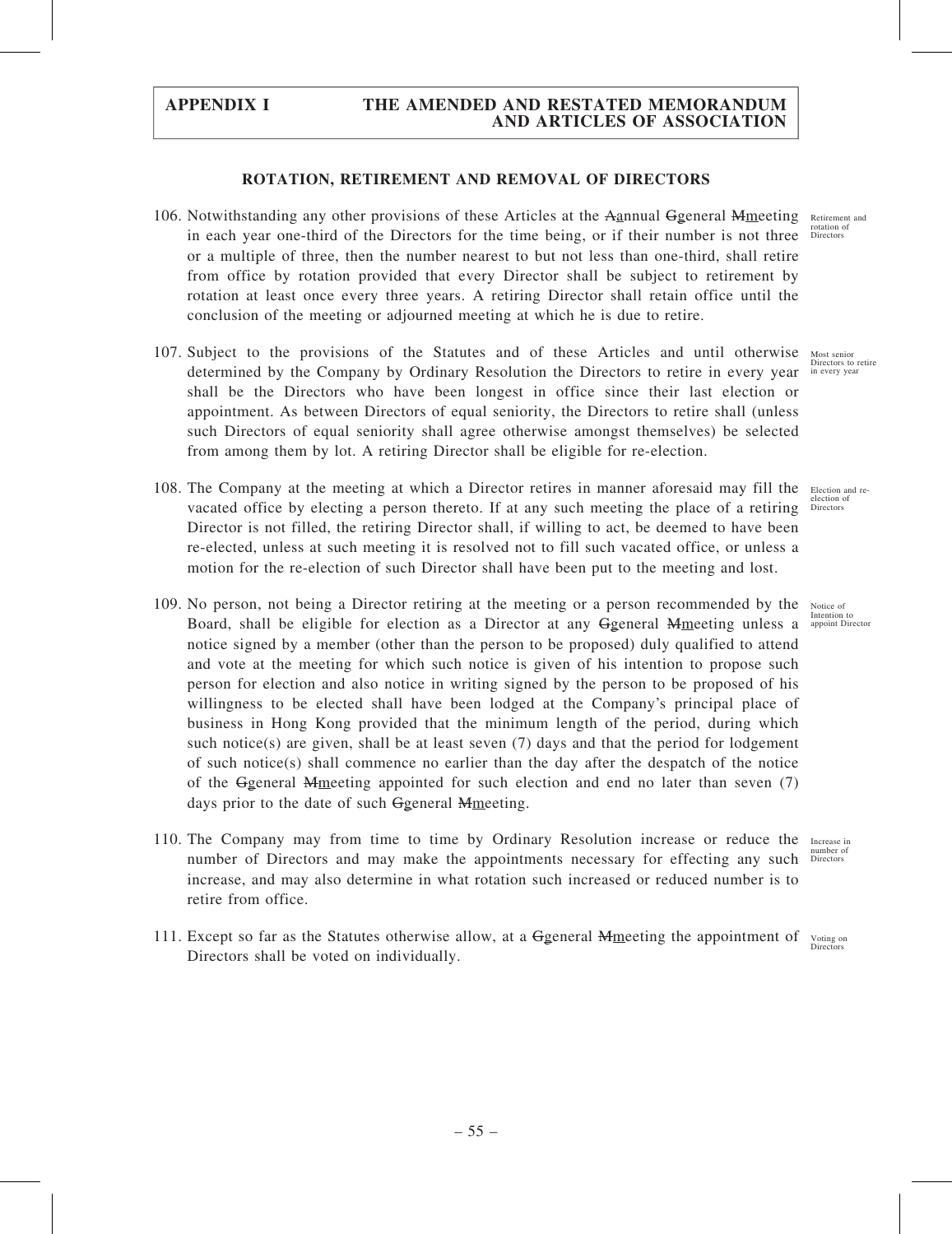- 112. The Board shall have power at any time, and from time to time, to appoint any person as a Director, either to fill a casual vacancy, or as an addition to the Board, but so that the total number of Directors shall not at any time exceed the maximum number fixed by or in accordance with these Articles. Subject to the provisions of these Articles, any Director so appointed by the Board shall hold office only until the next following first annual general meeting of the Company in the case of filling a casual vacancy or until the next following annual general meeting of the Company in case of an addition to the Board, after his appointment and shall then be eligible for re-election at the meeting and any Director who so retires shall not be taken into account in determining the number of Directors who are to retire by rotation at such meeting.
- 113. The members of  $F$ the Company may by Ordinary Resolution remove any Director before the expiration of his period-term of office as Director (including a managing director or an executive Director but without prejudice to any claim he may have for damages under any contract between him and the Company) and may by Ordinary Resolution appoint another person to be a Director in his stead. The person so appointed shall be subject to retirement at the same time as if he had become a Director on the day on which the Director in whose place he is appointed was last appointed a Director.
- 114. The Company shall, in accordance with the provisions of the Statutes, keep at the Office a Register of register containing such particulars with respect to the Directors and Secretary of the Company as are required by, and shall from time to time notify the Registrar of Companies in the Cayman Islands of any change in such register and of the date of such change in manner prescribed by, the Statutes.

### EXECUTIVE DIRECTORS

- 115. (A) The Board may from time to time appoint one or more of their number to be the Board's power to holder of any executive office (including that of executive Chairman or Deputy Chairman) on such terms and for such period as they think fit and, subject to the terms of any contract between him and the Company, may at any time revoke any such appointment.
	- (B) The appointment of any Director as Chairman or Deputy Chairman or Managing or Joint Managing or Deputy or Assistant Managing Director shall automatically determine if he ceases to be a Director but without prejudice to any claim for damages for breach of any contract between him and the Company.
- 116. The remuneration of an executive Director shall be fixed by the Board and may be by way Remuneration of salary or commission or participation in the profits, or by any or all of those modes or otherwise.
- 117. The Board may entrust to and confer upon any executive Director any of the powers, Delegation authorities and discretions exercisable by them as Directors, other than the power to make calls or forfeit shares, upon such terms and conditions and with such restrictions as they think fit, and either collaterally with or to the exclusion of their own powers and may from time to time revoke, withdraw, alter or vary all or any of such powers.

Power to fill<br>vacancies or vacancies or appoint additional Directors App. 3 Para 4(2)

Company's power to remove Directors and appoint others in their stead App. 3 Para  $4(3)$ 

Directors and **Secretary** 

appoint executive Directors

Executive Directors are exempted from retirement by rotation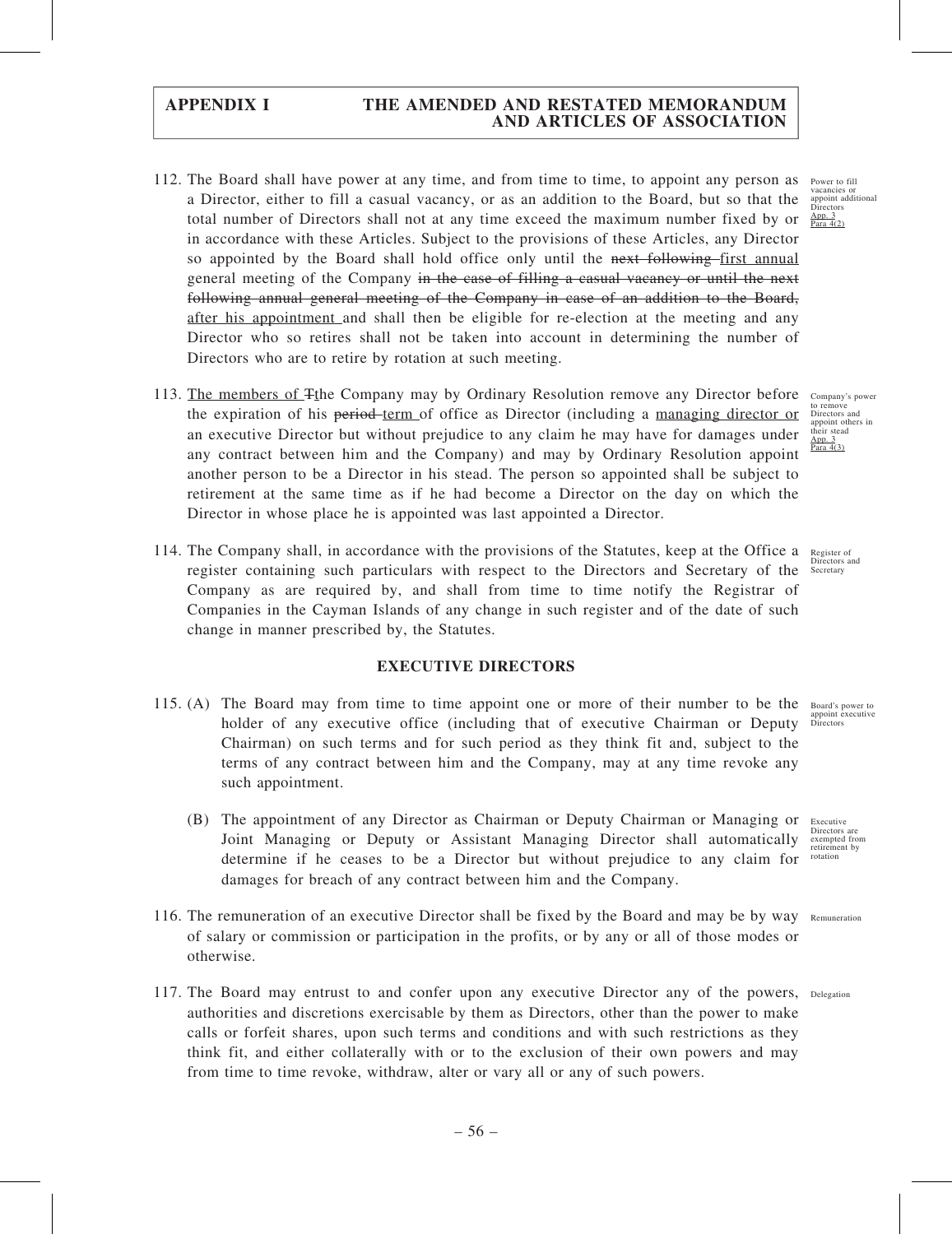### ASSOCIATE DIRECTORS

118. The Board may from time to time and at any time appoint any one or more persons in the Board's power to employment of the Company to be Associate Directors and may at any time revoke such Directors appointment. The title, duties and powers of an Associate Director shall be such as may from time to time be determined by the Board and an Associate Director shall not for any purpose be deemed to be a member of the Board and accordingly shall not be entitled to participate in any remuneration payable to the Directors pursuant to these Articles or to receive notice of or to attend or vote at meetings of the Board but shall only be entitled to attend such meetings (if any) to which he shall be invited by the Board.

### PROCEEDINGS OF THE BOARD

- 119. The Board may meet together for the despatch of business, adjourn, and otherwise Meetings regulate their meetings and proceedings as they think fit and determine the quorum necessary for the transaction of business. Until otherwise determined two Directors shall be a quorum. A Director may participate in a meeting of the Board by means of a conference telephone, electronic facilities or similar communications equipment by means of which all persons participating in the meeting are capable of hearing each other. Questions arising at any meeting of the Board shall be decided by a majority of votes. In case of an equality of votes the Chairman shall have a second or casting vote.
- 120. The continuing Directors may act notwithstanding any vacancy in their body Provided Proceedings in that in case the Directors shall at any time be reduced in number to less than the minimum number fixed by or in accordance with these Articles, it shall be lawful for the continuing Director or Directors to act for the purpose of filling vacancies or summoning a Ggeneral Mmeeting, but not for any other purpose.
- 121. A Director may, and on the request of a Director the Secretary shall, at any time summon calling of a meeting of the Board. It shall not be necessary to give notice of a meeting of the Board to any Director for the time being absent from Hong Kong.
- 122. The Board may from time to time elect a Chairman and Deputy Chairman of the Board Chairman and determine the period for which they are respectively to hold office. The Chairman so elected, or in his absence the Deputy Chairman, shall preside at all meetings of the Board, but if no such Chairman or Deputy Chairman be elected, or if at any meeting the Chairman or Deputy Chairman be not present within five minutes after the time appointed for holding the same, the Directors present shall choose one of their number to act as Chairman of such meeting.
- 123. A meeting of the Board at which a quorum is present shall be competent to exercise all or Quorum of any of the powers, authorities and discretions by or under these Articles vested in or exercisable by the Directors generally.

case of vacancies

meetings

Directors may act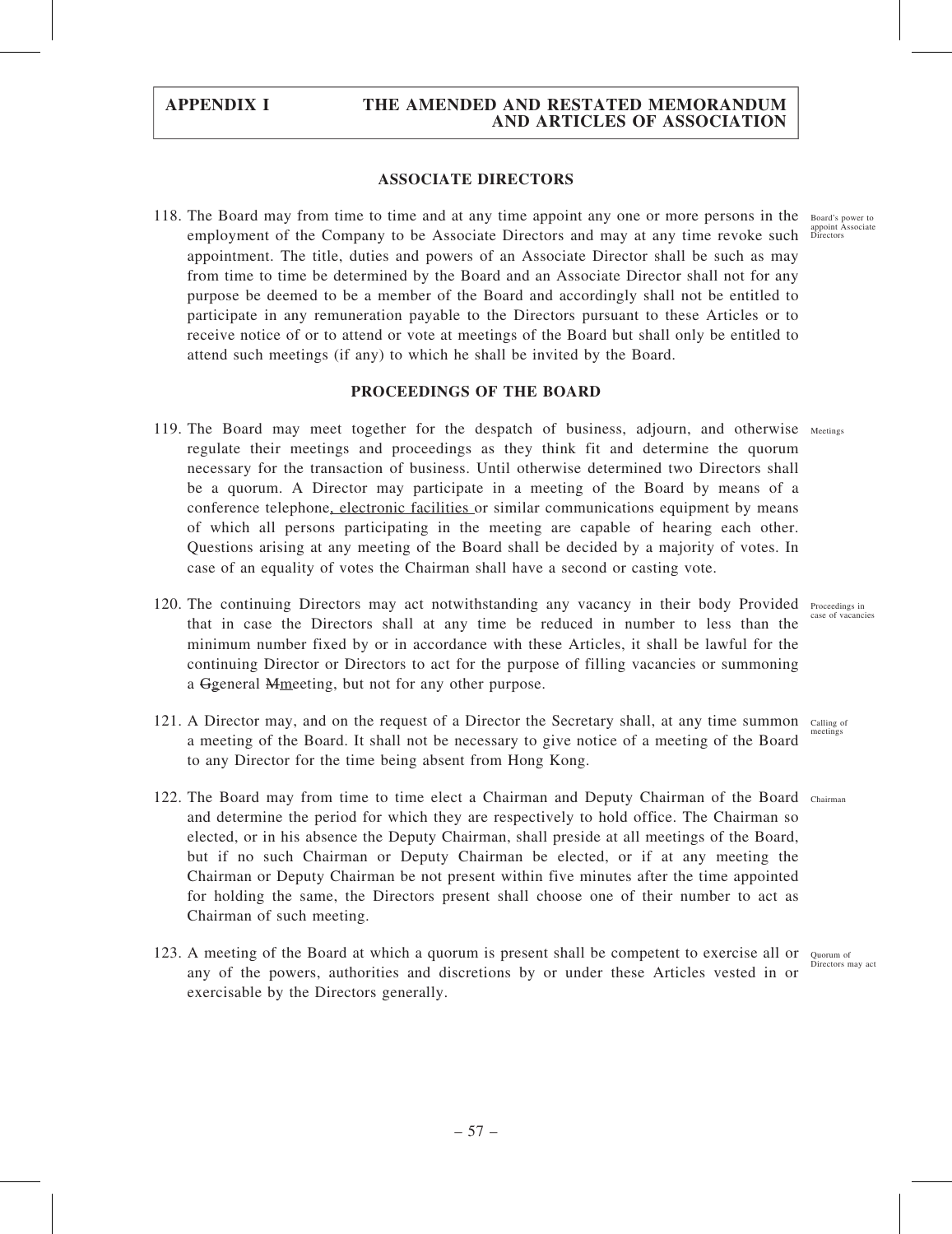- 124. The Board may delegate all or any of their powers to Committees consisting of such person or persons (whether a member or members of their body or not) as they think fit. All Committees so formed shall, in the exercise of the powers so delegated, conform to any regulations that may be imposed upon them by the Board. The meetings and proceedings of any such Committee consisting of two or more persons shall be governed by the provisions in these Articles contained for regulating the meetings and proceedings of the Board so far as the same are applicable thereto and are not superseded by any regulations made by the Board under this Article. Power to delegate to Committee
- 125. All acts done by any meeting of the Board, or of a Committee of the Board, or by any person acting as a Director, shall, as regards all persons dealing with the Company in good faith notwithstanding it be afterwards discovered that there was some defect in the appointment of any such Director or person acting as aforesaid, or that they, or any of them were disqualified, or had vacated office or were not entitled to vote, be as valid as if every such person had been duly appointed and was qualified or had continued to be a Director and had been entitled to vote.
- 126. A resolution signed by all the Directors (or their alternates) for the time being entitled to receive notice of a meeting of the Board shall be as valid and effectual as a resolution passed at a meeting of the Board duly convened and held and may consist of several documents in like form each signed by one or more Directors (or his or their alternates). A resolution transmitted by a Director (or his alternate) to the Company by telegram, telex, telecopier or other facsimile equipment shall be deemed to be a document signed by him notification of consent to such resolution given by a Director in writing to the Board by any means (including by means of electronic communication) shall be deemed to be his signature to such resolution in writing for the purposes of this Article. Notwithstanding the foregoing, a resolution in writing should not be passed in lieu of a meeting of the Board for the purposes of considering any matter or business in which a Substantial Shareholder of the Company or a Director has a conflict of interest and the Board has determined that such conflict of interest to be material.
- 127. Any Director or the Secretary or any person appointed by the Board for the purpose shall have power to authenticate any documents affecting the constitution of the Company and document any resolution passed by the Company or the Board or any Committee of the Board and any books, records, documents and accounts relating to the business of the Company and to certify copies thereof or extracts therefrom as true copies or extracts; and where any books, records, documents or accounts are elsewhere than at the Office the local manager or other officer of the Company having the custody thereof shall be deemed to be the person appointed by the Board as aforesaid.
- 128. A document purporting to be a copy of a resolution or an extract from the minutes of a meeting of the Board or of a Committee of the Board which is certified as such in accordance with the provisions of the last preceding Article shall be conclusive evidence in favour of all persons dealing with the Company upon the faith thereof that such resolution has been duly passed or as the case may be that such extract is a true and accurate record of a duly constituted meeting of the Board or of the Committee.

Validity of acts notwithstanding formal defects

Resolution in writing

Power to

Documents authenticated as above to be conclusive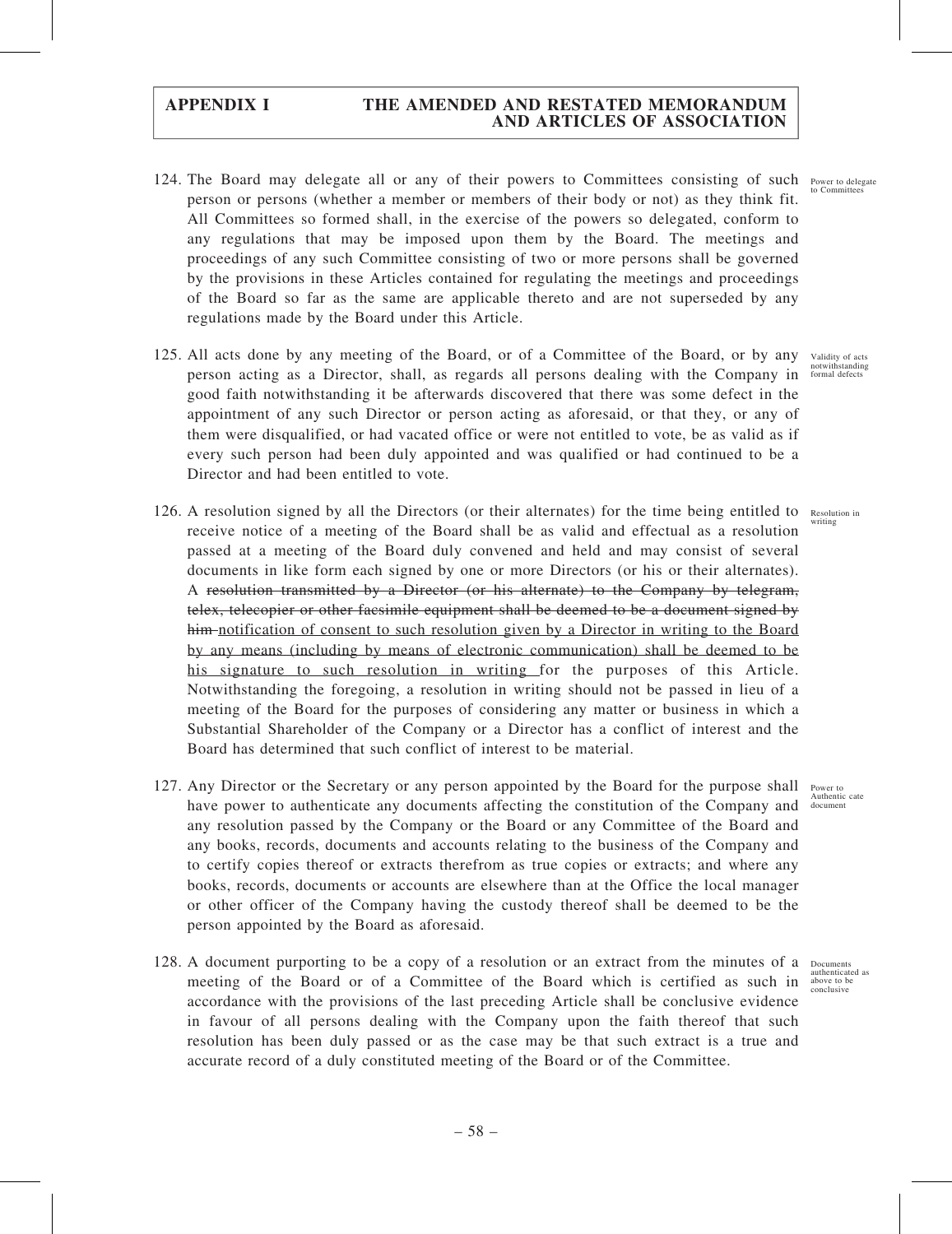- 129. The Board shall cause minutes to be entered in books kept for the purpose of:-
	- (A) all appointments of officers made by the Board;
	- (B) the names of the Directors present at each meeting of the Board and of any Committee of the Board; and
	- (C) all resolutions and proceedings at all meetings of the Company and of the Board and of Committees of the Board.

Any such minutes if purporting to be signed by the Chairman of the meeting at which the proceedings took place or by the Chairman of the next succeeding meeting shall be evidence of the proceedings.

- 130. (A) A Director may be represented at any meetings of the Board of Directors which are Power to appoint required to be held in the Cayman Islands to comply with the Statutes by a proxy appointed by him, in which event the presence or vote of the proxy shall for all purposes be deemed to be that of the Director. proxies
	- (B) The provisions of Articles 85 to 88 shall mutatis mutandis apply to the appointment of proxies by Directors.

### THE SECRETARY

- 131. Subject to the provisions of the Statutes a Secretary shall be appointed by the Board to Appointment and hold office on such terms and for such period as they may think fit. Any Secretary so appointed may at any time be removed from office by the Board, but without prejudice to any claim for damages for breach of any contract of service between him and the Company. If thought fit a corporation may be appointed as Secretary. The Board may also appoint from time to time on such terms as they may think fit one or more Assistant or Deputy Secretaries. In the event that the Secretary or any Assistant or Deputy Secretary appointed is a corporation or other body, it may act and sign by any one or more of its directors or officers duly authorised.
- 132. Anything required or authorised by the Statutes to be done by or to the Secretary may, if the office is vacant or there is for any other reason no Secretary capable of acting, be Deputy Secretary done by or to any Assistant or Deputy Secretary or, if there is no Assistant or Deputy Secretary capable of acting by or to any officer of the Company authorised generally or specially in that behalf by the Board Provided that any provision of these Articles or the Statutes requiring or authorising a thing to be done by or to a Director and the Secretary shall not be satisfied by its being done by or to the same person acting both as Director and as, or in place of, the Secretary.

removal of Secretary

Minutes

Authority of Assistant and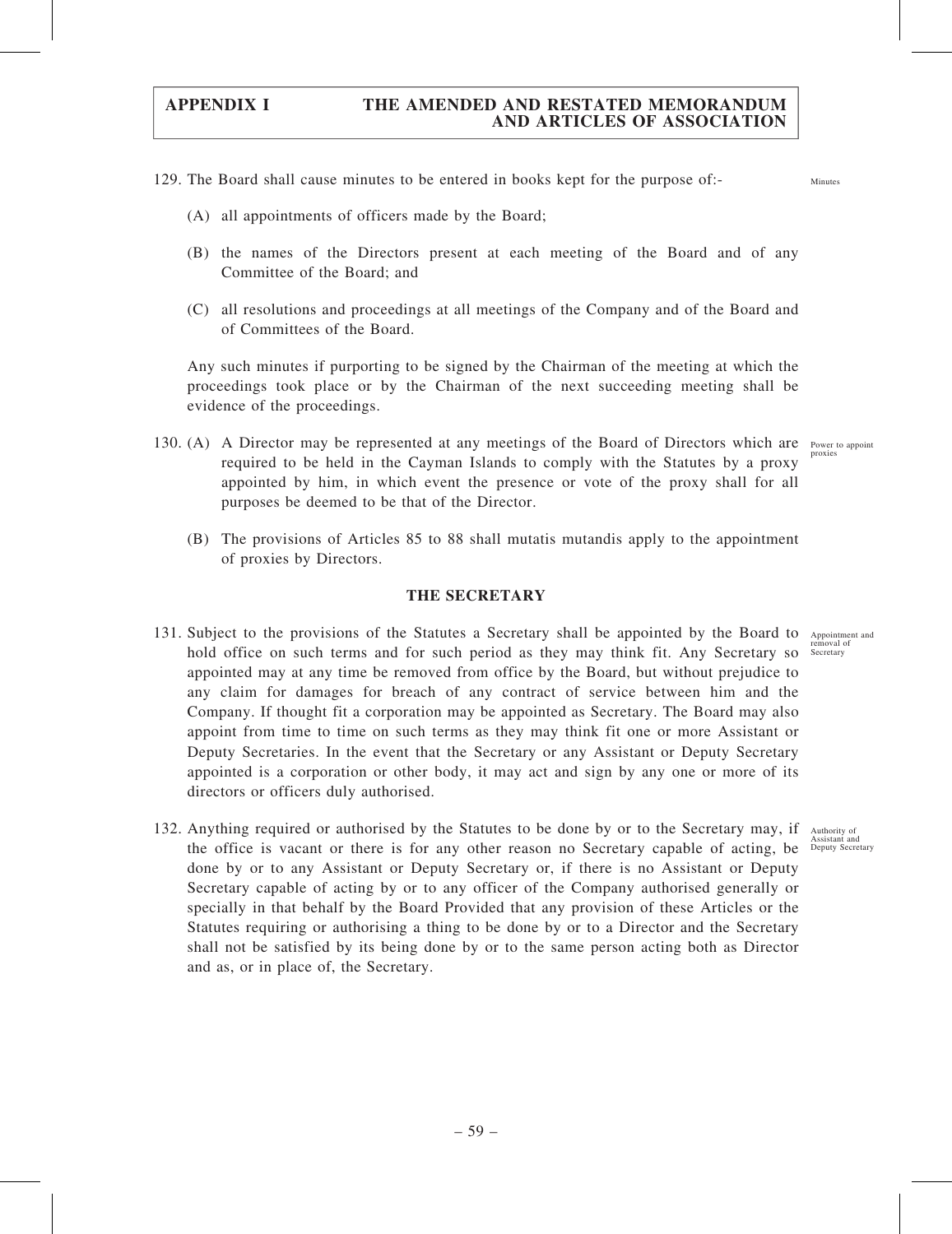### THE SEAL

- 133. (A) The Board shall provide for the safe custody of the Seal in Hong Kong or such other safe custody and place as they may from time to time determine which shall not be used without the affixing Seal general or special authority of the Board or of a Committee of the Board authorised by the Board in that behalf and every instrument to which the Seal (subject to the provisions hereof as to certificates for shares or debentures) is affixed shall be signed by a Director and shall be countersigned by a second Director or the Secretary or some other person duly authorised by the Board.
	- (B) The Company may have one or more duplicate Seals for use abroad under the provisions of the Statutes as the Board may determine. Such duplicate Seals shall be used by the same authority and be affixed in the same manner as required for the Seal and wherever in these Articles reference is made to the Seal, the reference shall, when and so far as may be applicable, be deemed to include any such duplicate Seal.

### **RESERVES**

- 134. The Board may, before recommending any dividend, whether preferential or otherwise, Power to carry carry to reserve out of the profits of the Company (including any premiums received upon the issue of debentures or other securities of the Company) such sums as they think proper as a reserve or reserves which shall, at the discretion of the Board, be applicable for any purpose to which the profits of the Company may be properly applied, and pending such application may, at the like discretion, either be employed in the business of the Company or be invested in such investments (other than shares of the Company, or of its holding company, if any) as the Board may from time to time think fit. The Board may also without placing the same to reserve carry forward any profits which they may think prudent not to distribute. In carrying sums to reserve and in applying the same the Board shall comply with the provisions of the Statutes.
- 135. (A) If, so long as any of the rights attached to any warrants issued by the Company to Subscription Right subscribe for shares of the Company shall remain exercisable, the Company does any act or engages in any transaction which, as a result of any adjustments to the subscription price in accordance with the provisions applicable under the terms and conditions of the warrants, would reduce the subscription price to below the par value of a share, then to the extent permitted by the Statutes the following provisions shall apply:- Reserve
	- (i) as from the date of such act or transaction the Company shall establish and thereafter (subject as provided in this Article) maintain in accordance with the provisions of this Article a reserve (the ''Subscription Right Reserve'') the amount of which shall at no time be less than the sum which for the time being would be required to be capitalised and applied in paying up in full the nominal amount of the additional shares required to be issued and allotted credited as fully paid pursuant to sub-paragraph (iii) below on the exercise in full of all the

formalities fo

profits to reserve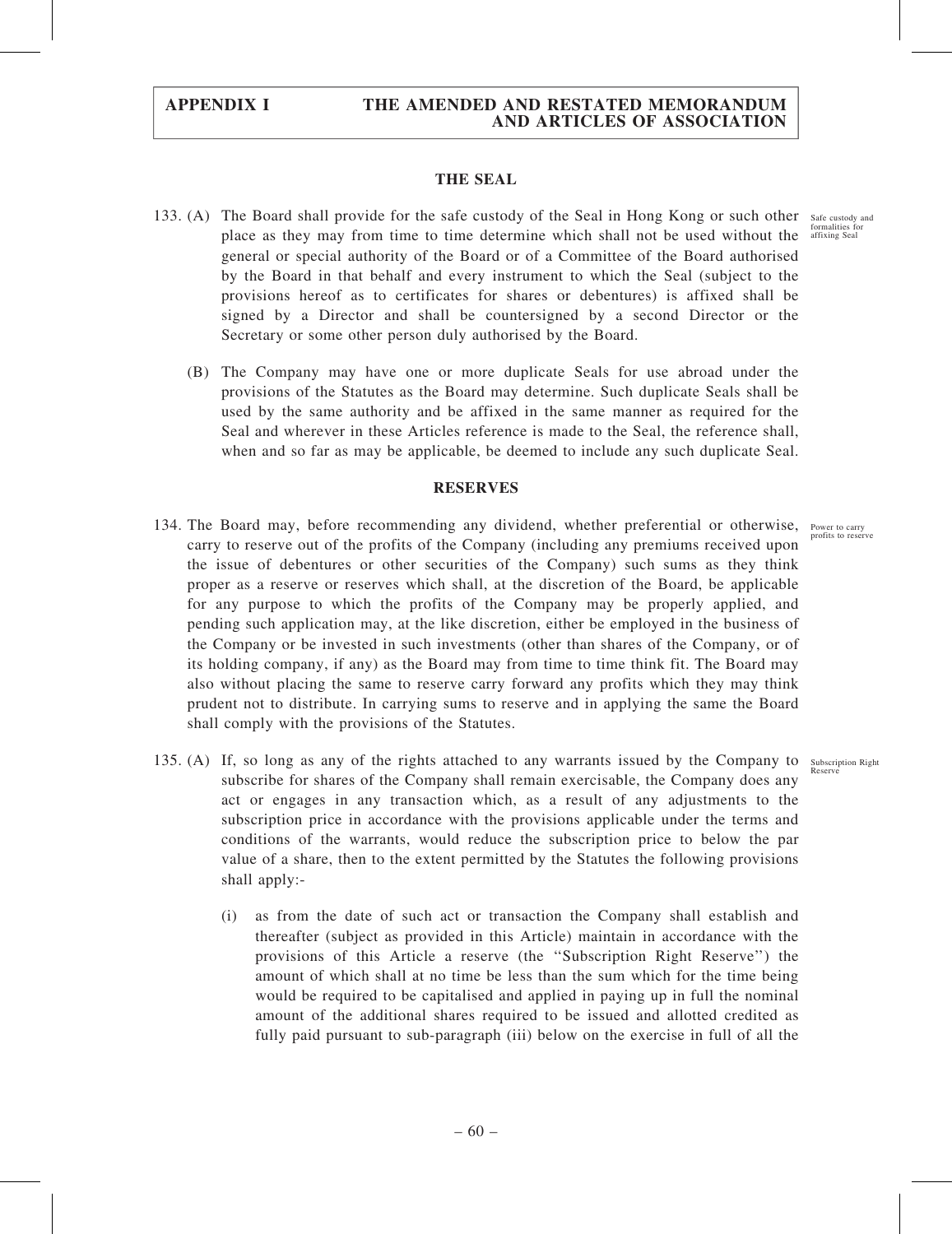subscription rights outstanding and shall apply the Subscription Right Reserve in paying up in full such difference in respect of such additional shares as and when the same are allotted;

(ii) the Subscription Right Reserve shall not be used for any purpose other than that subscription Right specified above unless all other reserves of the Company (other than share premium account and capital redemption reserve) have been extinguished and will then only be used to make good losses of the Company if and so far as is required by law;

(iii) upon the exercise of all or any of the subscription rights represented by any warrant, the relevant subscription rights shall be exercisable in respect of a nominal amount of shares equal to the amount in cash which the holder of such warrant is required to pay on exercise of the subscription rights represented thereby or (as the case may be) the relevant portion thereof in the event of a partial exercise of the subscription rights and, in addition, there shall be allotted in respect of such subscription rights to the exercising warrantholder, credited as fully paid, such additional nominal amount of shares as is equal to the difference between:-

- (a) the said amount in cash which the holder of such warrant is required to pay on exercise of the subscription rights represented thereby (or, as the case may be, the relevant portion thereof in the event of a partial exercise of the subscription rights); and
- (b) the nominal amount of shares in respect of which such subscription rights would have been exercisable having regard to the provisions of the conditions of the warrants, had it been possible for such subscription rights to represent the right to subscribe for shares at less than par,

and immediately upon such exercise so much of the sum standing to the credit of the Subscription Right Reserve as is required to pay up in full such additional nominal amount of shares shall be capitalised and applied in paying up in full such additional nominal amount of shares which shall forthwith be allotted credited as fully paid to the exercising warrantholder; and

o uvsci<br>Recerv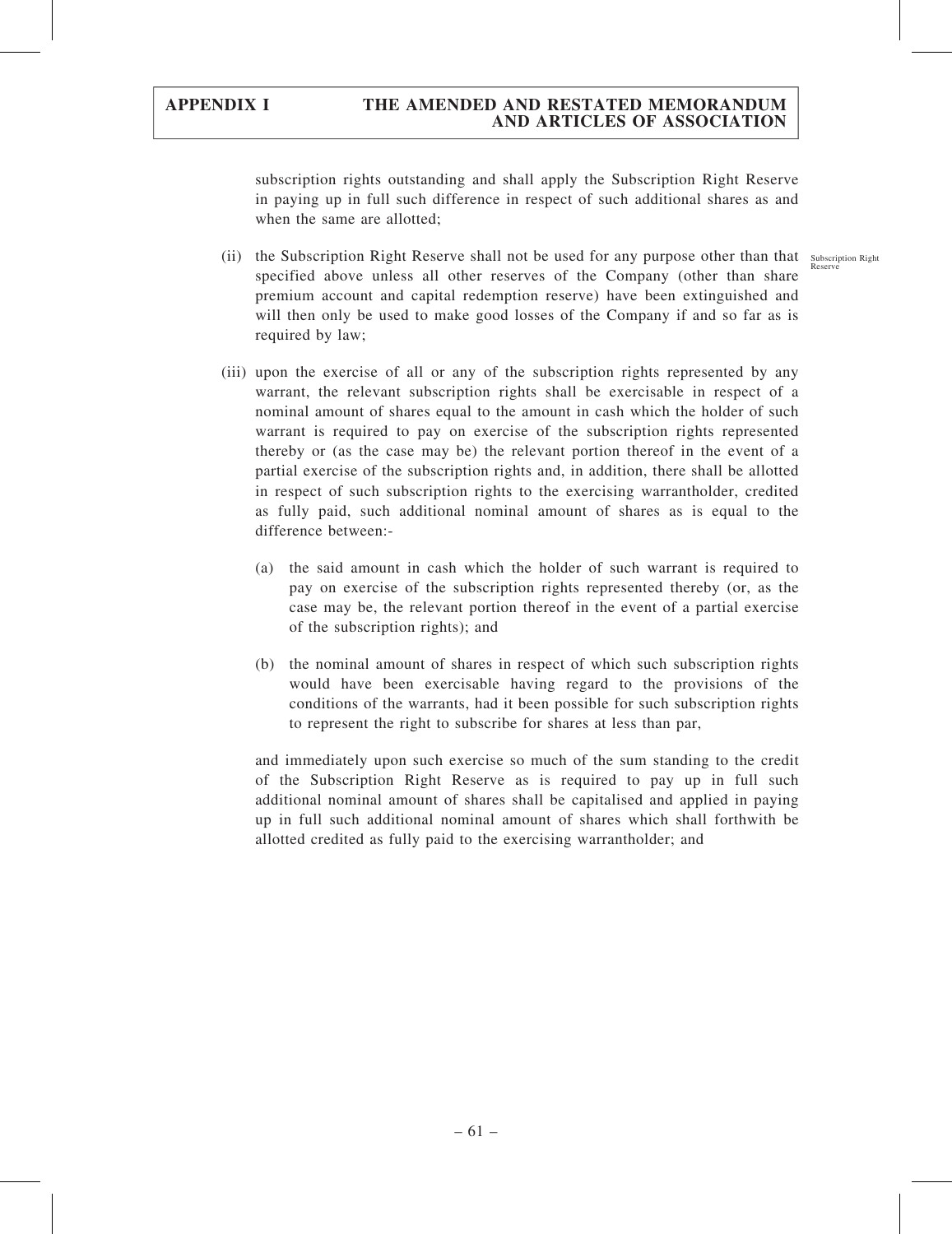- (iv) if upon the exercise of the subscription rights represented by any warrant the amount standing to the credit of the Subscription Right Reserve is not sufficient to pay up in full such additional nominal amount of shares equal to such difference as aforesaid to which the exercising warrantholder is entitled, the Board shall apply any profits or reserves then or thereafter becoming available (including, to the extent permitted by law, share premium account and capital redemption reserve) for such purpose until such additional nominal amount of shares is paid up and allotted as aforesaid and until then no dividend or other distribution shall be paid or made on the fully paid shares of the Company then in issue. Pending such payment up and allotment, the exercising warrantholder shall be issued by the Company with a certificate evidencing his right to the allotment of such additional nominal amount of shares. The rights represented by any such certificate shall be in registered form and shall be transferable in whole or in part in units of one share in the like manner as the shares for the time being are transferable, and the Company shall make such arrangements in relation to the maintenance of a register therefor and other matters in relation thereto as the Board may think fit and adequate particulars thereof shall be made known to each relevant exercising warrantholder upon the issue of such certificate.
- (B) Shares allotted pursuant to the provisions of this Article shall rank pari passu in all respects with the other shares allotted on the relevant exercise of the subscription rights represented by the warrant concerned. Notwithstanding anything contained in paragraph (A) of this Article, no fraction of any share shall be allotted on exercise of the subscription rights and so that whether any (and, if so, what) fraction of a share arises shall be determined according to the provisions applicable under the terms and conditions of the warrants or, in the absence of any such provisions, pursuant to paragraph (C) of this Article.
- (C) A certificate or report by the Auditors as to whether or not the Subscription Right Reserve is required to be established and maintained and if so the amount thereof so required to be established and maintained, as to the purposes for which the Subscription Right Reserve has been used, as to the extent to which it has been used to make good losses of the Company, as to the additional nominal amount of shares required to be allotted to exercising warrantholders credited as fully paid, and as to any other matter concerning the Subscription Right Reserve shall (in the absence of manifest error) be conclusive and binding upon the Company and all warrantholders and shareholders.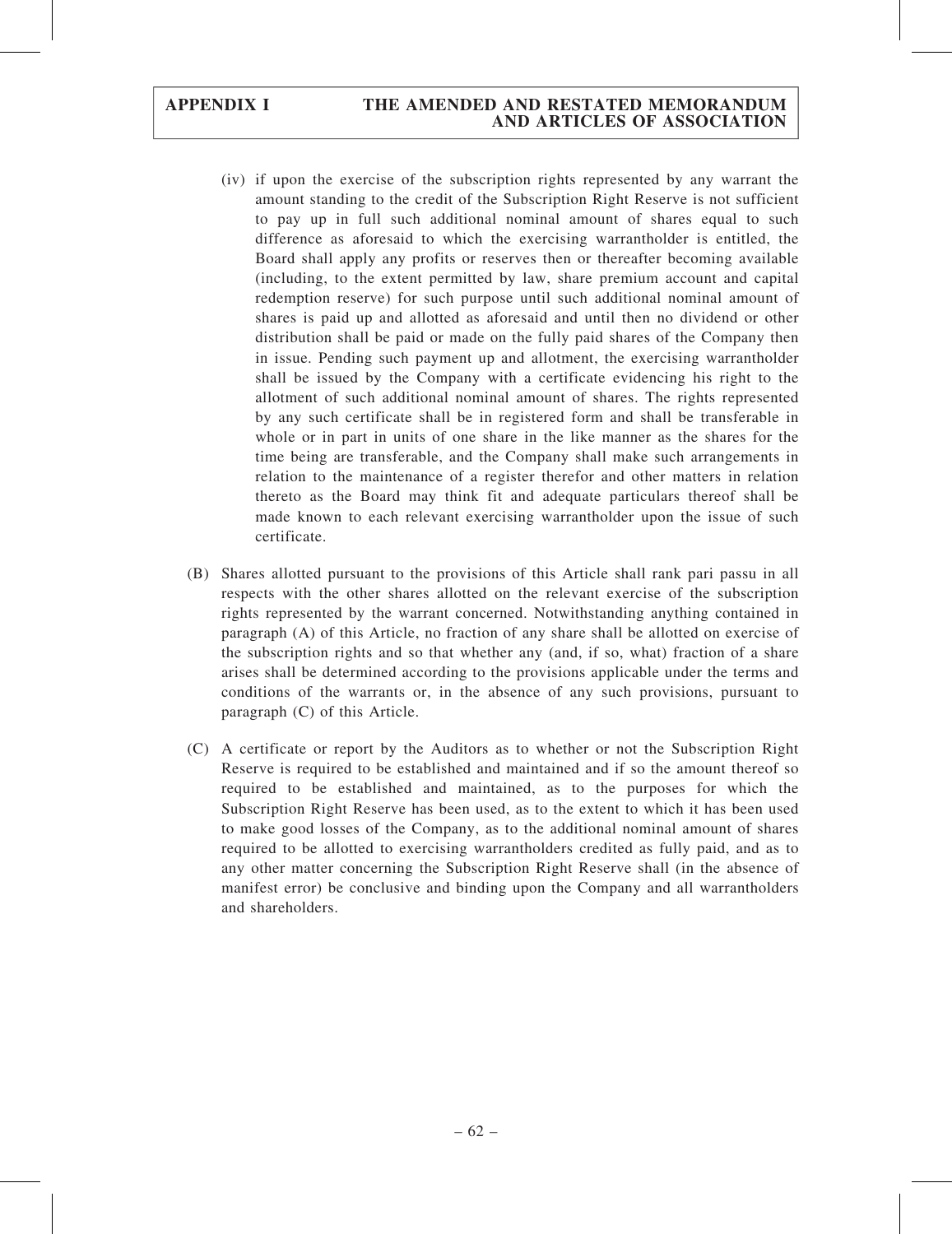### DIVIDENDS

- 136. The profits of the Company available for dividend and determined to be distributed shall Declaration of be applied in the payment of dividends to the members in accordance with their respective rights and priorities. The Company in Ggeneral Mmeeting may by Ordinary Resolution declare dividends accordingly. dividends
- 137. (A) In respect of any dividend declared or sanctioned by the Board or proposed to be Power to make declared or sanctioned by the Company in General Memeeting the Board may determine and announce, prior to or contemporaneously with the declaration or sanction of the dividend in question (and provided that an adequate number of unissued shares are available for the purpose): scrip issue
	- (i) that members will be entitled to elect to receive in lieu of such dividend (or such part thereof as the Board may think fit) an allotment of shares credited as fully paid. In any such case the following provisions shall apply:-
		- (a) the basis of allotment shall be determined by the Board;
		- (b) the Board, after determining the basis of allotment, shall give notice in writing to the members of the right of election accorded to them and of the record date related thereto and shall send with or following such notice forms of election specifying the procedure to be followed and the place at which and the latest date and time by which duly completed forms of election must be lodged in order to be effective;
		- (c) the right of election accorded to members as aforesaid may be exercised in whole or in part; and
		- (d) the dividend (or that part of the dividend in respect of which a right of election has been accorded) shall not be payable on shares in respect of which the share election has been duly exercised ("the elected shares") and in lieu thereof additional shares shall be allotted credited as fully paid to the holders of the elected shares on the basis of allotment determined as aforesaid and for such purpose the Board shall capitalise and apply out of any sum standing to the credit of any of the Company's reserve accounts (including, subject to Article 146 of these Articles, any sum standing to the credit of the share premium account or capital redemption reserve fund) or to the credit of the profit and loss account or any sum otherwise available for distribution and not required for paying the fixed dividends on any shares entitled to fixed preferential dividends with or without further participation in profits as the Board may determine a sum equal to the aggregate nominal amount of shares to be allotted on such basis and apply the same in paying up in full the appropriate number of unissued shares for allotment and distribution to and amongst the holders of the elected shares on such basis; or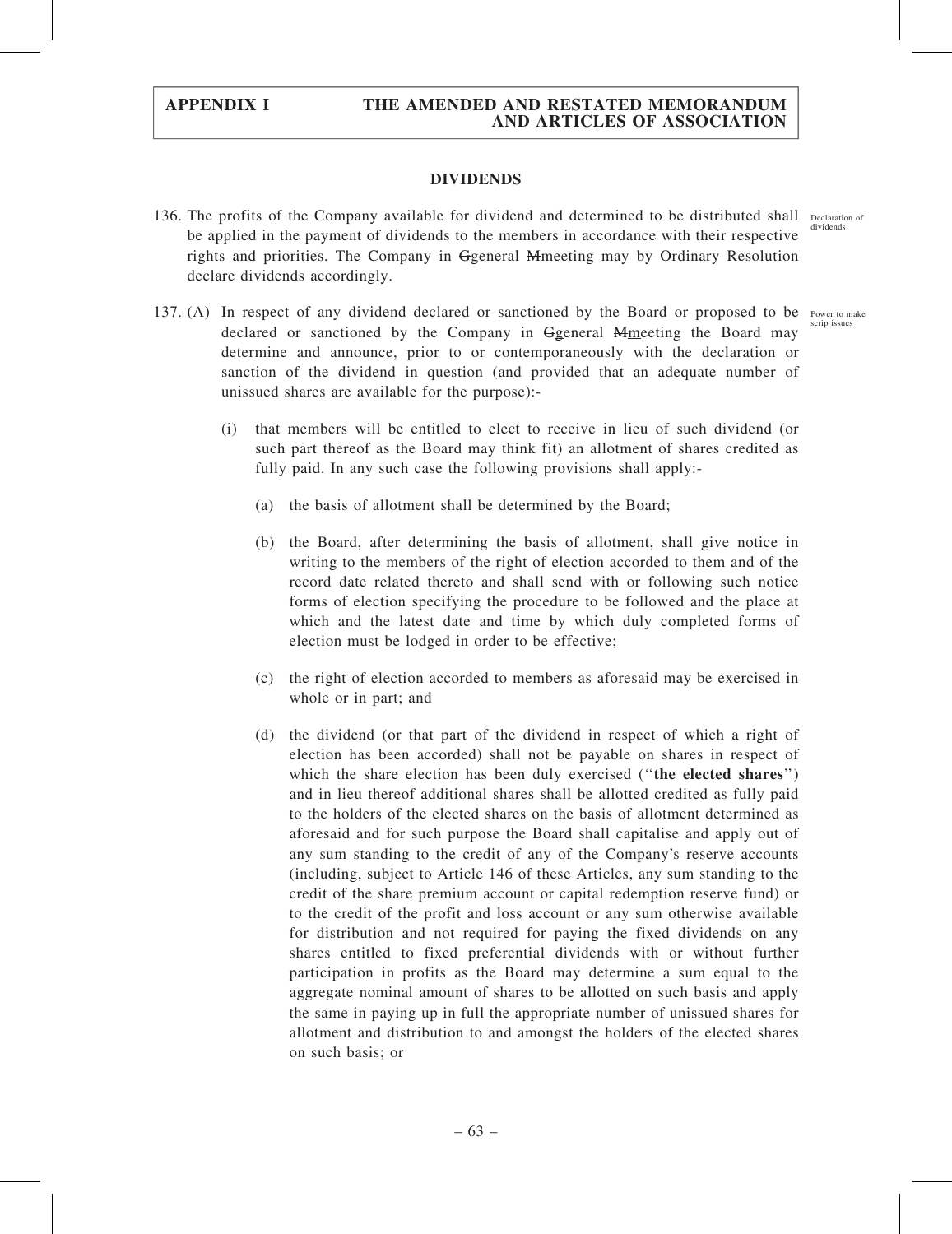- (ii) that members will receive in lieu of such dividend (or such part thereof as the Board may think fit) an allotment of shares credited as fully paid provided that members are at the same time accorded the right to elect to receive such dividend (or part thereof as the case may be) in cash in lieu of such allotment. In any such case, the following provisions shall apply:-
	- (a) the provisions set out in sub-paragraphs  $(a)$ ,  $(b)$  and  $(c)$  of paragraph  $(i)$ above;
	- (b) such dividend (or the relevant part thereof as aforesaid) shall not be payable on shares in respect of which the cash election has not been duly exercised (''the non-elected shares'') and in lieu thereof shares shall be allotted credited as fully paid to the holders of the non-elected shares on the basis of allotment determined as aforesaid and for such purpose the Board shall capitalise and apply out of any sum standing to the credit of any of the Company's reserve accounts (including, subject to Article 146 of these Articles, any sum standing to the credit of the share premium account or capital redemption reserve) or to the credit of the profit and loss account or any sum otherwise available for distribution and not required for paying the fixed dividends on any shares entitled to fixed preferential dividends with or without further participation in profits as the Board may determine a sum equal to the aggregate nominal amount of shares to be allotted on such basis and apply the same in paying up in full the appropriate number of unissued shares for allotment and distribution to and amongst the holders of the non-elected shares on such basis.
- (B) The shares allotted pursuant to the provisions of paragraph (A) above shall rank pari passu in all respects with the fully paid shares then in issue save only as regards participation in the relevant dividend (or share or cash election in lieu).
- (C) The Board may do all acts and things considered necessary or expedient to give effect to any capitalisation pursuant to the provisions of paragraph (A) above, with full power to the Board to make such provisions as they think fit in the case of shares becoming distributable in fractions (including provisions whereby, in whole or in part, fractional entitlements are aggregated and sold and the net proceeds distributed to those entitled, or are disregarded or rounded up or down or whereby the benefit of fractional entitlements accrues to the Company rather than to the members concerned). The Board may authorise any person to enter into, on behalf of all members interested, an agreement with the Company providing for such capitalisation and matters incidental thereto and any agreement made pursuant to such authority shall be effective and binding on all concerned.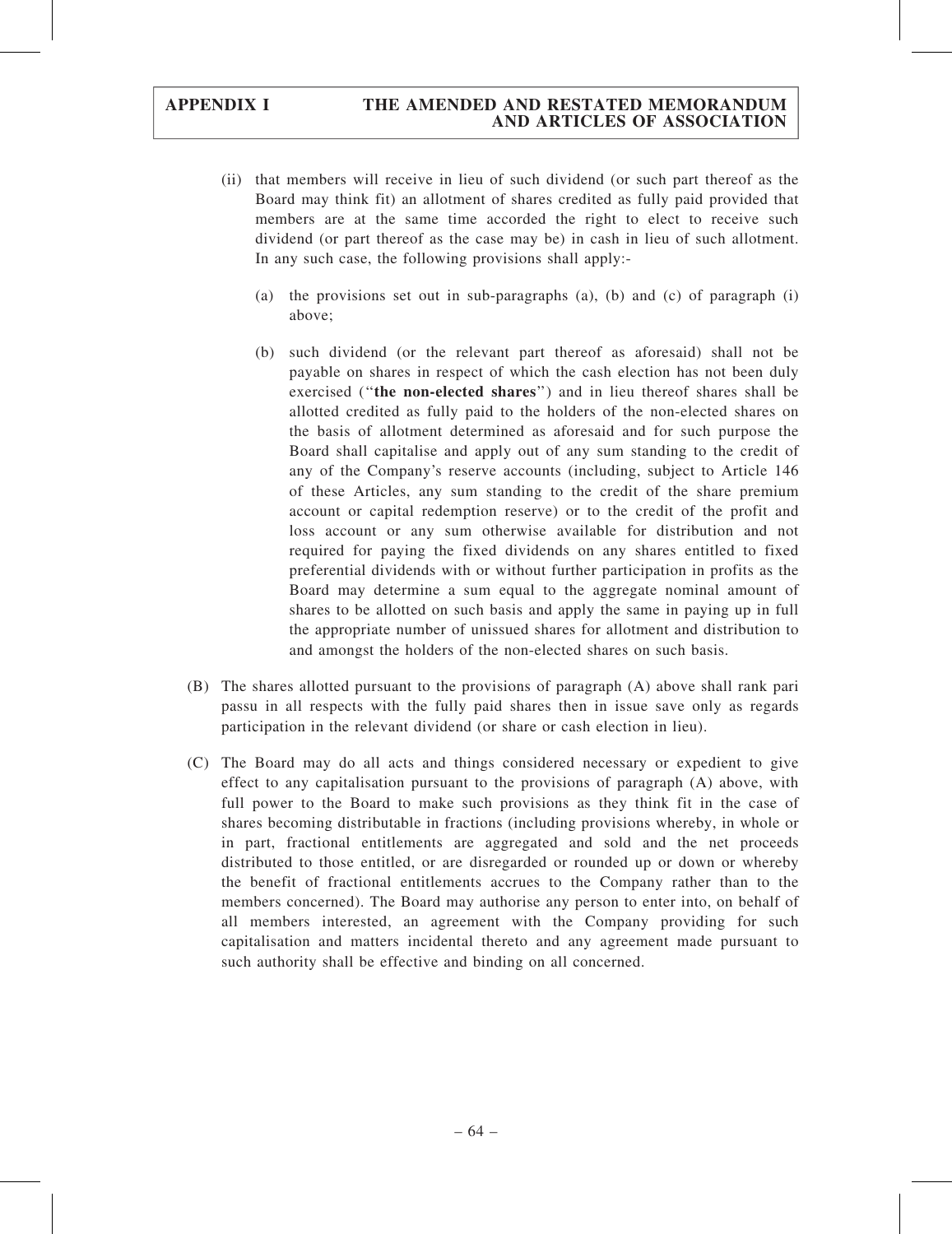- (D) The Board may on any occasion determine that rights of election under paragraph  $(A)$  (i) of this Article and the allotment of shares under paragraph  $(A)(ii)$  of this Article shall not be made available or made to any members with registered addresses in any territory where in the absence of a registration statement or other special formalities the circulation of an offer of such rights of election or the allotment of shares would or might, in the opinion of the Board, be unlawful or unduly onerous, and in such event the provisions aforesaid shall be read and construed subject to such determination.
- 138. (A) No dividend shall be payable except out of profits of the Company available for Dividends payable distribution (such profits being ascertained in accordance with the Statutes) or (to the extent permitted by the Statutes) the Company's share premium account. No dividend shall be payable in excess of the amount recommended by the Board.

(B) Subject to the provisions of the Statutes (but without prejudice to paragraph (A) of this Article), where any asset, business or property is bought by the Company as from a past date (whether such date be before or after the incorporation of the Company) the profits and losses thereof as from such date may, at the discretion of the Board, in whole or in part be carried to revenue account and treated for all purposes as profits or losses of the Company, and, in the case of profits, be available for dividend accordingly. Subject as aforesaid, if any shares or securities are purchased cum dividend or interest, such dividend or interest may at the discretion of the Board be treated as revenue, and it shall not be obligatory to capitalise the same or any part thereof.

139. Subject to the rights of persons (if any) entitled to shares with special rights as to Declaration and dividend, all dividends shall be declared and paid according to the nominal amounts paid up on the shares in respect whereof the dividend is paid, but no amount paid up on a share in advance of calls shall be treated for the purposes of this Article as paid up on the share. Any amount paid up in advance of calls on any share may carry interest at such rate as the Board may determine but shall not entitle the holder of the share to participate in respect thereof in a dividend subsequently declared. All dividends shall be apportioned and paid pro rata according to the amounts paid up on the shares during any portion or portions of the period in respect of which the dividend is paid except that if any share is issued on terms providing that it shall rank for dividend as if paid up (in whole or in part) as from a particular date such share shall rank for dividend accordingly. Dividends may be paid in any currency.

only out of profits, share premium account and as recommended by Board

payment of dividends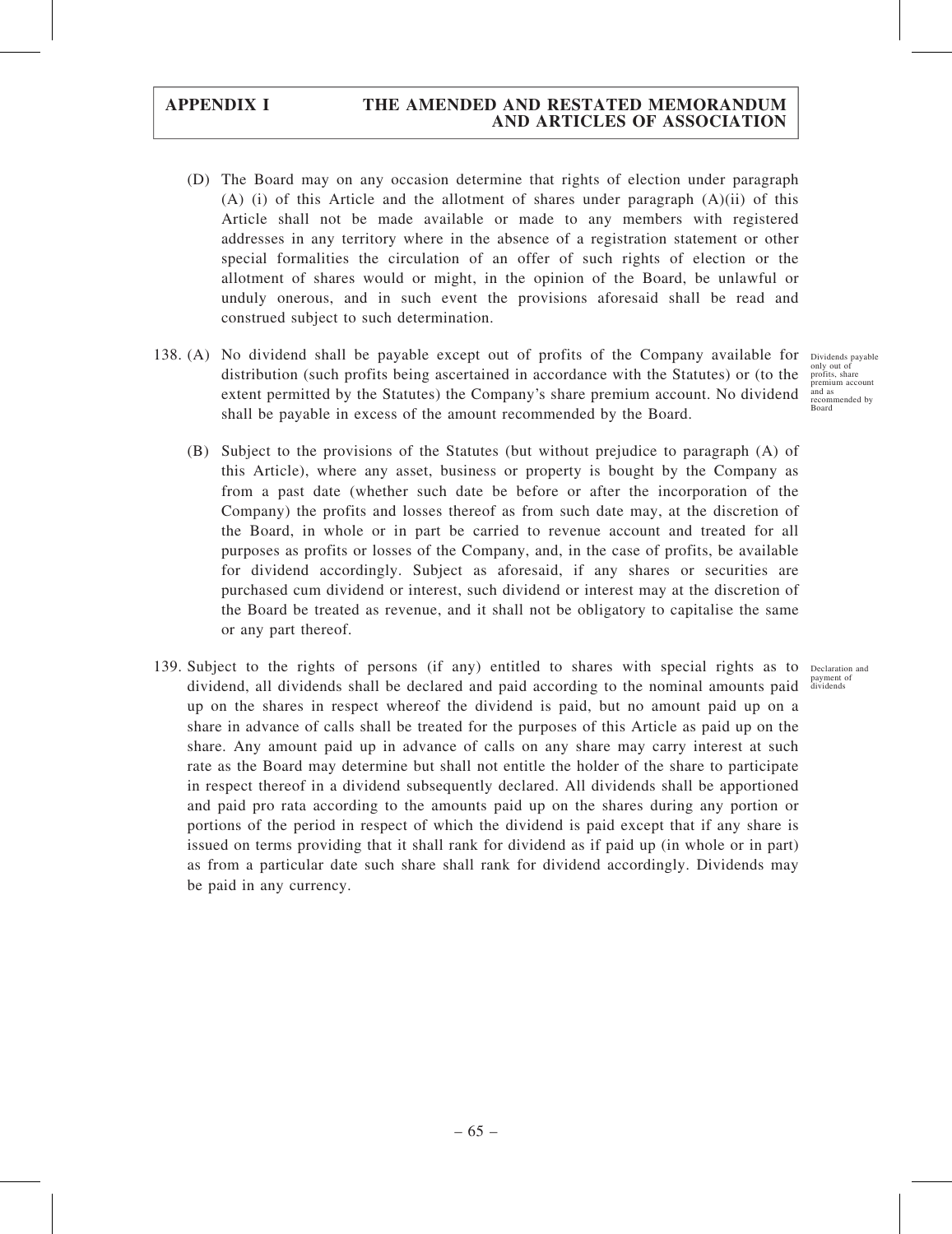- 140. The Board may if they think fit from time to time pay to the members such interim Interim dividends dividends as appear to the Board to be justified by the profits of the Company. If at any time the share capital of the Company is divided into different classes the Board may pay such interim dividends, in respect of those shares in the capital of the Company which confer on the holders thereof deferred or non-preferential rights as well as in respect of those shares which confer on the holders thereof preferential rights with regard to dividend, and provided that the Board act bona fide they shall not incur any responsibility to the holders of shares conferring any preference for any damage they may suffer by reason of the payment of any interim dividend on any shares having deferred or nonpreferential rights. The Board may also pay half-yearly or at other suitable intervals to be settled by them any dividend which may be payable at a fixed rate if they are of the opinion that the profits justify the payment.
- 141. (A) The Board may deduct from any dividend or other moneys payable to any member Power to deduct on or in respect of a share all sums of money (if any) immediately payable by him to the Company in respect of calls or otherwise in relation to the shares of the Company held by him.
	- (B) The Board may retain the dividends or other moneys payable upon shares in respect Power to retain of which any person is under the provisions as to the transmission of shares hereinbefore contained entitled to become a member, or which any person is under those provisions entitled to transfer, until such person shall become a member in respect of such shares or shall transfer the same.
- 142. All dividends unclaimed for one year after having been declared may be invested or Unclaimed otherwise made use of by the Board for the benefit of the Company until claimed. If any dividend shall have remained unclaimed for at least six years after the date of declaration of the same the Board may forfeit the same and after such forfeiture no member or other person shall have any right to or claim in respect of such dividend. No dividend shall bear interest against the Company. The payment by the Board of any unclaimed dividend or other sums payable on or in respect of a share into a separate account shall not constitute the Company a trustee in respect thereof.
- 143. Any one of two or more joint holders may give effectual receipts for any dividends or Joint holders other moneys payable or property distributable in respect of the shares held by such joint holders.
- 144. Any dividend, interest or other sum payable in cash to the holder of shares may be paid Method of by cheque or warrant sent through the post addressed to the holder at his registered address or, in the case of joint holders, addressed to the holder whose name stands first in the Register in respect of the shares at his registered address as appearing in the Register or addressed to such person and at such address as the holder or joint holders may in writing direct. Every such cheque or warrant shall, unless the holder or joint holders otherwise direct, be made payable to the order of the holder or, in the case of joint

debts due to the Company

rower to<br>dividend

dividends

payment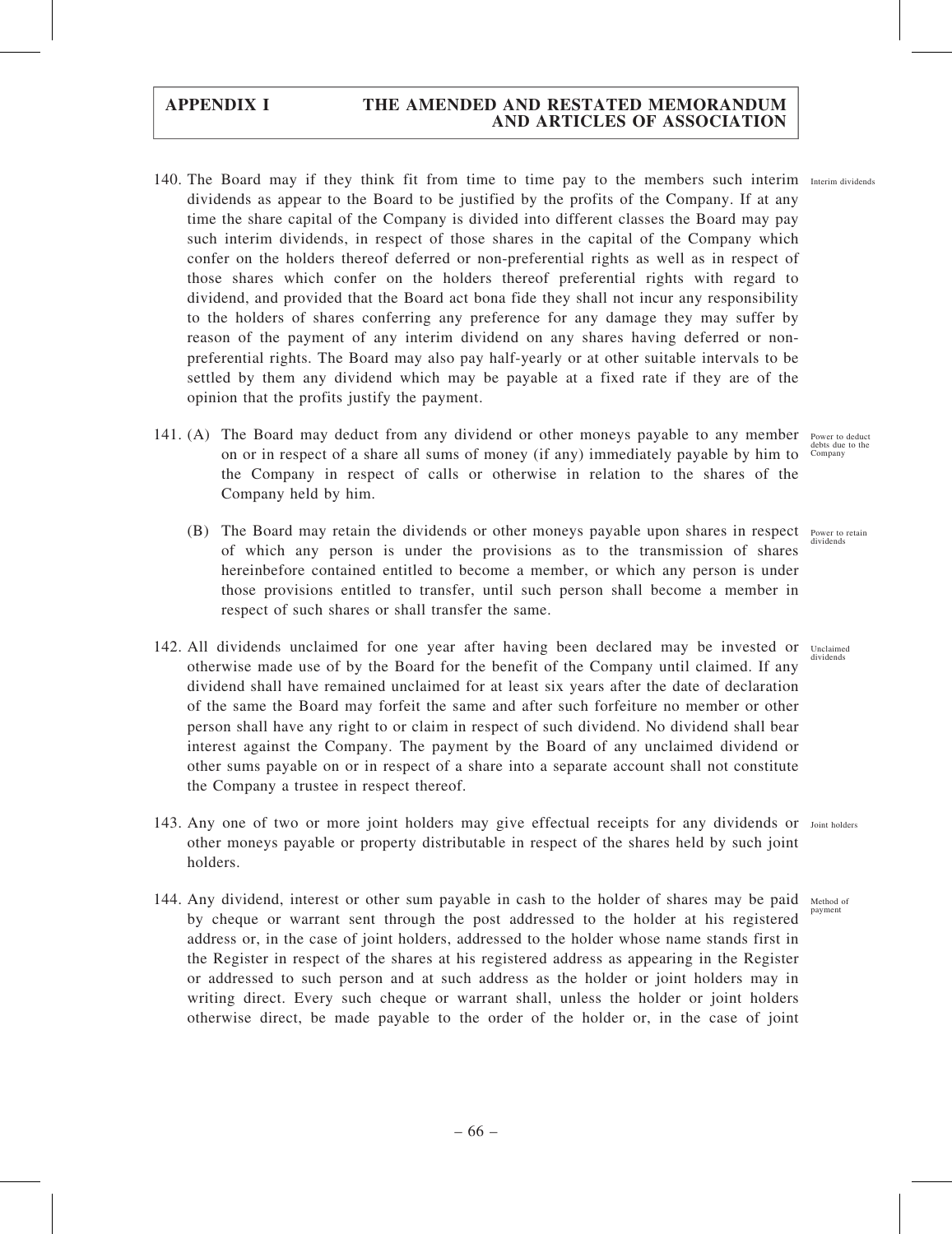holders, to the order of the holder whose name stands first in the Register in respect of such shares, and shall be sent at his or their risk and payment of the cheque or warrant by the bank on which it is drawn shall constitute a good discharge to the Company.

145. Any Ggeneral Mmeeting declaring a dividend may direct payment of such dividend Payment in specie wholly or in part by the distribution of specific assets, and in particular of paid up shares or debentures of any other company, or in any one or more of such ways, and the Board shall give effect to such resolution, and where any difficulty arises in regard to the distribution they may settle the same as they think expedient, and in particular may issue fractional certificates and may fix the value for distribution of such specific assets or any part thereof and may determine that cash payments shall be made to any members upon the footing of the value so fixed in order to adjust the rights of all parties, and may vest any such specific assets in trustees upon such trusts for the persons entitled to the dividend as may seem expedient to the Board and may appoint any person to sign any instruments of transfer and any other documents deemed to be expedient by the Board on behalf of the persons entitled to the dividend and such appointment shall be effective and binding on all such persons.

### CAPITALISATION OF RESERVES

146. The Company may by Ordinary Resolution upon the recommendation of the Board, Power to resolve that it is desirable to capitalise any part of the amounts for the time being standing to the credit of any of the Company's reserve accounts (but subject as hereinafter provided as to any sum standing to the credit of share premium account or capital redemption reserve) or to the credit of the profit and loss account or otherwise available for distribution and not required for paying the fixed dividends on any shares entitled to fixed preferential dividends with or without further participation in profits and that the Board be accordingly authorised and directed to appropriate the profits or sum so resolved to be capitalised as capital to the members in the proportion in which such profits or sum would have been divisible amongst them had the same been applied or been applicable in paying dividends on the shares held by them on such date as shall be fixed by or in accordance with such resolution, and to apply such profits or sum on their behalf, either in or towards paying up the amounts, if any, for the time being unpaid on any shares or debentures held by such members respectively, or in the paying up in full of unissued shares or debentures of the Company of a nominal amount equal to such profits or sum, such shares or debentures to be allotted and distributed, credited as fully paid up, to and among such members in the proportion aforesaid, or partly in one way and partly in the other Provided always that the share premium account or capital redemption reserve may, for the purpose of this Article, only be applied in the paying up of unissued shares to be issued to members as fully paid.

capitalise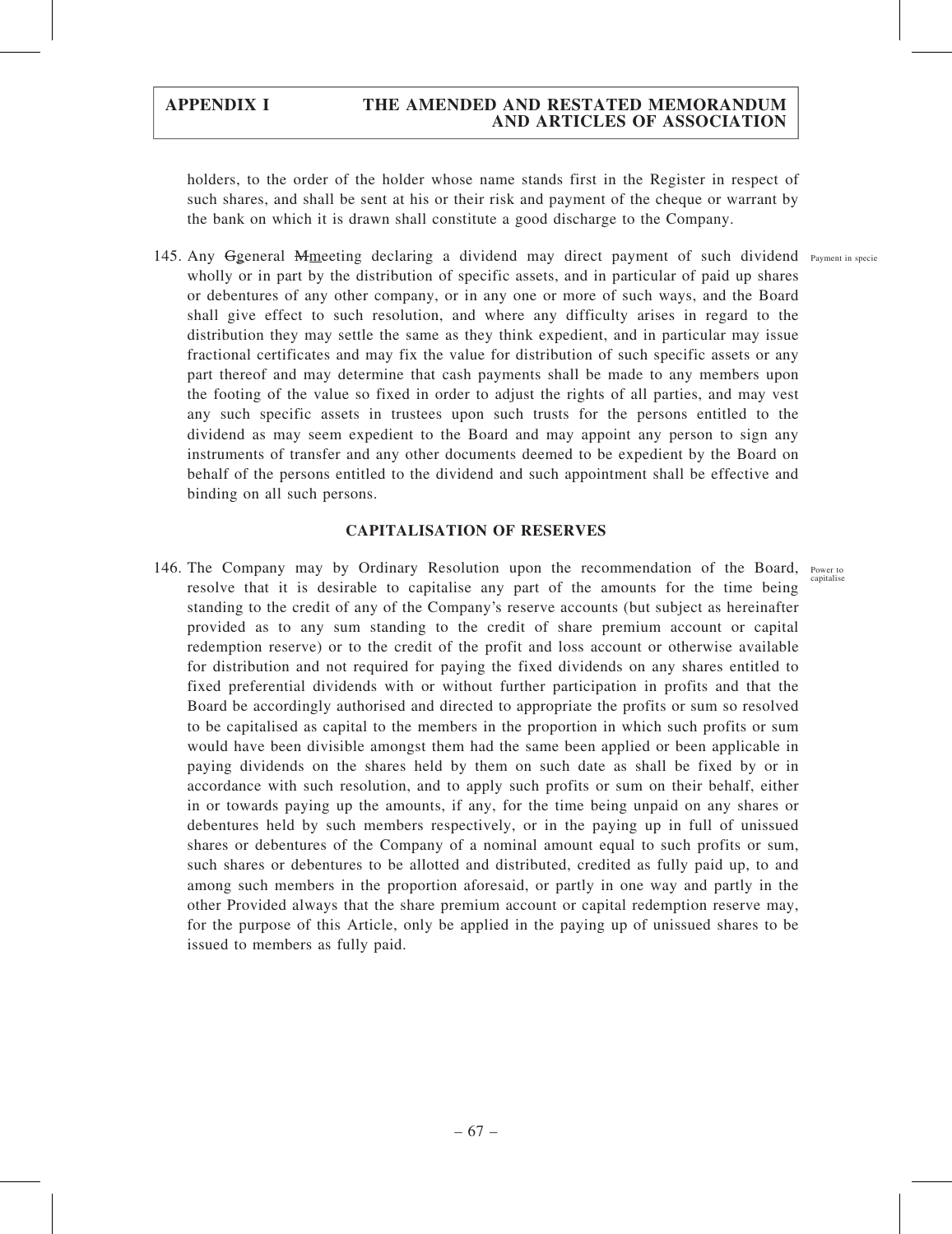- 146A.In addition to the power contained in Article 146, the Company may, upon the recommendation of the Directors, capitalise any part of the amounts for the time being standing to the credit of any of the Company's reserve accounts in the paying up of unissued shares, where such shares are to be issued by way of bonus only to members who subscribe for shares in the Company pursuant to an offer to members (other than members whose addresses on the register of members of the Company on the relevant record date are outside Hong Kong and the Directors, having made such enquiry regarding the legal restrictions, if any, under the laws of the relevant place and the requirements of the relevant regulatory body or stock exchange in the place of the address of such members, consider it necessary or expedient not to offer shares of the Company) made by the Company on a pre-emptive basis (disregarding fractional entitlements), provided that the terms of such offer and bonus issue shall have been approved by a resolution of the members in general meeting. For the avoidance of doubt, the provisions of Article 146 shall not be applicable to any capitalisation and issue pursuant to this Article.
- 147. Whenever such a resolution as aforesaid shall have been passed the Board shall make all Procedure on appropriations and applications of the undivided profits or sum resolved to be capitalised thereby, and all allotments and issues of fully paid shares or debentures, if any, and generally shall do all acts and things required to give effect thereto with full power to the Board to make such provision by the issue of fractional certificates or by payment in cash or otherwise as they think fit for the case of shares or debentures becoming distributable in fractions and also to authorise any person to enter on behalf of all members entitled thereto into an agreement with the Company providing for the allotment to them respectively, credited as fully paid up, of any shares to which they may be entitled as the result of such capitalisation, and any agreement made under such authority shall be effective and binding upon all such members.

### ACCOUNTS

148. The Board shall cause proper books of account to be kept with respect to:-

- (A) all sums of money received and expended by the Company and the matters in respect of which the receipt and expenditure takes place;
- (B) all sales and purchases of goods by the Company; and
- (C) the assets and liabilities of the Company.

Proper books shall not be deemed to be kept if there are not kept such books of account as are necessary to give a true and fair view of the state of the Company's affairs and to explain its transactions.

Power to capitalise, where Article 146 is inapplicable

. .cccaare o<br>capitalisatio

Books of account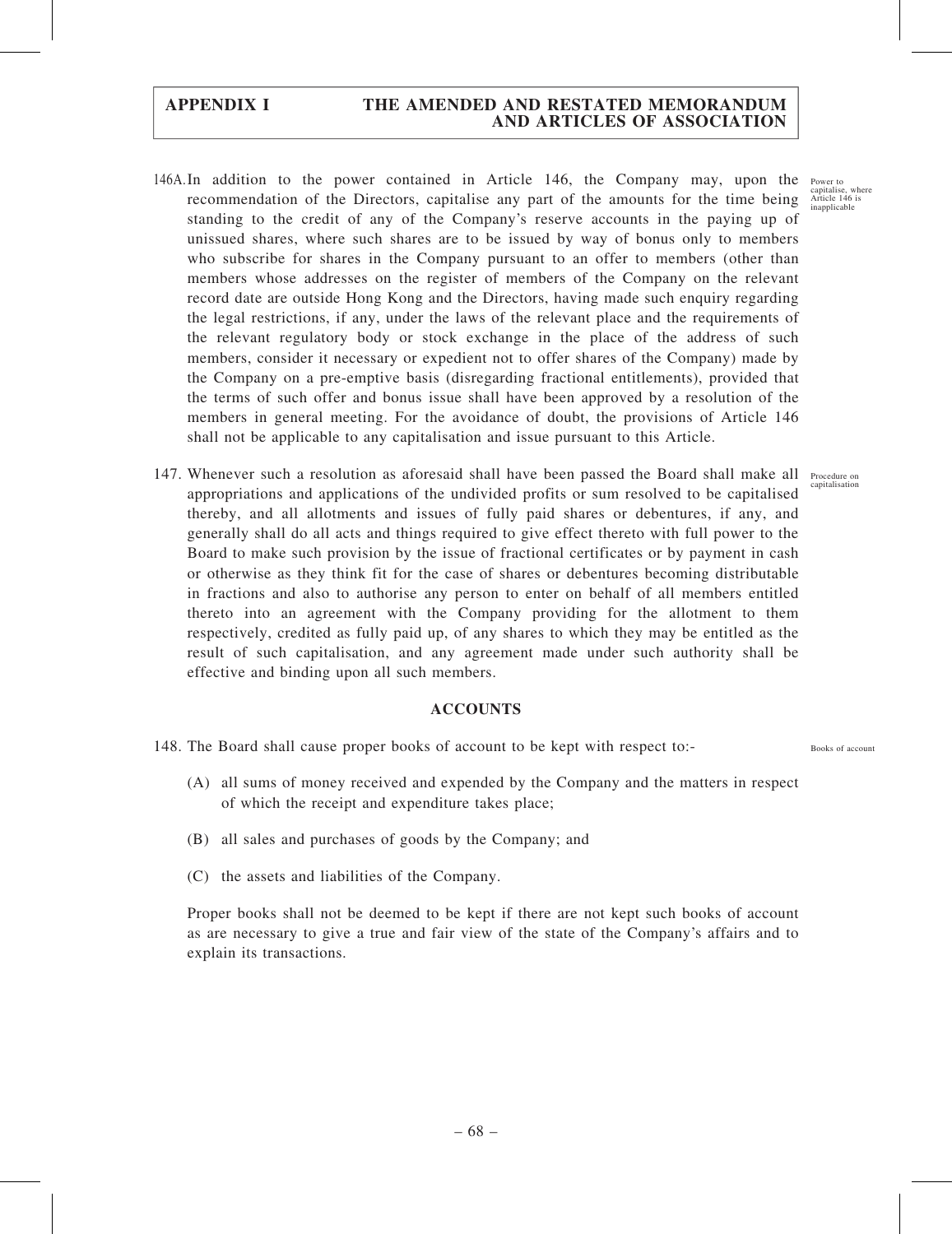- 149. The accounting records shall be kept at the Office, or subject to the provisions of the Statutes at such other place as the Board shall think fit, and shall at all times be open to the inspection of the officers of the Company but no member (not being such an officer) shall have any right to inspect any book, account or document of the Company, except as conferred by the Statutes, or authorised by the Board or by an Ordinary Resolution of the Company.
- 150. (A) The Directors shall at least once in every calendar year lay before the Company in Ggeneral Mmeeting a profit and loss account for the period since the preceding account made up to a date not earlier than the date of the meeting by more than twelve months. Accounts to be laid before the Company's Annual General Meeting
	- (B) The Directors shall cause to be made out in every calendar year and to be laid before the Company in Ggeneral Mmeeting a balance sheet as at the date to which the profit and loss account is made up.
- 151. (A) The Auditors shall make a report to the members on the accounts examined by them, Auditors' report and on every balance sheet, every profit and loss account and all group accounts laid before the Company in Ggeneral Mmeeting during their tenure of office.
	- (B) The Auditors' report shall be read before the Company in Ggeneral Mmeeting and shall be open to inspection by any member.
- 152. Subject to Article 152A:-
	- (A) a copy of the Directors' and Auditors' reports accompanied by copies of the balance sheet, profit and loss account and other documents required by law to be annexed to the balance sheet; or
	- (B) to the extent permitted by the applicable Statutes, rules and regulations, a copy of the summary financial report derived from the documents referred to in paragraph (A) of this Article which shall be in the form and containing all the information required by the applicable Statutes, rules and regulations,

shall, not less than twenty-one clear days before the Aannual Ggeneral Mmeeting, be delivered or sent by post to the registered address of every member and holder of debentures of the Company, to the Auditors, and to every other person who is entitled to receive notices of meetings of the Company under the provisions of the Statutes or these Articles and the required number of copies of each of these documents shall at the same time be forwarded to every stock exchange on which all or any of the shares of the Company have been admitted for listing.

Accounting records

Delivery of reports and

accounts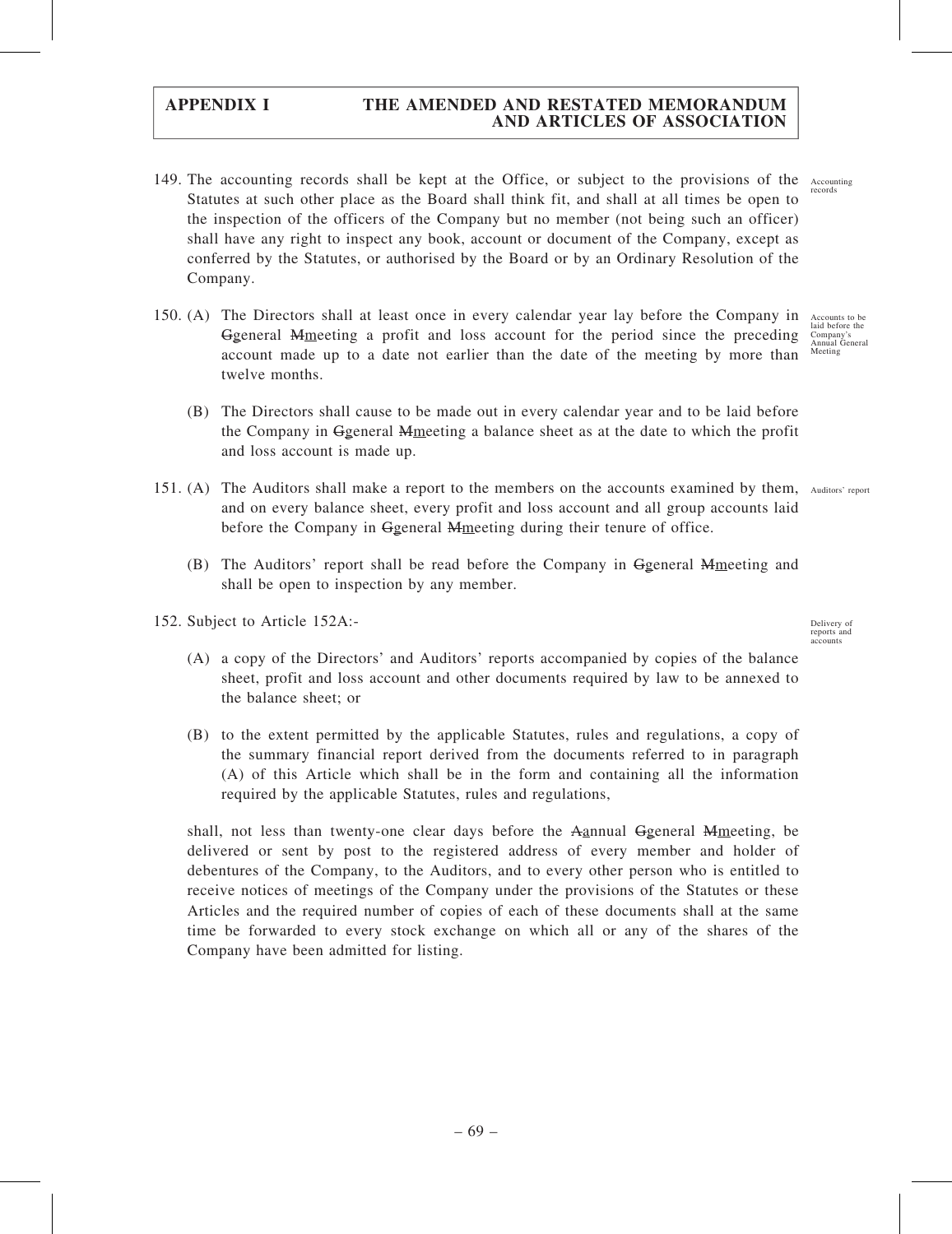Provided that a copy of the summary financial report referred to in paragraph (B) of this Article shall not be delivered or sent to a member or a holder of debentures of the Company unless such member or holder of debentures has, in accordance with the applicable Statutes, rules and regulations, agreed to or is deemed to have agreed to receive such summary financial report in place of the documents referred to in paragraph (A) of this Article.

- 152A.To the extent permitted by and in accordance with all applicable Statutes, rules and regulations, the requirement to send to a person referred to in Article 152 the documents referred to in paragraph (A) of Article 152 or a summary financial report referred to in paragraph (B) of Article 152 shall be deemed satisfied where the Company publishes copies of the documents referred to in paragraph (A) of Article 152 and, if applicable, a summary financial report complying with paragraph (B) of Article 152 on the Company's computer network or in any other permitted manner (including by sending any form of electronic communication), and that person has agreed or is deemed to have agreed to treat the publication or receipt of such documents in such manner as discharging the Company's obligation to send to him a copy of such documents.
- 153. Every account of the Board when audited and approved by an Aannual Ggeneral Approval of Mmeeting shall be conclusive except as regards any error discovered therein within three accounts months next after the approval thereof. Whenever any such error is discovered within that period the account shall forthwith be corrected, and henceforth shall be conclusive.

# AUDIT

154. Auditors shall be appointed and their duties regulated as may be determined from time to time by the Board. Members of the Company shall at every annual general meeting by <sup>App 3</sup> ordinary resolution appoint an auditor or auditors of the Company who shall hold office until the next annual general meeting. The removal of an Auditor before the expiration of his period of office shall require the approval of an ordinary resolution of the members in general meeting. The remuneration of the Auditors shall be fixed by the members of the Company by ordinary resolution at the annual general meeting, provided that in respect of any particular year and subject to compliance with the Listing Rules, members of the Company in general meeting may delegate the fixing of such remuneration to the Board. No person may be appointed as the, or an, Auditor, unless he is independent of the Company. Subject to compliance with the Listing Rules, the Board may fill any casual vacancy in the office of Auditor but while any such vacancy continues the surviving or continuing Auditor or Auditors, if any, may act. Any Auditor so appointed by the Directors shall hold office only until the next general meeting is called for the purpose of the appointment of an Auditor or until the next following annual general meeting of the Company and shall then be eligible for re-election at that meeting. Subject to compliance with the Listing Rules, the remuneration of any Auditor appointed by the Board under this Article may be fixed by the Board. Auditors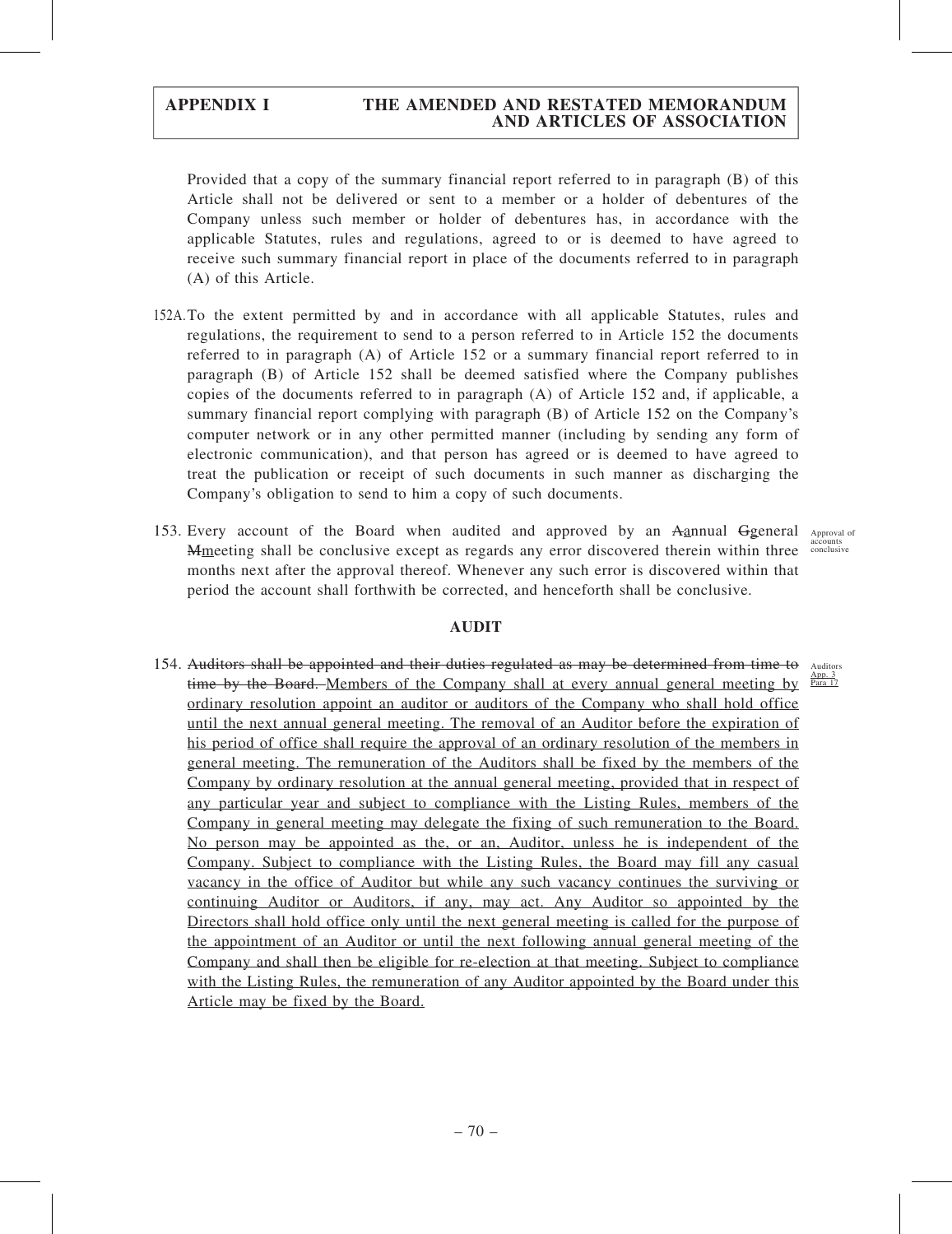### NOTICES

- 155.  $(A)$  Any notice or document (including, without limitation, the documents referred to in Notices Article 152 and any ''corporate communication'' within the meaning ascribed thereto under the Listing Rules), whether or not to be given or issued under the applicable Statutes, rules and regulations or these Articles from the Company may be served or delivered by the Company on or to any member of, and any holder of debentures of, the Company and to any other person who is entitled to receive notices of general meetings of the Company under the provisions of the applicable Statutes, rules and regulations or of these Articles in writing or by cable, telex or facsimile transmission message or other form of electronic transmission or electronic communication and any such notice and document may be given or issued by the following means:-
	- (i) by serving it personally on the relevant person; or
	- (ii) by sending it through the post in a prepaid envelope addressed to such member at his registered address as appearing in the Register or at any other address supplied by him to the Company for the purpose; or
	- (iii) as the case may be, by transmitting it to any such address or transmitting it to any telex or facsimile transmission number or electronic number or address or website supplied by him to the Company for the giving/delivering of notice and/ or document from the Company to him to the extent permitted by, and in accordance with, the applicable Statutes, rules and regulations; or
	- (iv) in the case of a notice, by advertisement in a newspaper or newspapers published daily and circulating generally in Hong Kong; or
	- (v) to the extent permitted by, and in accordance with, the applicable Statutes, rules and regulations, by placing it on the Company's computer network and giving to such person a notice stating that the notice or other document is available there (''Notice of Availability''). The Notice of Availability may be given to such person by any of the means as set out in paragraphs  $(i)$ ,  $(ii)$ ,  $(iii)$ ,  $(iv)$  or (vi) of this Article; or
	- (iii) by delivering or leaving it at such address as aforesaid; or
	- (iv) by placing an advertisement in appropriate newspapers or other publications and where applicable, in accordance with the requirements of the Listing Rules; or
	- (v) by sending or transmitting it as an electronic communication to the relevant person at such electronic address as he may, where required by the Company, provide to the Company for this purpose, subject to the Company complying with the Statutes and any other applicable laws, rules and regulations from time to time in force with regard to any requirements for the obtaining of consent (or deemed consent) from such person; or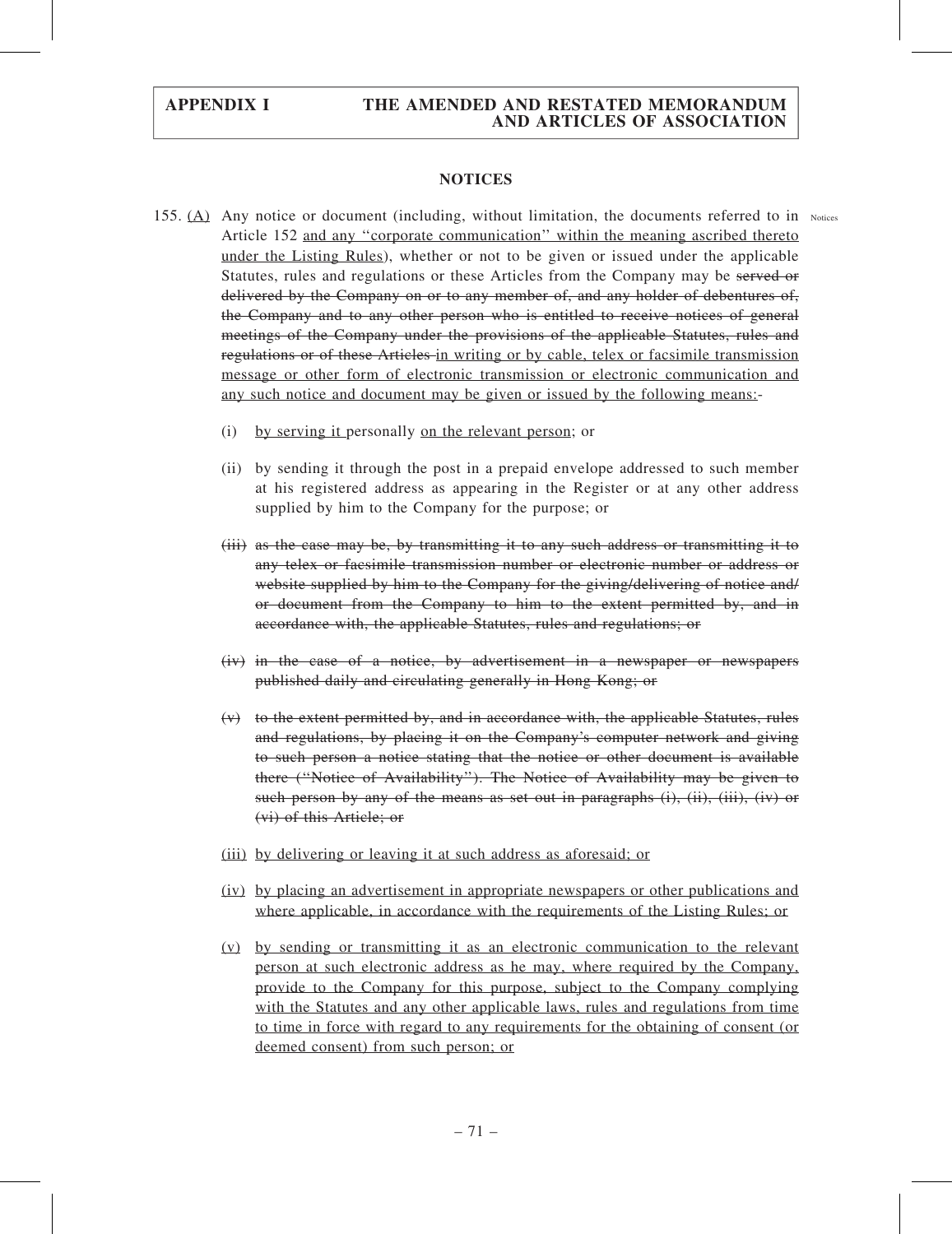- (vi) by publishing it on the Company's website to which the relevant person may have access, subject to the Company complying with the Statutes and any other applicable laws, rules and regulations from time to time in force with regard to any requirements for the obtaining of consent (or deemed consent) from such person and/or for giving notification to any such person stating that the notice, document or publication is available on the Company's website (a ''notice of availability"); or
- (vii) by sending or otherwise making it available to such person through such other means to the extent permitted by, and in accordance with, the applicable Statutes, rules and regulations.
- (B) The notice of availability may be given to the Member by any of the means set out above other than by posting it on a website.
- (C) Every person who, by operation of law, transfer, transmission, or other means whatsoever, shall become entitled to any share, shall be bound by every notice, document and information in respect of such share, which, prior to his name and address (including electronic address) being entered in the Register as the registered holder of such share, shall have been duly given to the person from whom he derives title to such share.
- (D) Every Member or a person who is entitled to receive notice from the Company under the provisions of the Statutes or these Articles may register with the Company an electronic address to which notices can be served upon him.
- (E) Subject to any applicable laws, rules and regulations and the terms of these Articles, any notice, document or publication, including but not limited to the documents referred to in Articles 152 and 155 may be given in the English language only or in the Chinese language only or in both the English language and the Chinese language.
- 156. All notices or other documents required to be given to the members shall, with respect to Notices to joint any share to which persons are jointly entitled, be served on or delivered to whichever of such persons is named first in the Register in respect of the joint holding and any notice or document so served or delivered shall be deemed a sufficient service on or delivery to all the joint holders.
- 157. Any member described in the Register by an address outside Hong Kong may by notice in Notices to writing require the Company to register an address within Hong Kong which, for the purpose of the service of notices, shall be deemed to be his registered address. As regards those members who have no registered address, a notice displayed in the Company's principal place of business in Hong Kong shall be deemed to be well served on them at the expiration of twenty-four hours form the time when it shall have been first so displayed.

members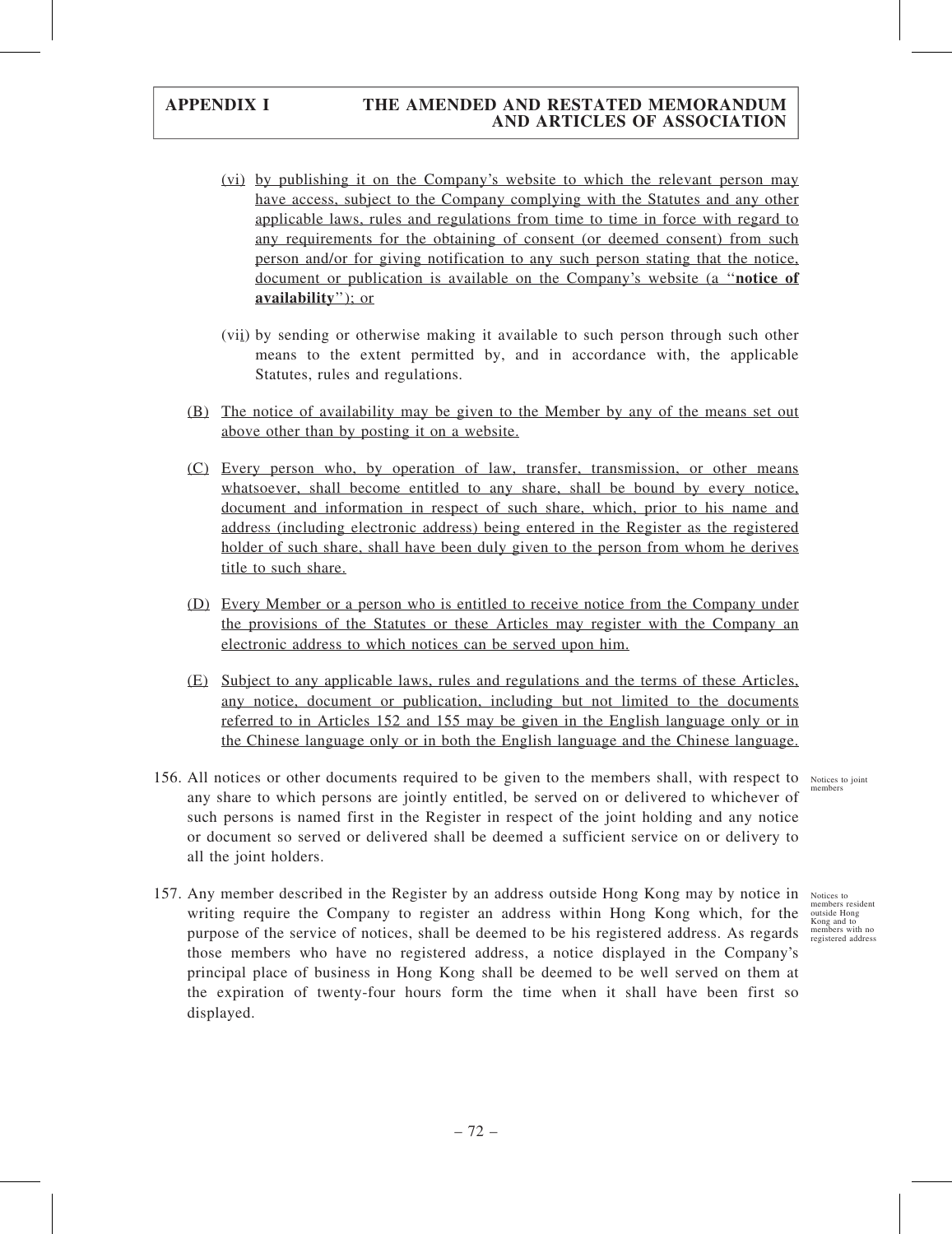- 158. Any notice or other document, if served by post, shall be deemed to have been served at Deemed service of the time when the envelope containing the same is put into a post office situated within Hong Kong; in proving such service it shall be sufficient to prove that the letter containing the notice or document was properly addressed and put into such post office and a certificate in writing signed by the Secretary or other officer of the Company that the envelope containing the notice was so addressed and put into the post office shall be conclusive evidence thereof.
- 159. Any notice required to or which may be given by advertisement shall be published as a Advertisement paid advertisement in such newspaper(s) and for such period as the Board may think fit and shall be deemed to have been served on the day on which the advertisement first so appears. For so long as any share capital of the Company is listed on a stock exchange in Hong Kong, any such notice shall be so published in English in at least one English language newspaper and in Chinese in at least one Chinese language newspaper, being in each case a newspaper published daily and circulating generally in Hong Kong and as may from time to time be specified for this purpose by such stock exchange.

159A.Any notice or document:-

- (i) if sent as an electronic communication (other than by making it available on the Company's website), shall be deemed to have been served at the time when the notice or document is transmitted electronically provided that no notification that the electronic communication has not reached its recipient has been received by the Company, except that any failure in transmission beyond the Company's control shall not invalidate the effectiveness of the notice or document being served;
- (ii) if published on the Company's computer network website or the website of the stock exchange in Hong Kong, shall be deemed to have been served on the day on which the notice, or document or publication is published on the Company's computer network to which the persons who are entitled to receive such notice or document may have access and the Notice of Availability (as defined in paragraph (v) of Article 155) is given to such persons first so appears on such website to which the relevant person may have access or the day on which the notice of availability is deemed to have been served or delivered to such person under these Articles, whichever is later; and
- (iii) if served or delivered in any other manner contemplated by these Articles, shall be deemed to have been served or delivered at the time of personal service or delivery or, as the case may be, at the time of the relevant despatch, transmission or publication; and in proving such service or delivery a certificate in writing signed by the Secretary or other officer of the Company as to the fact and time of such service, delivery, despatch, transmission or publication shall be conclusive evidence thereof.
- 160. Any notice or document delivered or sent by post to, or left at, the registered address of, Notices served or made available using electronic means or other means to any member shall if such member be then deceased, and whether or not the Company has notice of his decease, be deemed to have been duly served on his legal personal representative.

after death of member

notices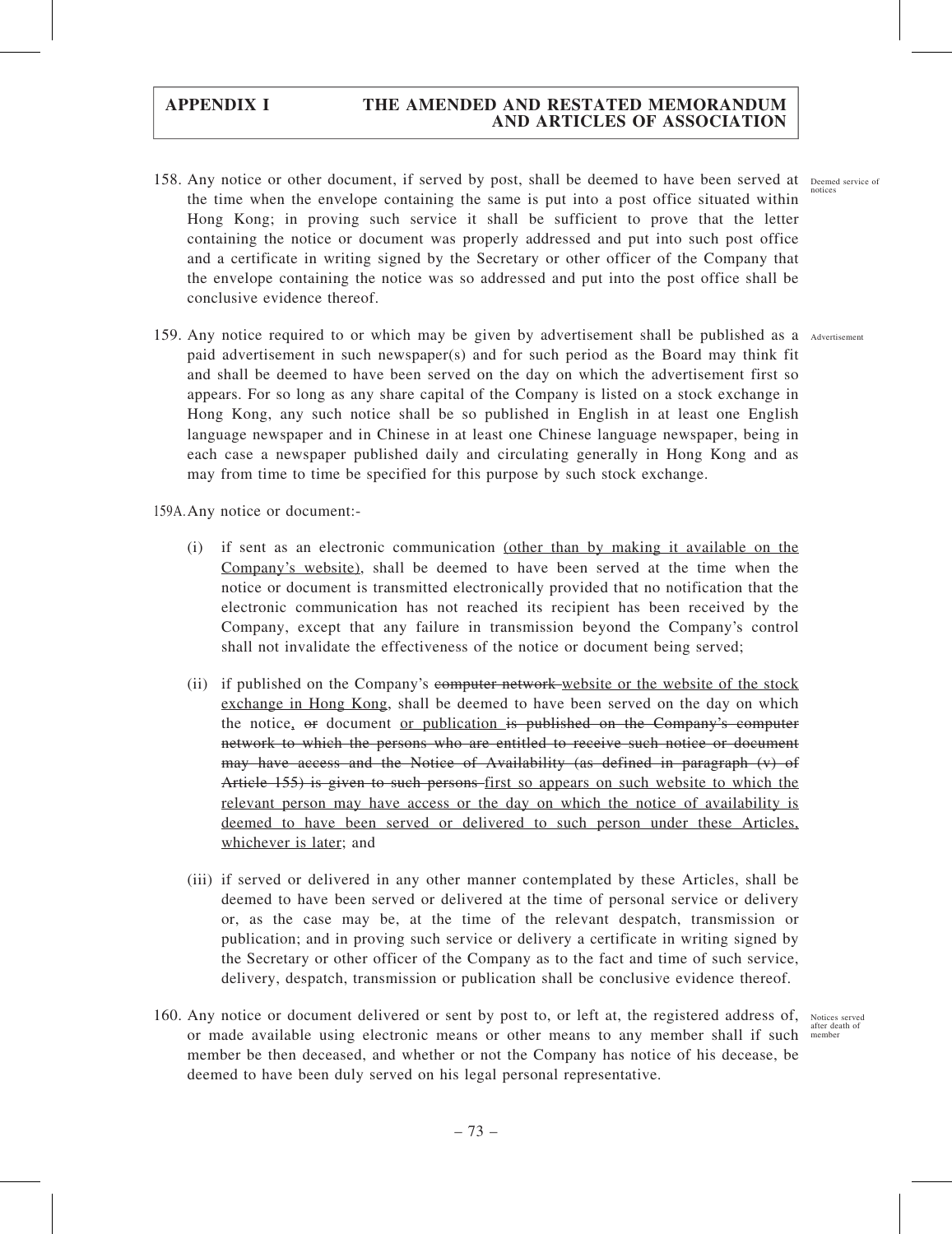- 161. Every person who, by operation of law, transfer, transmission, or other means whatsoever, Effect of notices shall become entitled to any share, shall be bound by every notice in respect of such share, which, previously to his name and address being entered in the Register as the registered holder of such share, shall have been duly given to the person from whom he derives the title to such share.
- 161A.(A) The signature to any notice or document by the Company may be written, printed or Signature to made electronically. Documents
	- (B) Subject to any applicable Statutes, rules and regulations, any notice or document, including, without limitation, the documents referred to in Article 152, may be given in the English language only, in the Chinese language only or in both the English language and the Chinese language. Documents may be given in English or Chinese language only

#### WINDING UP

### 162. Subject to the applicable Statutes, members of the Company may by Special Resolution resolve that the Company be wound up voluntarily.

If the Company shall be wound up the liquidator may, with the sanction of a Special Resolution of the Company and with any other sanction required by the Statutes, divide amongst the members in specie or kind the whole or any part of the assets of the Company (whether they shall consist of property of the same kind or not) and may, for such purpose set such value as he deems fair upon any property to be divided as aforesaid and may determine how such division shall be carried out as between the members or different classes of members. The liquidator may, with the like sanction, vest the whole or any part of such assets in trustees upon such trusts for the benefit of the contributories as the liquidator, with the like sanction, shall think fit, but so that no member shall be compelled to accept any shares or other securities whereon there is any liability.

163. If the Company shall be would up, and the assets available for distribution amongst the Assets available members as such shall be insufficient to repay the whole of the paid-up capital, such assets shall be distributed so that, as nearly as may be possible, the losses shall be borne by the members in proportion to the capital paid up, or which ought to have been paid up, at the commencement of the winding up on the shares held by them respectively. And if in a winding up the assets available for distribution amongst the members shall be more than sufficient to repay the whole of the capital paid up at the commencement of the winding up, the excess shall be distributed amongst the members in proportion to the capital paid up at the commencement of the winding up on the shares held by them respectively. This Article is to be without prejudice to the rights of the holders of shares issued upon special terms and conditions.

Power of liquidator to distribute assets in specie; Power of liquidator to vest assets in trustees App. 3 Para 21

for distribution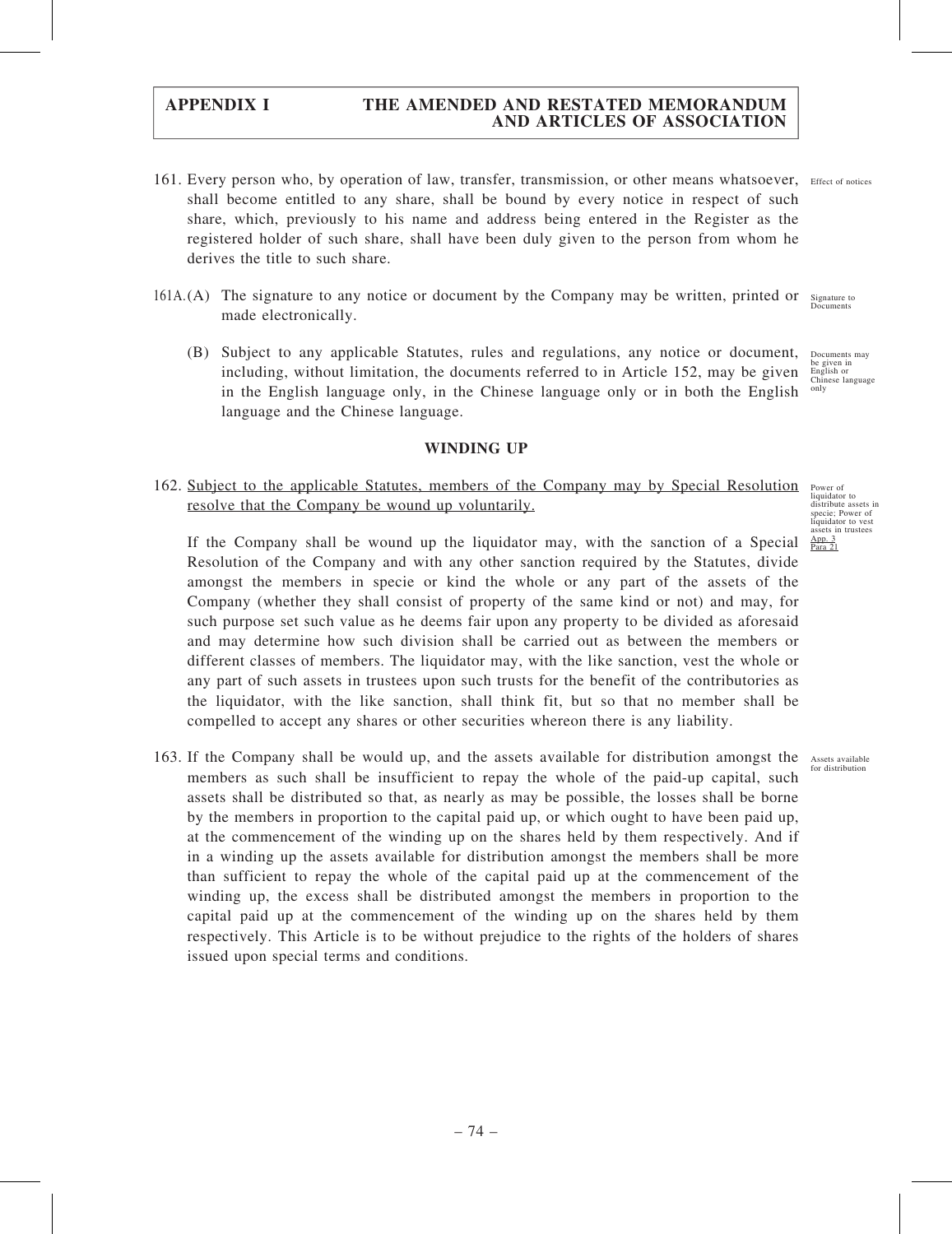### INDEMNITY

164. Subject to the provisions of the Statutes, every Director or other officer or Auditor for the Indemnity of time being of the Company shall be indemnified out of the assets of the Company against officers all costs, charges, expenses, losses and liabilities which he may sustain or incur in or about the execution of his office or otherwise in relation thereto. Directors and

#### **CONTINUATION**

165. Subject to and in accordance with the provisions of the Statutes, the Board may on behalf Registration by of the Company exercise all the powers of the Company to make or implement any <sup>way of</sup> continuation arrangement or scheme involving the registration of the Company by way of continuation as a body corporate limited by shares under the laws of any jurisdiction outside the Cayman Islands.

### FINANCIAL YEAR

166. Unless the Board otherwise determines, the financial year of the Company shall end on 31 December each year and shall begin on 1 January each year.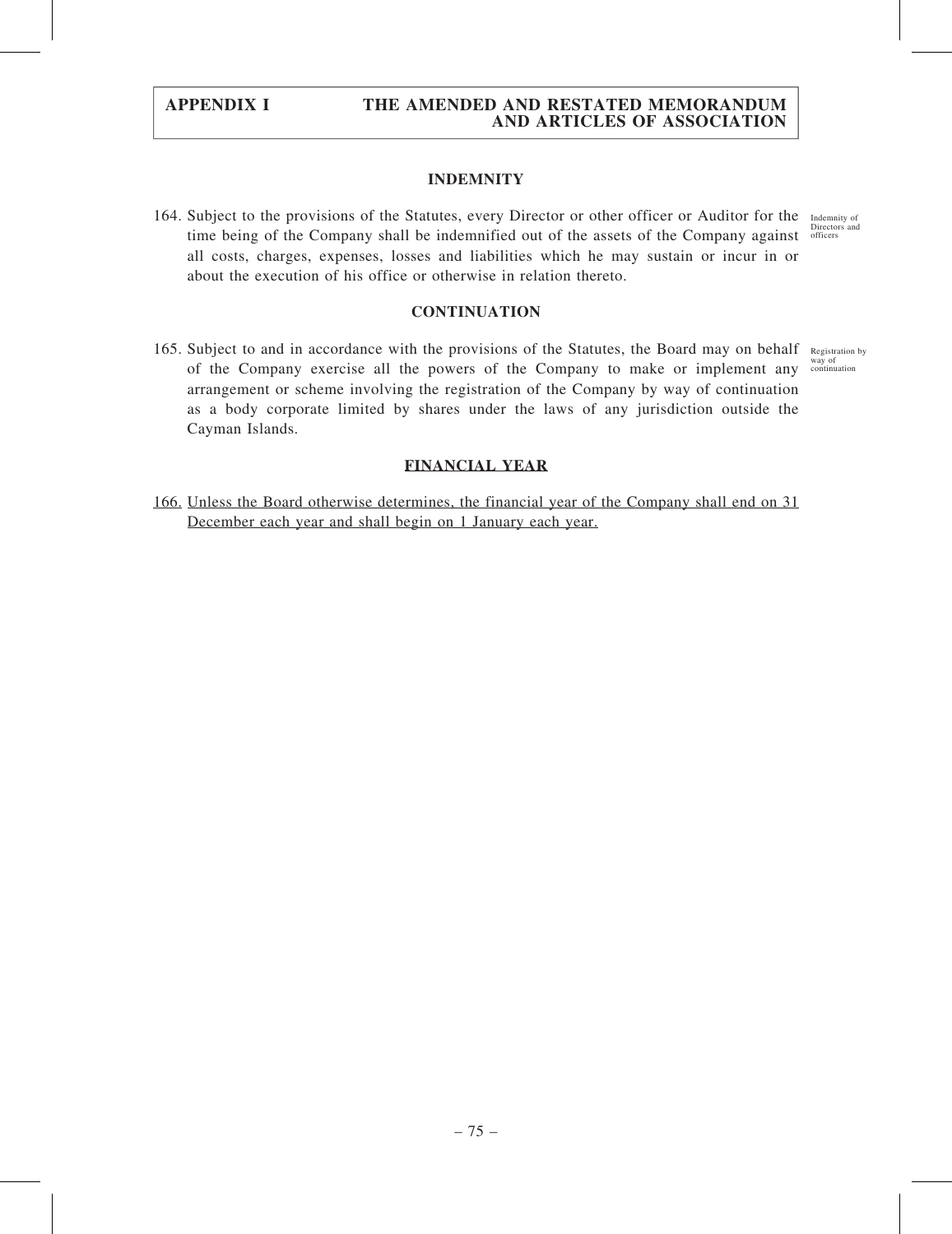# **TFG INTERNATIONAL GROUP LIMITED 富元國際集團有限公司**

*(incorporated in the Cayman Islands with limited liability)* **(Stock Code: 542)**

# NOTICE OF EXTRAORDINARY GENERAL MEETING

NOTICE IS HEREBY GIVEN that an extraordinary general meeting (''Meeting'') of TFG International Group Limited (the ''Company'') will be held at Units 5906–12, 59/F, The Center, 99 Queen's Road Central, Hong Kong on Monday, 27 June 2022 at 11:30 a.m. (or immediately after the conclusion of the annual general meeting of the Company to be held on the same date, whichever is earlier) (or any adjournment thereof) for the following purposes:

To consider and, if thought fit, pass with or without modification the following resolution as a special resolution:

#### SPECIAL RESOLUTION

#### ''THAT

- (a) the proposed amendments (the ''Proposed Amendments'') to the existing memorandum and articles of association of the Company (the ''Memorandum and Articles of Association'') set out in Appendix I to the circular of the Company dated 26 May 2022 of which this notice forms part, be and are hereby approved; and
- (b) the amended and restated Memorandum and Articles of Association (the ''Amended and Restated Memorandum and Articles of Association''), WHICH CONTAINS ALL THE Proposed Amendments (a copy of which having been produced before the meeting and signed by the chairman of the meeting for the purpose of identification) be and is hereby adopted as the new Memorandum and Articles of association in substitution for and to the exclusion of the existing Memorandum and Articles of Association with immediate effect after the close of this meeting; and
- (c) any one director or company secretary of the Company be and is/are hereby authorised to execute all such documents and do all such other acts and things as he/ she/they may, in his/her/their absolute discretion, consider necessary, desirable or expedient to give effect to the Proposed Amendments and the adoption of the Amended Memorandum and Articles, including without limitation, attending to the necessary filings with the Registrar of Companies in the Cayman Islands and Hong Kong.''

By Order of the Board TFG International Group Limited YANG Lijun Chairman

Hong Kong, 26 May 2022